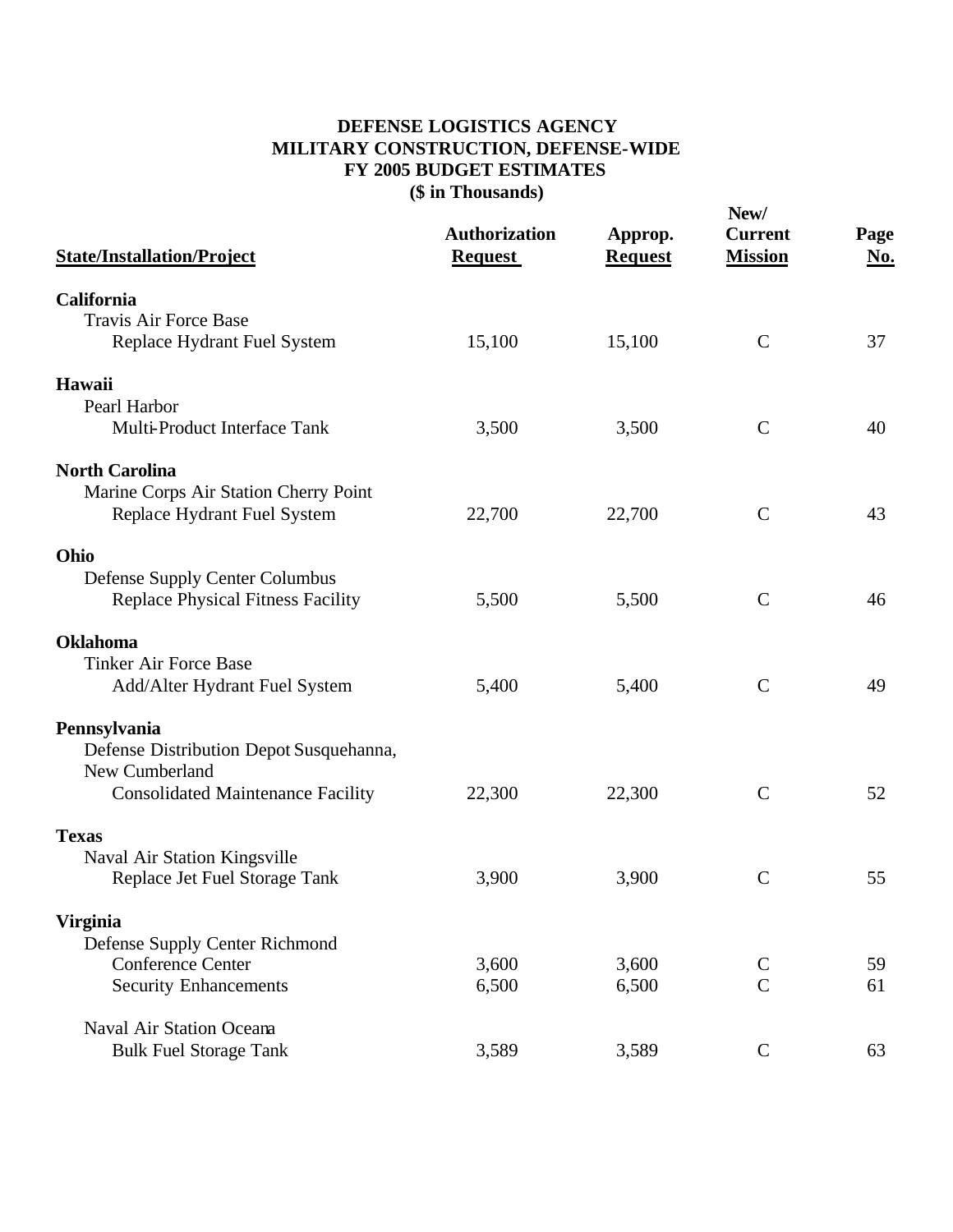## **DEFENSE LOGISTICS AGENCY MILITARY CONSTRUCTION, DEFENSE-WIDE FY 2005 BUDGET ESTIMATES (\$ in Thousands)**

**New/ Authorization Approp. Current Page State/Installation/Project Request Request Request Request Mission Japan** Misawa Air Base Hydrant Fuel System 19,900 19,900 C 66 **Portugal** Lajes Field, Azores Replace Hydrant Fuel System 19,113 19,113 C 69 **GRAND TOTAL 131,102 131,102**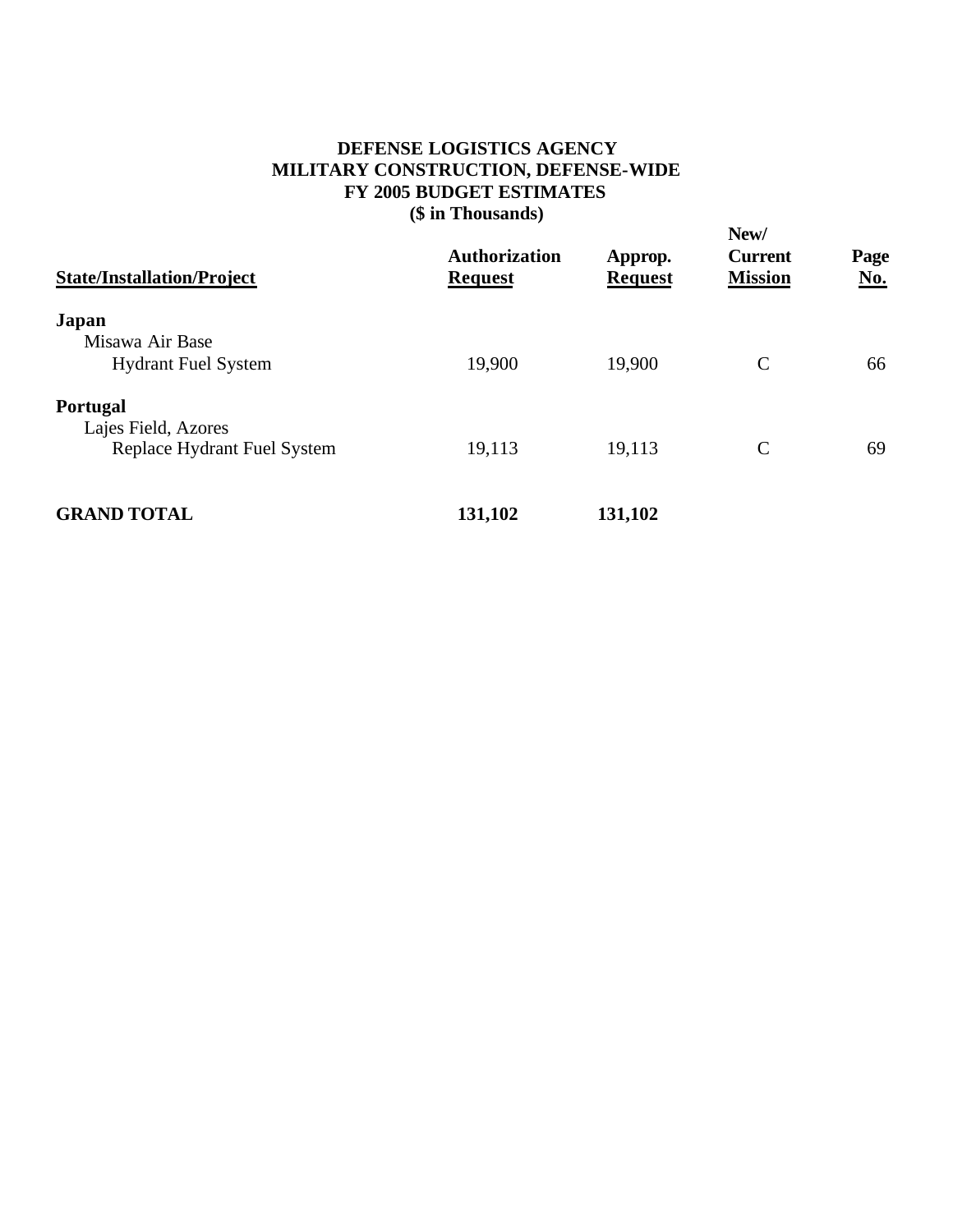| 1. COMPONENT                                                                                                                     |                                                                                                | 2. DATE                                                        |                             |              |                                               |                      |                     |                  |                           |                       |  |  |
|----------------------------------------------------------------------------------------------------------------------------------|------------------------------------------------------------------------------------------------|----------------------------------------------------------------|-----------------------------|--------------|-----------------------------------------------|----------------------|---------------------|------------------|---------------------------|-----------------------|--|--|
| <b>DEFENSE (DLA)</b>                                                                                                             |                                                                                                |                                                                |                             |              | FY 2005 MILITARY CONSTRUCTION PROGRAM         |                      |                     |                  |                           | <b>FEB 04</b>         |  |  |
| 3. INSTALLATION AND LOCATION                                                                                                     |                                                                                                |                                                                | 4. COMMAND                  |              |                                               | 5. AREA CONSTRUCTION |                     |                  |                           |                       |  |  |
| TRAVIS AIR FORCE BASE,                                                                                                           |                                                                                                |                                                                |                             |              | DEFENSE LOGISTICS AGENCY                      |                      |                     |                  | <b>COST INDEX</b><br>1.26 |                       |  |  |
| <b>CALIFORNIA</b>                                                                                                                |                                                                                                |                                                                |                             |              |                                               |                      |                     |                  |                           |                       |  |  |
| 6. PERSONNEL STRENGTH                                                                                                            |                                                                                                | <b>PERMANENT</b>                                               |                             |              | <b>STUDENTS</b>                               |                      |                     | <b>SUPPORTED</b> |                           | <b>TOTAL</b>          |  |  |
| Tenant of USAF                                                                                                                   | <b>OFF</b><br><b>ENL</b><br>CIV<br><b>OFF</b><br><b>ENL</b><br>CIV<br><b>OFF</b><br><b>ENL</b> |                                                                |                             |              |                                               |                      |                     |                  | CIV                       |                       |  |  |
| a. AS OF<br>b. END FY                                                                                                            |                                                                                                |                                                                |                             |              |                                               |                      |                     |                  |                           |                       |  |  |
| 7. INVENTORY DATA (\$000)                                                                                                        |                                                                                                |                                                                |                             |              |                                               |                      |                     |                  |                           |                       |  |  |
| A. TOTAL ACREAGE                                                                                                                 |                                                                                                |                                                                |                             |              |                                               |                      |                     |                  |                           |                       |  |  |
| <b>B. INVENTORY TOTAL AS OF</b>                                                                                                  |                                                                                                |                                                                |                             |              |                                               |                      |                     |                  |                           |                       |  |  |
| C. AUTHORIZED NOT YET IN INVENTORY                                                                                               |                                                                                                |                                                                |                             |              |                                               |                      |                     |                  |                           | 16,000                |  |  |
| D. AUTHORIZATION REQUESTED IN THIS PROGRAM<br>E. AUTHORIZATION INCLUDED IN FOLLOWING PROGRAM                                     |                                                                                                |                                                                |                             |              |                                               |                      |                     |                  |                           | 15,100                |  |  |
| F. PLANNED IN NEXT THREE YEARS                                                                                                   |                                                                                                |                                                                |                             |              |                                               |                      |                     |                  |                           | 5,000                 |  |  |
| <b>G. REMAINING DEFICIENCY</b>                                                                                                   |                                                                                                |                                                                |                             |              |                                               |                      |                     |                  |                           | 5,260                 |  |  |
| H. GRAND TOTAL                                                                                                                   |                                                                                                |                                                                |                             |              |                                               |                      |                     |                  |                           | 41,360                |  |  |
| 8. PROJECTS REQUESTED IN THIS PROGRAM:<br><b>CATEGORY</b><br><b>PROJECT</b>                                                      |                                                                                                | <b>COST</b><br><b>DESIGN</b><br><b>STATUS</b><br>PROJECT TITLE |                             |              |                                               |                      |                     |                  |                           |                       |  |  |
| <b>CODE</b><br><b>NUMBER</b>                                                                                                     |                                                                                                |                                                                |                             | <b>START</b> | <b>COMPLETE</b>                               |                      |                     |                  |                           |                       |  |  |
| 121<br><b>DESC0507</b>                                                                                                           |                                                                                                |                                                                | Replace Hydrant Fuel System |              |                                               |                      | $(\$000)$<br>15,100 |                  | 03/03                     | 09/04                 |  |  |
|                                                                                                                                  |                                                                                                |                                                                |                             |              |                                               |                      |                     |                  |                           |                       |  |  |
|                                                                                                                                  |                                                                                                |                                                                |                             |              |                                               |                      |                     |                  |                           |                       |  |  |
|                                                                                                                                  |                                                                                                |                                                                |                             |              |                                               |                      |                     |                  |                           |                       |  |  |
| 9. FUTURE PROJECTS:                                                                                                              |                                                                                                |                                                                |                             |              |                                               |                      |                     |                  |                           |                       |  |  |
| a. INCLUDED IN FOLLOWING PROGRAM<br><b>CATEGORY</b>                                                                              |                                                                                                |                                                                |                             |              |                                               |                      |                     |                  |                           | <b>COST</b>           |  |  |
| <b>CODE</b>                                                                                                                      |                                                                                                |                                                                |                             |              | PROJECT TITLE                                 |                      |                     |                  |                           | $(\$000)$             |  |  |
|                                                                                                                                  |                                                                                                |                                                                |                             |              |                                               |                      |                     |                  |                           |                       |  |  |
| None                                                                                                                             |                                                                                                |                                                                |                             |              |                                               |                      |                     |                  |                           |                       |  |  |
|                                                                                                                                  |                                                                                                |                                                                |                             |              |                                               |                      |                     |                  |                           |                       |  |  |
| <b>b. PLANNED IN NEXT THREE YEARS</b>                                                                                            |                                                                                                |                                                                |                             |              |                                               |                      |                     |                  |                           |                       |  |  |
| <b>CATEGORY</b><br>CODE                                                                                                          |                                                                                                |                                                                |                             |              | PROJECT TITLE                                 |                      |                     |                  |                           | <b>COST</b><br>(5000) |  |  |
|                                                                                                                                  |                                                                                                |                                                                |                             |              |                                               |                      |                     |                  |                           |                       |  |  |
| 125                                                                                                                              |                                                                                                |                                                                |                             |              | Replace Bulk Fuel Transfer Pipeline (FY 2008) |                      |                     |                  |                           | 5,000                 |  |  |
|                                                                                                                                  |                                                                                                |                                                                |                             |              |                                               |                      |                     |                  |                           |                       |  |  |
| 10. MISSION OR MAJOR FUNCTION                                                                                                    |                                                                                                |                                                                |                             |              |                                               |                      |                     |                  |                           |                       |  |  |
| These fuel facilities provide essential storage and distribution systems to support the missions of assigned units and transient |                                                                                                |                                                                |                             |              |                                               |                      |                     |                  |                           |                       |  |  |
| aircraft at Travis Air Force Base, California.                                                                                   |                                                                                                |                                                                |                             |              |                                               |                      |                     |                  |                           |                       |  |  |
|                                                                                                                                  |                                                                                                |                                                                |                             |              |                                               |                      |                     |                  |                           |                       |  |  |
| Deferred sustainment, restoration, and modernization for fuel facilities at this location is \$766,000.                          |                                                                                                |                                                                |                             |              |                                               |                      |                     |                  |                           |                       |  |  |
|                                                                                                                                  |                                                                                                |                                                                |                             |              |                                               |                      |                     |                  |                           |                       |  |  |
| 11. OUTSTANDING POLLUTION AND SAFETY DEFICIENCIES:                                                                               |                                                                                                |                                                                |                             |              |                                               |                      |                     |                  |                           |                       |  |  |
|                                                                                                                                  |                                                                                                |                                                                |                             |              |                                               |                      |                     |                  |                           |                       |  |  |
| <b>AIR POLLUTION</b><br>А.                                                                                                       |                                                                                                |                                                                |                             |              |                                               | $\overline{0}$       |                     |                  |                           |                       |  |  |
| WATER POLLUTION<br>В.                                                                                                            |                                                                                                |                                                                |                             |              |                                               | 0                    |                     |                  |                           |                       |  |  |
|                                                                                                                                  |                                                                                                |                                                                |                             |              |                                               |                      |                     |                  |                           |                       |  |  |
| OCCUPATIONAL SAFETY AND HEALTH<br>C.                                                                                             |                                                                                                |                                                                |                             |              |                                               | $\mathbf{0}$         |                     |                  |                           |                       |  |  |
|                                                                                                                                  |                                                                                                |                                                                |                             |              |                                               |                      |                     |                  |                           |                       |  |  |
|                                                                                                                                  |                                                                                                |                                                                |                             |              |                                               |                      |                     |                  |                           |                       |  |  |
|                                                                                                                                  |                                                                                                |                                                                |                             |              |                                               |                      |                     |                  |                           |                       |  |  |
|                                                                                                                                  |                                                                                                |                                                                |                             |              |                                               |                      |                     |                  |                           |                       |  |  |
|                                                                                                                                  |                                                                                                |                                                                |                             |              |                                               |                      |                     |                  |                           |                       |  |  |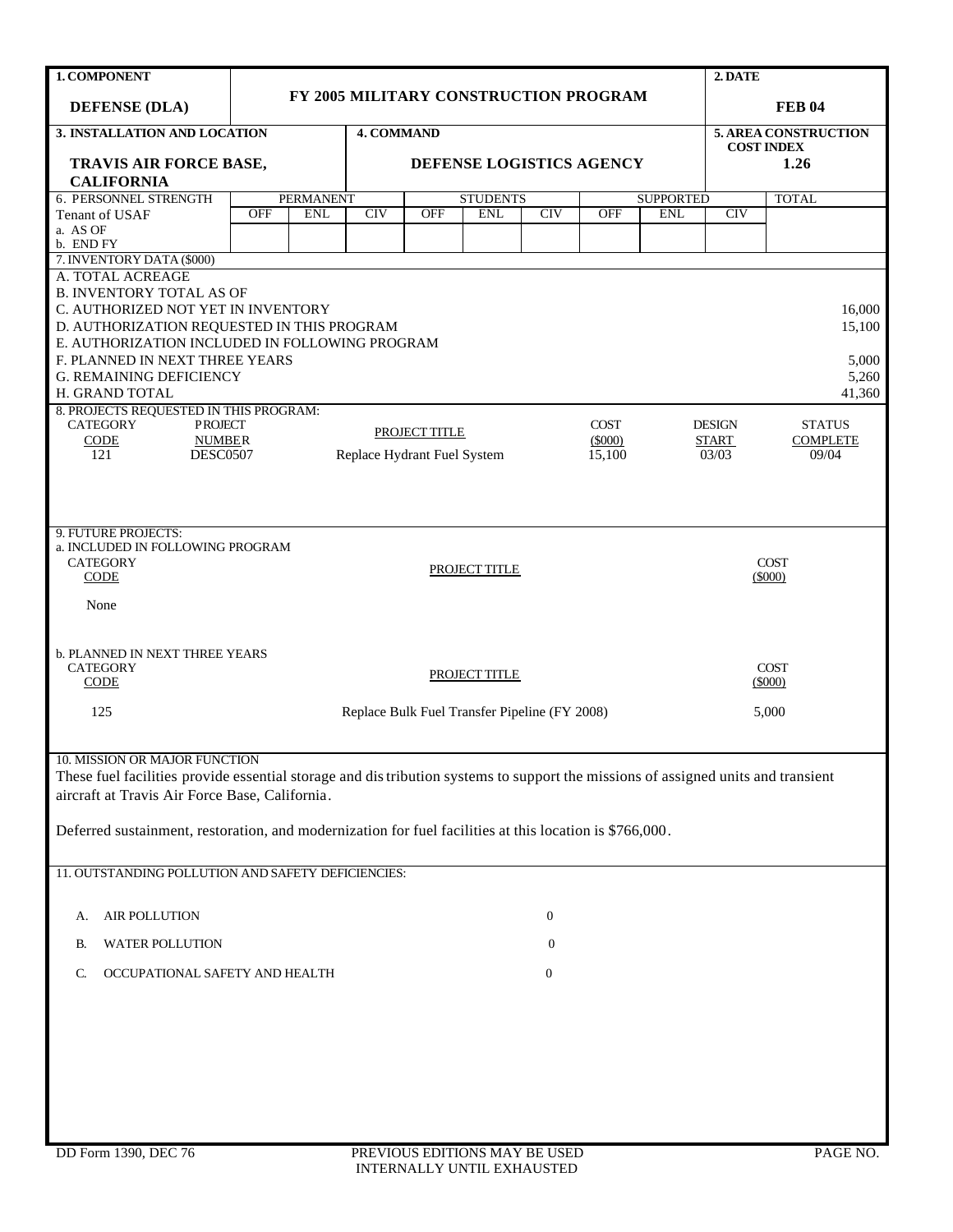| 1. Component<br><b>DEFENSE (DLA)</b> |                         |                                                                                                                                                                                                                                                                                                                                                                                                                                                                                                                                                                                                                                            | 2. Date<br>FY 2005 MILITARY CONSTRUCTION PROJECT DATA<br><b>FEB 04</b> |                             |          |                    |              |  |  |  |  |
|--------------------------------------|-------------------------|--------------------------------------------------------------------------------------------------------------------------------------------------------------------------------------------------------------------------------------------------------------------------------------------------------------------------------------------------------------------------------------------------------------------------------------------------------------------------------------------------------------------------------------------------------------------------------------------------------------------------------------------|------------------------------------------------------------------------|-----------------------------|----------|--------------------|--------------|--|--|--|--|
| 3. Installation and Location         |                         |                                                                                                                                                                                                                                                                                                                                                                                                                                                                                                                                                                                                                                            | 4. Project Title                                                       |                             |          |                    |              |  |  |  |  |
| TRAVIS AIR FORCE BASE, CALIFORNIA    |                         |                                                                                                                                                                                                                                                                                                                                                                                                                                                                                                                                                                                                                                            |                                                                        | REPLACE HYDRANT FUEL SYSTEM |          |                    |              |  |  |  |  |
| 5. Program Element                   | <b>6. Category Code</b> | 7. Project Number                                                                                                                                                                                                                                                                                                                                                                                                                                                                                                                                                                                                                          |                                                                        | 8. Project Cost (\$000)     |          |                    |              |  |  |  |  |
| 702976S                              | 121                     | <b>DESC0507</b>                                                                                                                                                                                                                                                                                                                                                                                                                                                                                                                                                                                                                            |                                                                        |                             |          | 15,100             |              |  |  |  |  |
|                                      |                         | <b>9. COST ESTIMATES</b>                                                                                                                                                                                                                                                                                                                                                                                                                                                                                                                                                                                                                   |                                                                        |                             |          |                    |              |  |  |  |  |
|                                      | Item                    |                                                                                                                                                                                                                                                                                                                                                                                                                                                                                                                                                                                                                                            |                                                                        | U/M                         | Quantity | Unit Cost          | Cost (\$000) |  |  |  |  |
|                                      |                         |                                                                                                                                                                                                                                                                                                                                                                                                                                                                                                                                                                                                                                            |                                                                        |                             |          |                    | 10,500       |  |  |  |  |
|                                      |                         |                                                                                                                                                                                                                                                                                                                                                                                                                                                                                                                                                                                                                                            |                                                                        | LS                          |          |                    | (2,500)      |  |  |  |  |
|                                      |                         | OPERATING FUEL TANKS (3,180 kL/20,000 BARRELS)                                                                                                                                                                                                                                                                                                                                                                                                                                                                                                                                                                                             |                                                                        | LS                          |          |                    | (5,500)      |  |  |  |  |
|                                      |                         |                                                                                                                                                                                                                                                                                                                                                                                                                                                                                                                                                                                                                                            |                                                                        | LS                          |          |                    | (2,500)      |  |  |  |  |
| <b>SUPPORTING FACILITIES</b>         |                         |                                                                                                                                                                                                                                                                                                                                                                                                                                                                                                                                                                                                                                            |                                                                        | $\overline{\phantom{a}}$    |          |                    | 3,040        |  |  |  |  |
|                                      |                         |                                                                                                                                                                                                                                                                                                                                                                                                                                                                                                                                                                                                                                            |                                                                        | LS                          |          |                    | (750)        |  |  |  |  |
|                                      |                         |                                                                                                                                                                                                                                                                                                                                                                                                                                                                                                                                                                                                                                            |                                                                        | LS                          |          |                    | (700)        |  |  |  |  |
|                                      |                         |                                                                                                                                                                                                                                                                                                                                                                                                                                                                                                                                                                                                                                            |                                                                        | LS                          |          |                    | (1, 435)     |  |  |  |  |
|                                      |                         |                                                                                                                                                                                                                                                                                                                                                                                                                                                                                                                                                                                                                                            |                                                                        | LS                          |          |                    | (155)        |  |  |  |  |
|                                      |                         |                                                                                                                                                                                                                                                                                                                                                                                                                                                                                                                                                                                                                                            |                                                                        |                             |          |                    |              |  |  |  |  |
|                                      |                         |                                                                                                                                                                                                                                                                                                                                                                                                                                                                                                                                                                                                                                            |                                                                        | $\overline{\phantom{a}}$    |          |                    | 13,540       |  |  |  |  |
|                                      |                         |                                                                                                                                                                                                                                                                                                                                                                                                                                                                                                                                                                                                                                            |                                                                        | $\overline{\phantom{a}}$    |          |                    | 677          |  |  |  |  |
|                                      |                         |                                                                                                                                                                                                                                                                                                                                                                                                                                                                                                                                                                                                                                            |                                                                        |                             |          |                    | 14,217       |  |  |  |  |
|                                      |                         | SUPERVISION, INSPECTION & OVERHEAD (SIOH) (6.0%)                                                                                                                                                                                                                                                                                                                                                                                                                                                                                                                                                                                           |                                                                        |                             |          |                    | 853          |  |  |  |  |
|                                      |                         |                                                                                                                                                                                                                                                                                                                                                                                                                                                                                                                                                                                                                                            |                                                                        |                             |          |                    |              |  |  |  |  |
|                                      |                         |                                                                                                                                                                                                                                                                                                                                                                                                                                                                                                                                                                                                                                            |                                                                        |                             |          |                    | 15,070       |  |  |  |  |
|                                      |                         |                                                                                                                                                                                                                                                                                                                                                                                                                                                                                                                                                                                                                                            |                                                                        |                             |          |                    | 15,100       |  |  |  |  |
|                                      |                         |                                                                                                                                                                                                                                                                                                                                                                                                                                                                                                                                                                                                                                            |                                                                        |                             |          |                    |              |  |  |  |  |
|                                      |                         | 10. Description of Proposed Construction: Provide one 152 liter-per-second (2,400 gallon-per-minute) pump station and shelter,<br>12 hydrant fuel outlets, two 1,590-kiloliter (kL)(10,000-barrel) aboveground operating tanks, and fuel distribution system. Work<br>includes cathodic protection system, leak detection, automatic tank gauging, fire detection, fire hydrants, utility and sewer<br>connections, emergency generator, secondary containment systems, access pavements, and security lighting. Demolish existing<br>pumphouse, three aboveground storage tanks, hydrant outlets, and related appurtenances.              |                                                                        |                             |          |                    |              |  |  |  |  |
| 11. REQUIREMENT: 33 Outlets (OL)     |                         | ADEQUATE: 21 OL                                                                                                                                                                                                                                                                                                                                                                                                                                                                                                                                                                                                                            |                                                                        |                             |          | SUBSTANDARD: 10 OL |              |  |  |  |  |
|                                      |                         | PROJECT: Replace a failed hydrant fuel system with a modern pressurized fuel system. (C)<br>REQUIREMENT: There is a need to replace a failed hydrant fuel system with a modern system to fuel C-5 and C-17 aircraft in<br>accomplishing the Air Mobility Command's (AMC) airlift, airdrop, and air mobility missions from their largest aerial port of<br>embarkation (APOE). This hydrant fuel system replaces a 26-year-old system that failed and is no longer in service. A hydrant fuel<br>system is essential to fuel wide-bodied aircraft to enhance mission effectiveness in an environmentally safe manner. This system is        |                                                                        |                             |          |                    |              |  |  |  |  |
| requirements.                        |                         | particularly crucial due to the planned assignment of C-17 aircraft to Travis AFB in fiscal year 2005.<br>CURRENT SITUATION: The existing hydrant fuel system failed in January 2002 due to numerous leaks in its aluminum piping<br>and electrical and mechanical failures of the pumps and controls Obsolescence, coupled with extensive deterioration of piping,<br>pumps, and control systems, makes any repair alternative infeasible. The use of refueler trucks to fuel wide-bodied aircraft has a<br>significantly negative impact on labor and equipment and results in unacceptable delays in refueling aircraft to meet mission |                                                                        |                             |          |                    |              |  |  |  |  |
|                                      |                         | IMPACT IF NOT PROVIDED: If this project is not provided, air base operations will continue to be hampered by delays in<br>refueling wide-bodied aircraft. Reliance on refueler trucks will increase sortie turnaround times, exhaust equipment and workers,<br>and create logistical bottlenecks during deployments and contingency operations from this APOE.                                                                                                                                                                                                                                                                             |                                                                        |                             |          |                    |              |  |  |  |  |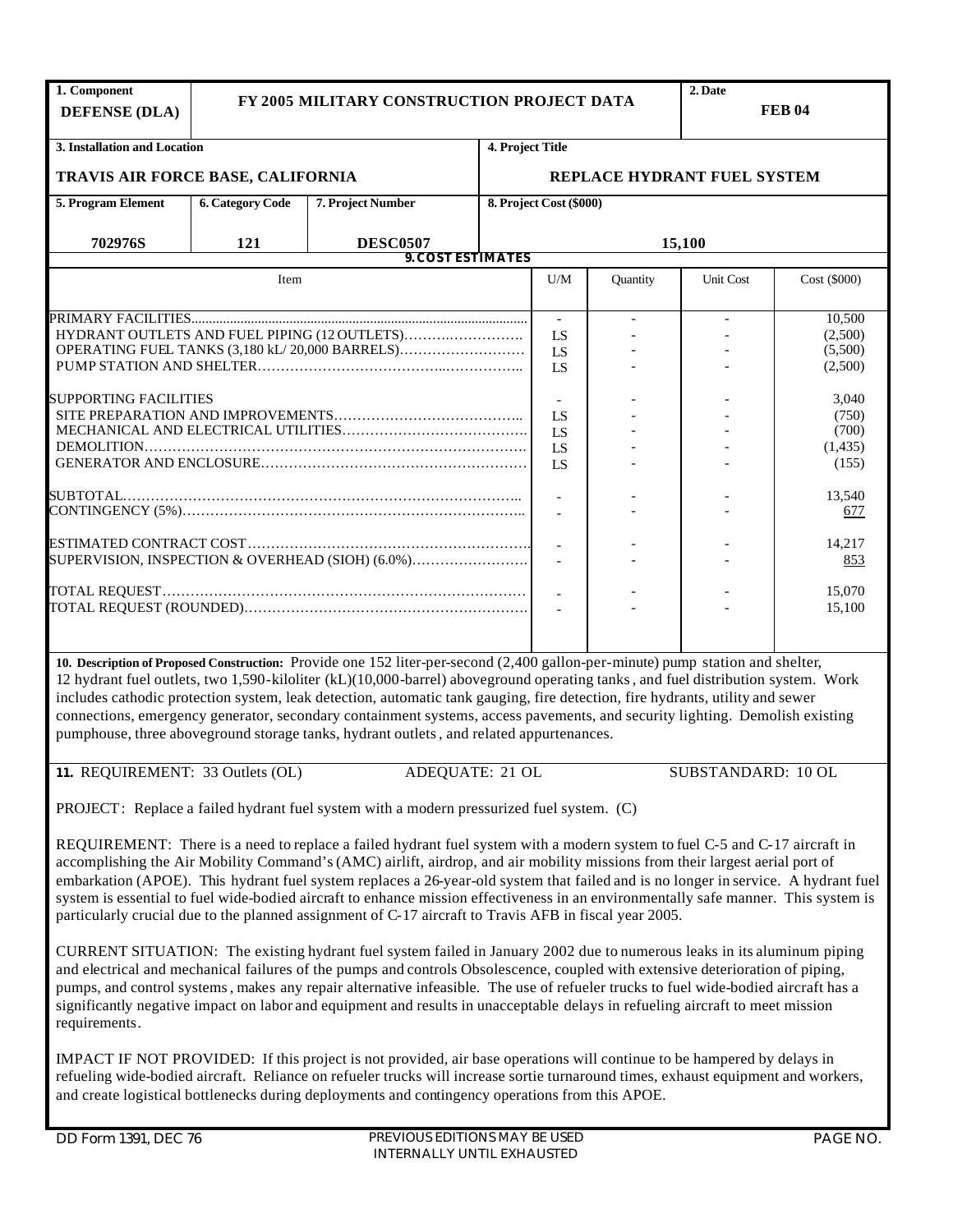| 1. Component                                  |                                                                                                                                     |                   |                             | 2. Date                                                                                                                               |
|-----------------------------------------------|-------------------------------------------------------------------------------------------------------------------------------------|-------------------|-----------------------------|---------------------------------------------------------------------------------------------------------------------------------------|
| <b>DEFENSE (DLA)</b>                          | FY 2005 MILITARY CONSTRUCTION PROJECT DATA                                                                                          |                   |                             | <b>FEB 04</b>                                                                                                                         |
|                                               |                                                                                                                                     |                   |                             |                                                                                                                                       |
| 3. Installation and Location:                 |                                                                                                                                     | 4. Project Title  |                             |                                                                                                                                       |
| TRAVIS AIR FORCE BASE, CALIFORNIA             |                                                                                                                                     |                   | REPLACE HYDRANT FUEL SYSTEM |                                                                                                                                       |
| 5. Program Element                            | <b>6. Category Code</b>                                                                                                             | 7. Project Number | 8. Project Cost (\$000)     |                                                                                                                                       |
| 702976S                                       | 121                                                                                                                                 | <b>DESC0507</b>   |                             | 15,100                                                                                                                                |
|                                               |                                                                                                                                     |                   |                             |                                                                                                                                       |
|                                               | is the only feasible alternative to accomplish the refueling mission. This project meets all applicable DoD criteria. The Director, |                   |                             | ADDITIONAL: An analysis of the status quo versus replacement construction concluded that replacement of the existing system           |
|                                               |                                                                                                                                     |                   |                             | Defense Logistics Agency, certifies that this facility has been considered for joint-use potential. Mission requirements, operational |
|                                               | considerations, and location are incompatible with use by other components.                                                         |                   |                             |                                                                                                                                       |
| 12. Supplemental Data:                        |                                                                                                                                     |                   |                             |                                                                                                                                       |
| A. Estimated Design Data:                     |                                                                                                                                     |                   |                             |                                                                                                                                       |
| 1. Status                                     |                                                                                                                                     |                   |                             |                                                                                                                                       |
| Date Design Started:<br>(a)                   |                                                                                                                                     |                   |                             | 03/03<br><b>YES</b>                                                                                                                   |
| (b)<br>(c)                                    | Parametric Cost Estimate Used to Develop Costs (Yes/No):<br>Percent Completed as of January 2004:                                   |                   |                             | 35                                                                                                                                    |
| Date 35 Percent Completed:<br>(d)             |                                                                                                                                     |                   |                             | 06/03                                                                                                                                 |
| Date Design Complete:<br>(e)                  |                                                                                                                                     |                   |                             | 09/04                                                                                                                                 |
| Type of Design Contract:<br>(f)               |                                                                                                                                     |                   | Design/Bid/Build            |                                                                                                                                       |
|                                               |                                                                                                                                     |                   |                             |                                                                                                                                       |
| 2. Basis                                      |                                                                                                                                     |                   |                             |                                                                                                                                       |
| (a)                                           | Standard or Definitive Design:                                                                                                      |                   |                             | <b>YES</b>                                                                                                                            |
| (b)                                           | Date Design was Most Recently Used:                                                                                                 |                   |                             | 09/02                                                                                                                                 |
|                                               |                                                                                                                                     |                   |                             |                                                                                                                                       |
|                                               | 3. Total Cost (c) = $(a)+(b)$ or $(d)+(e)$ (\$000)                                                                                  |                   |                             |                                                                                                                                       |
| (a)                                           | Production of Plans and Specifications                                                                                              |                   |                             | 525                                                                                                                                   |
| All Other Design Costs<br>(b)<br>Total<br>(c) |                                                                                                                                     |                   |                             | 345<br>870                                                                                                                            |
| Contract<br>(d)                               |                                                                                                                                     |                   |                             | $\theta$                                                                                                                              |
| In-House<br>(e)                               |                                                                                                                                     |                   |                             | 870                                                                                                                                   |
|                                               |                                                                                                                                     |                   |                             |                                                                                                                                       |
| 4. Contract Award                             |                                                                                                                                     |                   |                             | 01/05                                                                                                                                 |
| 5. Construction Start                         |                                                                                                                                     |                   |                             | 02/05                                                                                                                                 |
| 6. Construction Completion                    |                                                                                                                                     |                   |                             | 02/07                                                                                                                                 |
|                                               |                                                                                                                                     |                   |                             |                                                                                                                                       |
|                                               | B. Equipment associated with this project that will be provided from other appropriations: None                                     |                   |                             |                                                                                                                                       |
|                                               |                                                                                                                                     |                   |                             |                                                                                                                                       |
|                                               |                                                                                                                                     |                   |                             |                                                                                                                                       |
|                                               |                                                                                                                                     |                   |                             |                                                                                                                                       |
|                                               |                                                                                                                                     |                   |                             |                                                                                                                                       |
|                                               |                                                                                                                                     |                   |                             |                                                                                                                                       |
|                                               |                                                                                                                                     |                   |                             |                                                                                                                                       |
|                                               |                                                                                                                                     |                   |                             |                                                                                                                                       |
|                                               |                                                                                                                                     |                   |                             |                                                                                                                                       |
|                                               |                                                                                                                                     |                   |                             |                                                                                                                                       |
|                                               |                                                                                                                                     |                   |                             |                                                                                                                                       |
|                                               |                                                                                                                                     |                   |                             |                                                                                                                                       |
|                                               |                                                                                                                                     |                   |                             |                                                                                                                                       |
|                                               |                                                                                                                                     |                   |                             |                                                                                                                                       |
|                                               |                                                                                                                                     |                   |                             |                                                                                                                                       |
|                                               |                                                                                                                                     |                   |                             |                                                                                                                                       |
|                                               |                                                                                                                                     |                   |                             | Point of Contact is Thomas P. Barba at 703-767-3534                                                                                   |
|                                               |                                                                                                                                     |                   |                             |                                                                                                                                       |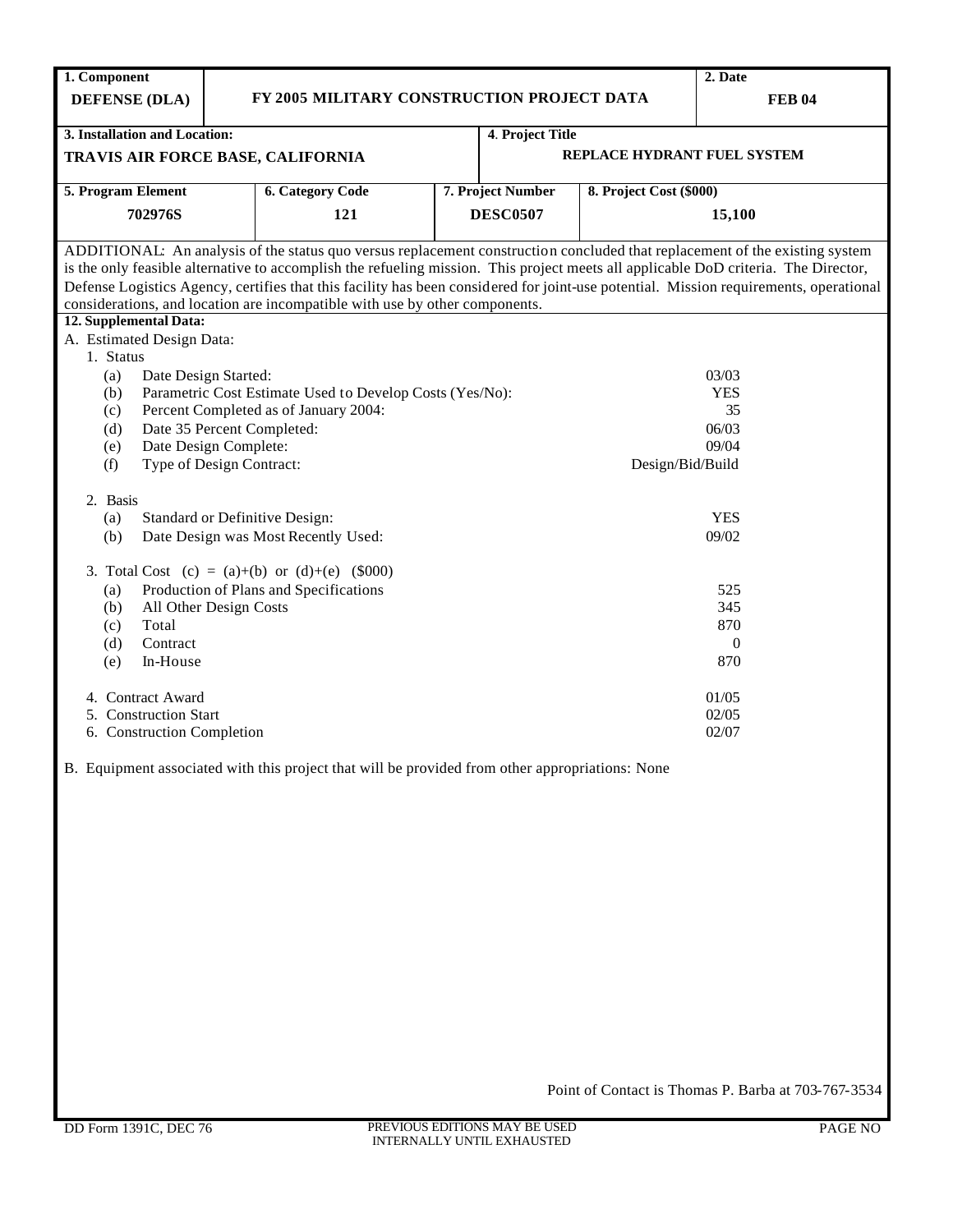| 1. COMPONENT                                                                                                                                                         |            |                                | 2. DATE                      |            |                                                     |                          |            |                                |     |                                                  |  |  |  |
|----------------------------------------------------------------------------------------------------------------------------------------------------------------------|------------|--------------------------------|------------------------------|------------|-----------------------------------------------------|--------------------------|------------|--------------------------------|-----|--------------------------------------------------|--|--|--|
|                                                                                                                                                                      |            |                                |                              |            | FY 2005 MILITARY CONSTRUCTION PROGRAM               |                          |            |                                |     |                                                  |  |  |  |
| <b>DEFENSE (DLA)</b>                                                                                                                                                 |            |                                |                              |            |                                                     |                          |            |                                |     | <b>FEB 04</b>                                    |  |  |  |
| 3. INSTALLATION AND LOCATION                                                                                                                                         |            |                                |                              | 4. COMMAND |                                                     |                          |            |                                |     | <b>5. AREA CONSTRUCTION</b><br><b>COST INDEX</b> |  |  |  |
| FLEET AND INDUSTRIAL SUPPLY                                                                                                                                          |            |                                |                              |            | DEFENSE LOGISTICS AGENCY                            |                          |            |                                |     | 1.66                                             |  |  |  |
| CENTER, PEARL HARBOR, HAWAII                                                                                                                                         |            |                                |                              |            |                                                     |                          |            |                                |     |                                                  |  |  |  |
| 6. PERSONNEL STRENGTH                                                                                                                                                | <b>OFF</b> | <b>PERMANENT</b><br><b>ENL</b> | <b>CIV</b>                   | <b>OFF</b> | <b>STUDENTS</b><br><b>ENL</b>                       | CIV                      | <b>OFF</b> | <b>SUPPORTED</b><br><b>ENL</b> | CIV | <b>TOTAL</b>                                     |  |  |  |
| Tenant of USN<br>a. AS OF                                                                                                                                            |            |                                |                              |            |                                                     |                          |            |                                |     |                                                  |  |  |  |
| b. END FY                                                                                                                                                            |            |                                |                              |            |                                                     |                          |            |                                |     |                                                  |  |  |  |
| 7. INVENTORY DATA (\$000)<br>A. TOTAL ACREAGE                                                                                                                        |            |                                |                              |            |                                                     |                          |            |                                |     |                                                  |  |  |  |
| <b>B. INVENTORY TOTAL AS OF</b>                                                                                                                                      |            |                                |                              |            |                                                     |                          |            |                                |     |                                                  |  |  |  |
| C. AUTHORIZED NOT YET IN INVENTORY                                                                                                                                   |            |                                |                              |            |                                                     |                          |            |                                |     |                                                  |  |  |  |
| D. AUTHORIZATION REQUESTED IN THIS PROGRAM                                                                                                                           |            |                                |                              |            |                                                     |                          |            |                                |     | 3,500                                            |  |  |  |
| E. AUTHORIZATION INCLUDED IN FOLLOWING PROGRAM                                                                                                                       |            |                                |                              |            |                                                     |                          |            |                                |     |                                                  |  |  |  |
| F. PLANNED IN NEXT THREE YEARS<br><b>G. REMAINING DEFICIENCY</b>                                                                                                     |            |                                |                              |            |                                                     |                          |            |                                |     | 68,069                                           |  |  |  |
| H. GRAND TOTAL                                                                                                                                                       |            |                                |                              |            |                                                     |                          |            |                                |     | 71,569                                           |  |  |  |
| 8. PROJECTS REQUESTED IN THIS PROGRAM:                                                                                                                               |            |                                |                              |            |                                                     |                          |            |                                |     |                                                  |  |  |  |
| <b>CATEGORY</b><br><b>PROJECT</b>                                                                                                                                    |            |                                | PROJECT TITLE                |            | <b>DESIGN</b>                                       | <b>STATUS</b>            |            |                                |     |                                                  |  |  |  |
| <b>CODE</b><br><b>NUMBER</b><br>411<br><b>DESC0462</b>                                                                                                               |            |                                | Multi-Product Interface Tank |            | <b>START</b><br>01/03                               | <b>COMPLETE</b><br>06/04 |            |                                |     |                                                  |  |  |  |
|                                                                                                                                                                      |            |                                |                              |            |                                                     |                          | 3,500      |                                |     |                                                  |  |  |  |
|                                                                                                                                                                      |            |                                |                              |            |                                                     |                          |            |                                |     |                                                  |  |  |  |
|                                                                                                                                                                      |            |                                |                              |            |                                                     |                          |            |                                |     |                                                  |  |  |  |
| 9. FUTURE PROJECTS:                                                                                                                                                  |            |                                |                              |            |                                                     |                          |            |                                |     |                                                  |  |  |  |
| a. INCLUDED IN FOLLOWING PROGRAM                                                                                                                                     |            |                                |                              |            |                                                     |                          |            |                                |     |                                                  |  |  |  |
| <b>CATEGORY</b><br>CODE                                                                                                                                              |            |                                |                              |            | PROJECT TITLE                                       |                          |            |                                |     | <b>COST</b><br>$(\$000)$                         |  |  |  |
|                                                                                                                                                                      |            |                                |                              |            |                                                     |                          |            |                                |     |                                                  |  |  |  |
| None                                                                                                                                                                 |            |                                |                              |            |                                                     |                          |            |                                |     |                                                  |  |  |  |
|                                                                                                                                                                      |            |                                |                              |            |                                                     |                          |            |                                |     |                                                  |  |  |  |
| <b>b. PLANNED IN NEXT THREE YEARS</b>                                                                                                                                |            |                                |                              |            |                                                     |                          |            |                                |     |                                                  |  |  |  |
| <b>CATEGORY</b>                                                                                                                                                      |            |                                |                              |            | PROJECT TITLE                                       |                          |            |                                |     | <b>COST</b>                                      |  |  |  |
| CODE<br>125                                                                                                                                                          |            |                                |                              |            | Replace Kuahua Pipeline (FY 2008)                   |                          |            |                                |     | $(\$000)$<br>13,069                              |  |  |  |
| 411                                                                                                                                                                  |            |                                |                              |            | Replace Five Fuel Storage Tanks (Phase 1) (FY 2008) |                          |            |                                |     | 30,000                                           |  |  |  |
| 411                                                                                                                                                                  |            |                                |                              |            | Replace Five Fuel Storage Tanks (Phase 2) (FY 2009) |                          |            |                                |     | 25,000                                           |  |  |  |
|                                                                                                                                                                      |            |                                |                              |            |                                                     |                          |            |                                |     |                                                  |  |  |  |
| 10. MISSION OR MAJOR FUNCTION<br>These fuel facilities provide essential storage and distribution systems to support the missions of assigned units at Pearl Harbor, |            |                                |                              |            |                                                     |                          |            |                                |     |                                                  |  |  |  |
| Hawaii, and the Pacific Fleet.                                                                                                                                       |            |                                |                              |            |                                                     |                          |            |                                |     |                                                  |  |  |  |
|                                                                                                                                                                      |            |                                |                              |            |                                                     |                          |            |                                |     |                                                  |  |  |  |
| Deferred sustainment, restoration, and modernization for fuel facilities at this location is \$27.9 million.                                                         |            |                                |                              |            |                                                     |                          |            |                                |     |                                                  |  |  |  |
|                                                                                                                                                                      |            |                                |                              |            |                                                     |                          |            |                                |     |                                                  |  |  |  |
| 11. OUTSTANDING POLLUTION AND SAFETY DEFICIENCIES:                                                                                                                   |            |                                |                              |            |                                                     |                          |            |                                |     |                                                  |  |  |  |
|                                                                                                                                                                      |            |                                |                              |            |                                                     |                          |            |                                |     |                                                  |  |  |  |
| AIR POLLUTION<br>А.                                                                                                                                                  |            |                                |                              |            |                                                     | $\boldsymbol{0}$         |            |                                |     |                                                  |  |  |  |
| <b>WATER POLLUTION</b>                                                                                                                                               |            |                                |                              |            |                                                     | $\mathbf{0}$             |            |                                |     |                                                  |  |  |  |
| В.                                                                                                                                                                   |            |                                |                              |            |                                                     |                          |            |                                |     |                                                  |  |  |  |
| OCCUPATIONAL SAFETY AND HEALTH<br>C.                                                                                                                                 |            |                                |                              |            |                                                     | $\boldsymbol{0}$         |            |                                |     |                                                  |  |  |  |
|                                                                                                                                                                      |            |                                |                              |            |                                                     |                          |            |                                |     |                                                  |  |  |  |
|                                                                                                                                                                      |            |                                |                              |            |                                                     |                          |            |                                |     |                                                  |  |  |  |
|                                                                                                                                                                      |            |                                |                              |            |                                                     |                          |            |                                |     |                                                  |  |  |  |
|                                                                                                                                                                      |            |                                |                              |            |                                                     |                          |            |                                |     |                                                  |  |  |  |
|                                                                                                                                                                      |            |                                |                              |            |                                                     |                          |            |                                |     |                                                  |  |  |  |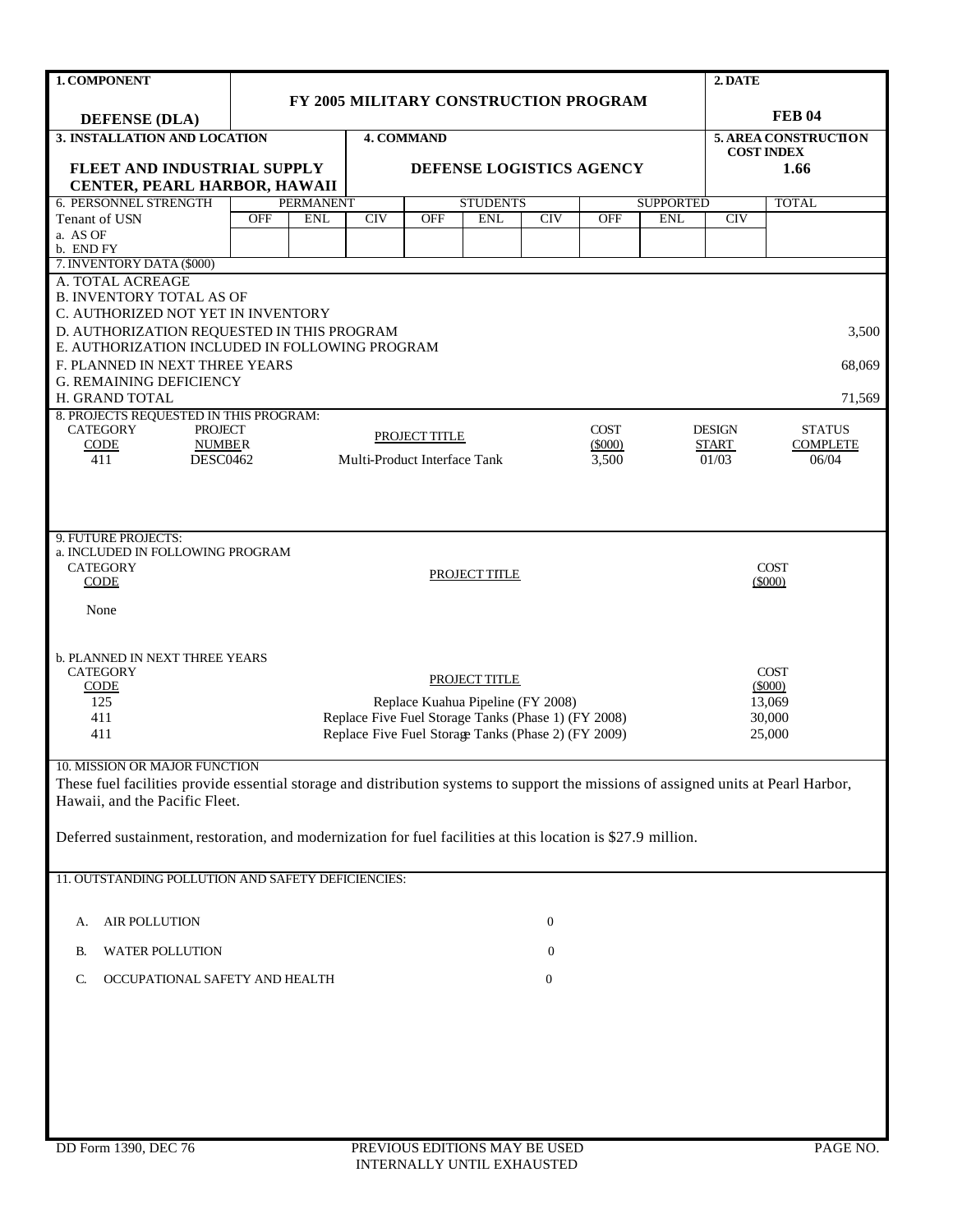| 1. Component<br><b>DEFENSE (DLA)</b>                               |                         | FY 2005 MILITARY CONSTRUCTION PROJECT DATA                                                                                                                                                                                                                                                                                                                                                                                                                                                                                                                                                                                                                                                                                                                                                                                                                                                                                  | 2. Date                  | <b>FEB 04</b>            |                          |                              |              |
|--------------------------------------------------------------------|-------------------------|-----------------------------------------------------------------------------------------------------------------------------------------------------------------------------------------------------------------------------------------------------------------------------------------------------------------------------------------------------------------------------------------------------------------------------------------------------------------------------------------------------------------------------------------------------------------------------------------------------------------------------------------------------------------------------------------------------------------------------------------------------------------------------------------------------------------------------------------------------------------------------------------------------------------------------|--------------------------|--------------------------|--------------------------|------------------------------|--------------|
| 3. Installation and Location                                       |                         |                                                                                                                                                                                                                                                                                                                                                                                                                                                                                                                                                                                                                                                                                                                                                                                                                                                                                                                             | 4. Project Title         |                          |                          |                              |              |
| FLEET AND INDUSTRIAL SUPPLY CENTER (FISC),<br>PEARL HARBOR, HAWAII |                         |                                                                                                                                                                                                                                                                                                                                                                                                                                                                                                                                                                                                                                                                                                                                                                                                                                                                                                                             |                          |                          |                          | MULTI-PRODUCT INTERFACE TANK |              |
| 5. Program Element                                                 | <b>6. Category Code</b> | 7. Project Number                                                                                                                                                                                                                                                                                                                                                                                                                                                                                                                                                                                                                                                                                                                                                                                                                                                                                                           |                          | 8. Project Cost (\$000)  |                          |                              |              |
| 701111S                                                            | 411                     | <b>DESC0462</b>                                                                                                                                                                                                                                                                                                                                                                                                                                                                                                                                                                                                                                                                                                                                                                                                                                                                                                             |                          |                          |                          | 3,500                        |              |
|                                                                    |                         |                                                                                                                                                                                                                                                                                                                                                                                                                                                                                                                                                                                                                                                                                                                                                                                                                                                                                                                             | <b>9. COST ESTIMATES</b> |                          |                          |                              |              |
|                                                                    | Item                    |                                                                                                                                                                                                                                                                                                                                                                                                                                                                                                                                                                                                                                                                                                                                                                                                                                                                                                                             |                          | U/M                      | <b>Ouantity</b>          | Unit Cost                    | Cost (\$000) |
|                                                                    |                         |                                                                                                                                                                                                                                                                                                                                                                                                                                                                                                                                                                                                                                                                                                                                                                                                                                                                                                                             |                          | $\blacksquare$           | $\overline{\phantom{a}}$ | $\overline{\phantom{a}}$     | 2,805        |
|                                                                    |                         |                                                                                                                                                                                                                                                                                                                                                                                                                                                                                                                                                                                                                                                                                                                                                                                                                                                                                                                             |                          | LS                       |                          |                              | (1,060)      |
|                                                                    |                         | DISTRIBUTION PIPING, MANIFOLD, MONITOR STATION                                                                                                                                                                                                                                                                                                                                                                                                                                                                                                                                                                                                                                                                                                                                                                                                                                                                              |                          | LS                       |                          |                              | (1,510)      |
|                                                                    |                         |                                                                                                                                                                                                                                                                                                                                                                                                                                                                                                                                                                                                                                                                                                                                                                                                                                                                                                                             |                          | LS                       |                          |                              | (110)        |
|                                                                    |                         |                                                                                                                                                                                                                                                                                                                                                                                                                                                                                                                                                                                                                                                                                                                                                                                                                                                                                                                             |                          | LS                       |                          |                              | (125)        |
|                                                                    |                         |                                                                                                                                                                                                                                                                                                                                                                                                                                                                                                                                                                                                                                                                                                                                                                                                                                                                                                                             |                          | $\blacksquare$           |                          |                              | 310          |
|                                                                    |                         |                                                                                                                                                                                                                                                                                                                                                                                                                                                                                                                                                                                                                                                                                                                                                                                                                                                                                                                             |                          | LS                       |                          |                              | (100)        |
|                                                                    |                         |                                                                                                                                                                                                                                                                                                                                                                                                                                                                                                                                                                                                                                                                                                                                                                                                                                                                                                                             |                          | LS                       |                          |                              | (40)         |
|                                                                    |                         |                                                                                                                                                                                                                                                                                                                                                                                                                                                                                                                                                                                                                                                                                                                                                                                                                                                                                                                             |                          | LS                       |                          |                              | (170)        |
|                                                                    |                         |                                                                                                                                                                                                                                                                                                                                                                                                                                                                                                                                                                                                                                                                                                                                                                                                                                                                                                                             |                          |                          |                          |                              |              |
| <b>SUBTOTAL.</b>                                                   |                         |                                                                                                                                                                                                                                                                                                                                                                                                                                                                                                                                                                                                                                                                                                                                                                                                                                                                                                                             |                          | $\overline{\phantom{a}}$ |                          |                              | 3,115        |
|                                                                    |                         |                                                                                                                                                                                                                                                                                                                                                                                                                                                                                                                                                                                                                                                                                                                                                                                                                                                                                                                             |                          |                          |                          |                              | 156          |
|                                                                    |                         |                                                                                                                                                                                                                                                                                                                                                                                                                                                                                                                                                                                                                                                                                                                                                                                                                                                                                                                             |                          |                          |                          |                              | 3,271        |
|                                                                    |                         | SUPERVISION, INSPECTION & OVERHEAD (SIOH) (6.5%)                                                                                                                                                                                                                                                                                                                                                                                                                                                                                                                                                                                                                                                                                                                                                                                                                                                                            |                          |                          |                          |                              | 213          |
|                                                                    |                         |                                                                                                                                                                                                                                                                                                                                                                                                                                                                                                                                                                                                                                                                                                                                                                                                                                                                                                                             |                          |                          |                          |                              |              |
|                                                                    |                         |                                                                                                                                                                                                                                                                                                                                                                                                                                                                                                                                                                                                                                                                                                                                                                                                                                                                                                                             |                          | $\overline{\phantom{a}}$ |                          |                              | 3,484        |
|                                                                    |                         |                                                                                                                                                                                                                                                                                                                                                                                                                                                                                                                                                                                                                                                                                                                                                                                                                                                                                                                             |                          |                          |                          |                              | 3,500        |
|                                                                    |                         |                                                                                                                                                                                                                                                                                                                                                                                                                                                                                                                                                                                                                                                                                                                                                                                                                                                                                                                             |                          |                          |                          |                              |              |
|                                                                    |                         |                                                                                                                                                                                                                                                                                                                                                                                                                                                                                                                                                                                                                                                                                                                                                                                                                                                                                                                             |                          |                          |                          |                              |              |
|                                                                    |                         |                                                                                                                                                                                                                                                                                                                                                                                                                                                                                                                                                                                                                                                                                                                                                                                                                                                                                                                             |                          |                          |                          |                              |              |
| two on-site abandoned 1000-barrel storage tanks.                   |                         | 10. Description of Proposed Construction: Construct a multi-product fuel interface system consisting of a 795-kiloliter (kL) (5,000-<br>barrel) aboveground interface fuel storage tank, distribution pipe manifold, flow and density monitors, meters, automatic tank<br>gauging, pump station, and truck fillstand addition. Work includes an on-base piggable pipeline connecting a refinery pipe to the<br>new manifold, interface system controls, spill containment dikes, cathodic protection, fire protection, and site utilities. Demolish                                                                                                                                                                                                                                                                                                                                                                         |                          |                          |                          |                              |              |
| 11. REQUIREMENT: 795 kL                                            |                         |                                                                                                                                                                                                                                                                                                                                                                                                                                                                                                                                                                                                                                                                                                                                                                                                                                                                                                                             | ADEQUATE: 0 kL           |                          |                          | SUBSTANDARD: 0 kL            |              |
|                                                                    |                         | PROJECT: Construct a multi-product fuel interface tank system. (C)                                                                                                                                                                                                                                                                                                                                                                                                                                                                                                                                                                                                                                                                                                                                                                                                                                                          |                          |                          |                          |                              |              |
|                                                                    |                         | REQUIREMENT: There is a need to provide a fuel delivery system that can transport safely and efficiently three different fuels in<br>the same pipeline from the refinery to the bulk fuel storage tanks at FISC, Pearl Harbor. This pipeline will transport JP-5 and JP-8<br>jet fuel and F-76 diesel fuel. Construction of this pipeline-and-tank system would reduce the FISC's reliance on receiving one type<br>of jet fuel (JP-5) by barges or tankers and result in a significant annual savings in transportation costs. To maintain the stringent<br>quality specifications of each fuel during delivery, the pipeline must be flushed of the mixed fuel that results from the changeover of<br>fuel types in the pipeline. This contaminated interface fuel will be stored temporarily in a 795-kL (5,000-barrel) fuel storage tank.<br>Periodically, this fuel will be returned to the refinery for reprocessing. |                          |                          |                          |                              |              |
|                                                                    |                         | CURRENT SITUATION: The FISC receives JP-5 jet fuel by barge or ocean tanker and JP-8 and F-76 fuels by an existing pipeline<br>$\mathbf{F}$ The cost differential of transporting ID 5 by see yearns pineling is about 11 sents non collare                                                                                                                                                                                                                                                                                                                                                                                                                                                                                                                                                                                                                                                                                 |                          |                          |                          |                              |              |

from a nearby refinery. The cost differential of transporting JP-5 by sea, versus pipeline, is about 11 cents per gallon more. Since the naval base uses more than 29.4 million gallons per year of JP-5 fuel, a cost avoidance of \$3.2 million per year will be realized by delivering this fuel via pipeline. To achieve this savings, the pipeline system must be able to differentiate among three types of fuel and flush the contaminated interface fuel to a separate storage tank. The current pipeline system lacks this capability. Current procedures are to blend manually the interface fuel of JP-8 jet fuel and F-76 diesel fuel into the diesel fuel supply when the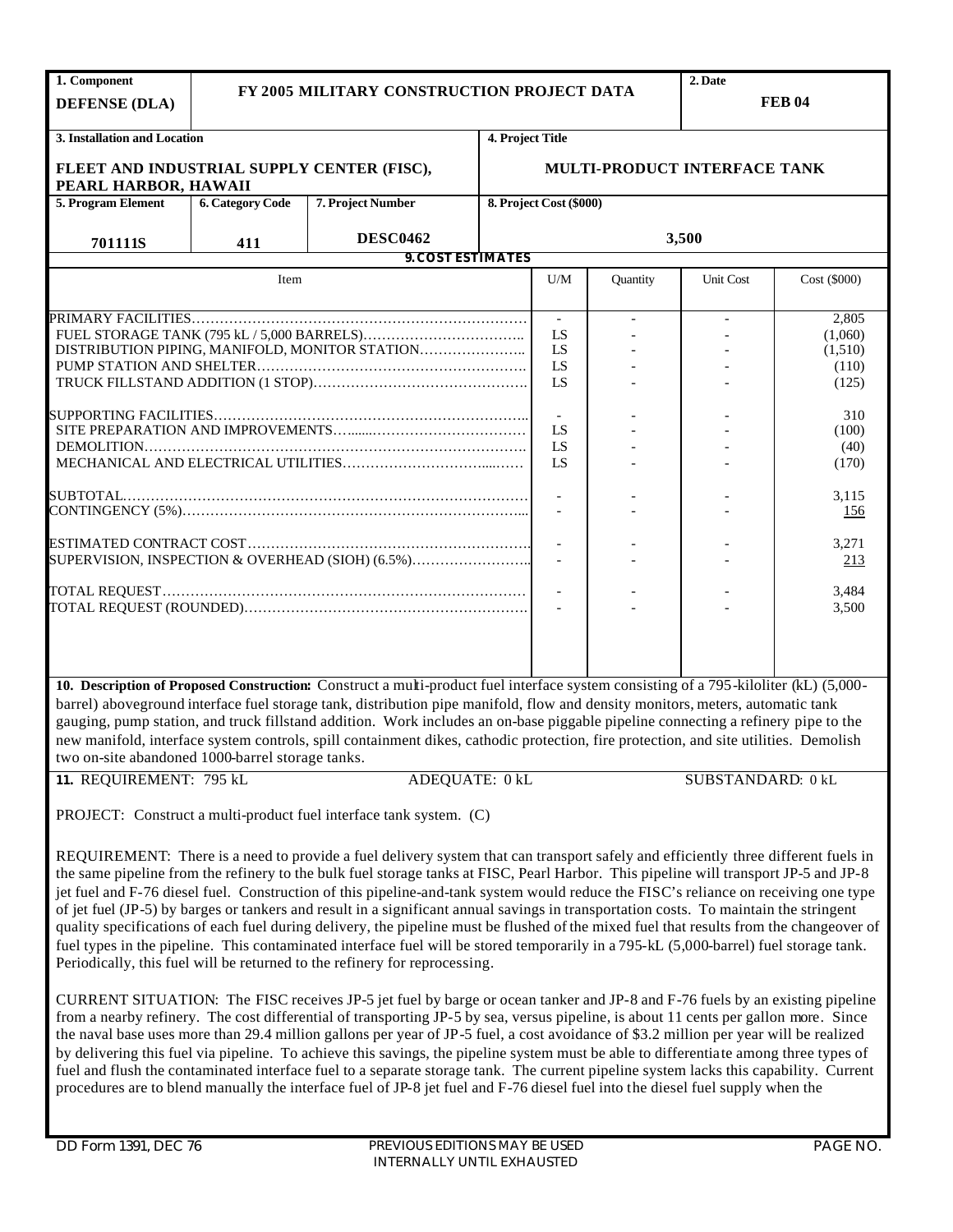| 1. Component<br><b>DEFENSE (DLA)</b>                | FY 2005 MILITARY CONSTRUCTION PROJECT DATA                                                                                                                                                                                                                                                                                                                                                                                                                                                                                              |                   |                         | 2. Date<br><b>FEB 04</b>     |
|-----------------------------------------------------|-----------------------------------------------------------------------------------------------------------------------------------------------------------------------------------------------------------------------------------------------------------------------------------------------------------------------------------------------------------------------------------------------------------------------------------------------------------------------------------------------------------------------------------------|-------------------|-------------------------|------------------------------|
| 3. Installation and Location:                       |                                                                                                                                                                                                                                                                                                                                                                                                                                                                                                                                         | 4. Project Title  |                         |                              |
|                                                     | FLEET AND INDUSTRIAL SUPPLY CENTER (FISC),                                                                                                                                                                                                                                                                                                                                                                                                                                                                                              |                   |                         | MULTI-PRODUCT INTERFACE TANK |
| PEARL HARBOR, HAWAII                                |                                                                                                                                                                                                                                                                                                                                                                                                                                                                                                                                         |                   |                         |                              |
| 5. Program Element                                  | <b>6. Category Code</b>                                                                                                                                                                                                                                                                                                                                                                                                                                                                                                                 | 7. Project Number | 8. Project Cost (\$000) |                              |
| 701111S                                             | 411                                                                                                                                                                                                                                                                                                                                                                                                                                                                                                                                     | <b>DESC0462</b>   |                         | 3,500                        |
|                                                     | refinery switches pipeline delivery of these two products. Manually blending these fuels risks contamination of millions of gallons<br>of diesel fuel with jet fuel that has different physical and performance specifications. In addition, by limiting the number of tanker<br>deliveries, the danger of potential environmental contamination during fuel transfer at the pier will be significantly reduced.<br>IMPACT IF NOT PROVIDED: If this project is not provided, the Department of Defense (DoD) will forego an annual cost |                   |                         |                              |
|                                                     | avoidance of more than \$3.2 million. The practice of manually blending diesel and JP-8 jet fuels during product changeover will<br>remain a continuing threat of causing off-specification diesel fuel. Mission readiness could be negatively affected if this operation<br>contaminates the stock of diesel fuel stored at the base.                                                                                                                                                                                                  |                   |                         |                              |
|                                                     | ADDITIONAL: An analysis of the status quo versus new construction concluded that the proposed project would achieve a<br>savings-to-investment ratio of greater than 14 with a discounted payback period of less than 4 years. This project meets all<br>applicable DoD criteria. The Director, Defense Logistics Agency, certifies that this facility has been considered for joint-use<br>potential. Mission requirements, operational considerations, and location are incompatible with use by the other components.                |                   |                         |                              |
|                                                     |                                                                                                                                                                                                                                                                                                                                                                                                                                                                                                                                         |                   |                         |                              |
| 12. Supplemental Data:<br>A. Estimated Design Data: |                                                                                                                                                                                                                                                                                                                                                                                                                                                                                                                                         |                   |                         |                              |
| 1. Status                                           |                                                                                                                                                                                                                                                                                                                                                                                                                                                                                                                                         |                   |                         |                              |
| Date Design Started:<br>(a)                         |                                                                                                                                                                                                                                                                                                                                                                                                                                                                                                                                         |                   |                         | 01/03                        |
| (b)                                                 | Parametric Cost Estimate Used to Develop Costs (Yes/No):                                                                                                                                                                                                                                                                                                                                                                                                                                                                                |                   |                         | N <sub>O</sub>               |
| (c)                                                 | Percent Completed as of January 2004:                                                                                                                                                                                                                                                                                                                                                                                                                                                                                                   |                   |                         | 35                           |
| (d)                                                 | Date 35 Percent Completed:                                                                                                                                                                                                                                                                                                                                                                                                                                                                                                              |                   |                         | 04/03                        |
| (e)<br>(f)                                          | Date Design Complete:<br>Type of Design Contract:                                                                                                                                                                                                                                                                                                                                                                                                                                                                                       |                   | Design/Bid/Build        | 06/04                        |
| 2. Basis                                            |                                                                                                                                                                                                                                                                                                                                                                                                                                                                                                                                         |                   |                         |                              |
| (a)                                                 | Standard or Definitive Design:                                                                                                                                                                                                                                                                                                                                                                                                                                                                                                          |                   |                         | NO.                          |
| (b)                                                 | Date Design was Most Recently Used:                                                                                                                                                                                                                                                                                                                                                                                                                                                                                                     |                   |                         | N/A                          |
|                                                     | 3. Total Cost (c) = (a)+(b) or (d)+(e) $(\$000)$                                                                                                                                                                                                                                                                                                                                                                                                                                                                                        |                   |                         |                              |
| (a)                                                 | Production of Plans and Specifications                                                                                                                                                                                                                                                                                                                                                                                                                                                                                                  |                   |                         | 200                          |
| (b)                                                 | All Other Design Costs                                                                                                                                                                                                                                                                                                                                                                                                                                                                                                                  |                   |                         | 175                          |
| Total<br>(c)                                        |                                                                                                                                                                                                                                                                                                                                                                                                                                                                                                                                         |                   |                         | 375                          |
| Contract<br>(d)<br>In-House<br>(e)                  |                                                                                                                                                                                                                                                                                                                                                                                                                                                                                                                                         |                   |                         | 300<br>75                    |
|                                                     |                                                                                                                                                                                                                                                                                                                                                                                                                                                                                                                                         |                   |                         |                              |
| 4. Contract Award<br>5. Construction Start          |                                                                                                                                                                                                                                                                                                                                                                                                                                                                                                                                         |                   |                         | 12/04<br>01/05               |

Point of Contact is Thomas P. Barba at 703-767-3534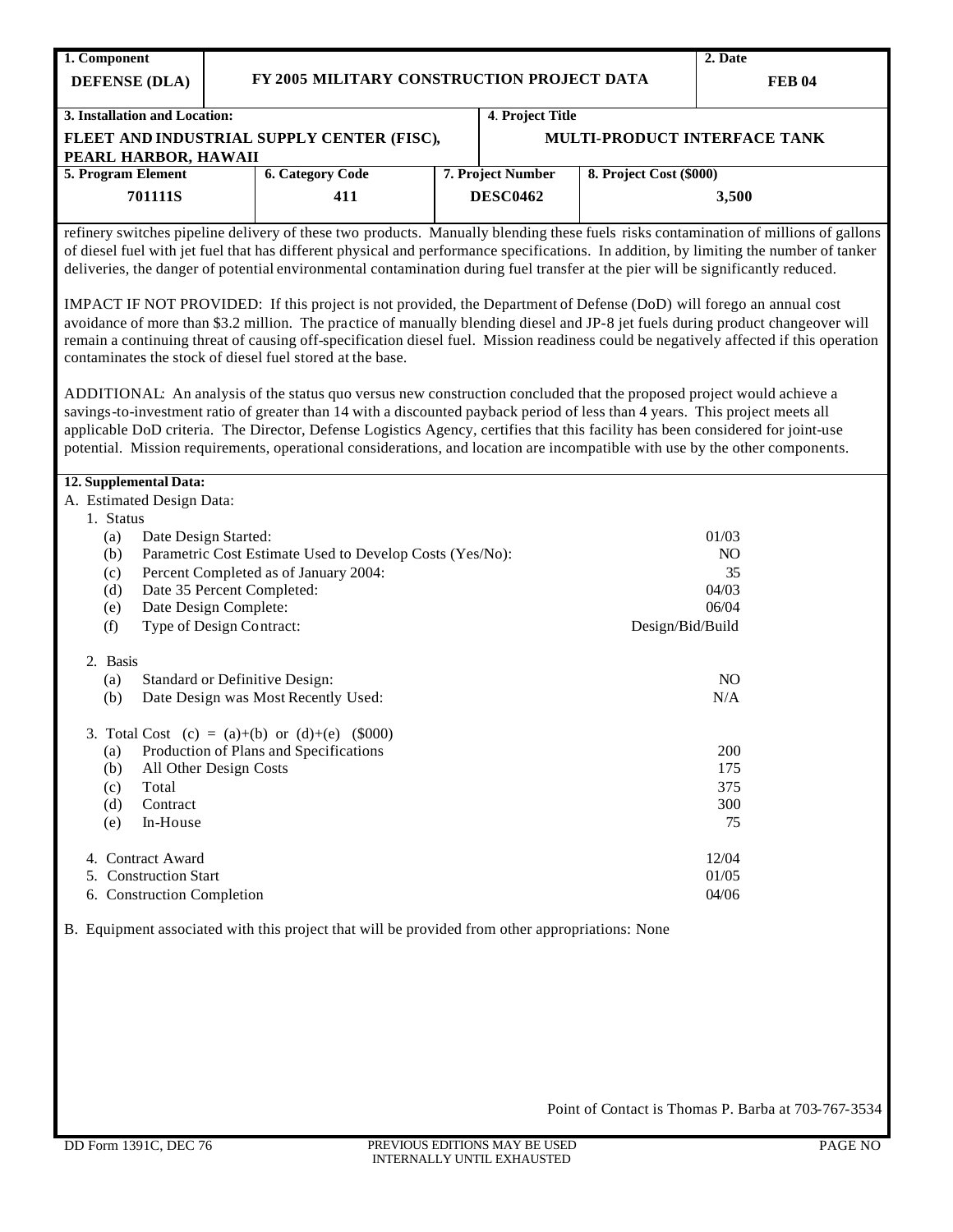| 1. COMPONENT                                                                                                                                                                                                                                                                                                                                            |            |                  |                   |                                              |                                       |                  |                                    |                  | 2. DATE                                |                                                  |
|---------------------------------------------------------------------------------------------------------------------------------------------------------------------------------------------------------------------------------------------------------------------------------------------------------------------------------------------------------|------------|------------------|-------------------|----------------------------------------------|---------------------------------------|------------------|------------------------------------|------------------|----------------------------------------|--------------------------------------------------|
|                                                                                                                                                                                                                                                                                                                                                         |            |                  |                   |                                              | FY 2005 MILITARY CONSTRUCTION PROGRAM |                  |                                    |                  |                                        |                                                  |
| <b>DEFENSE (DLA)</b>                                                                                                                                                                                                                                                                                                                                    |            |                  |                   |                                              |                                       |                  |                                    |                  |                                        | <b>FEB 04</b>                                    |
| 3. INSTALLATION AND LOCATION                                                                                                                                                                                                                                                                                                                            |            |                  | <b>4. COMMAND</b> |                                              |                                       |                  |                                    |                  |                                        | <b>5. AREA CONSTRUCTION</b><br><b>COST INDEX</b> |
| <b>MARINE CORPS AIR STATION</b><br>(MCAS), CHERRY POINT, NORTH<br><b>CAROLINA</b>                                                                                                                                                                                                                                                                       |            |                  |                   |                                              | DEFENSE LOGISTICS AGENCY              |                  |                                    |                  |                                        | 0.96                                             |
| 6. PERSONNEL STRENGTH                                                                                                                                                                                                                                                                                                                                   |            | <b>PERMANENT</b> |                   |                                              | <b>STUDENTS</b>                       |                  |                                    | <b>SUPPORTED</b> |                                        | <b>TOTAL</b>                                     |
| Tenant of USMC                                                                                                                                                                                                                                                                                                                                          | <b>OFF</b> | <b>ENL</b>       | CIV               | <b>OFF</b>                                   | <b>ENL</b>                            | CIV              | <b>OFF</b>                         | <b>ENL</b>       | CIV                                    |                                                  |
| a. AS OF<br>b. END FY                                                                                                                                                                                                                                                                                                                                   |            |                  |                   |                                              |                                       |                  |                                    |                  |                                        |                                                  |
| 7. INVENTORY DATA (\$000)                                                                                                                                                                                                                                                                                                                               |            |                  |                   |                                              |                                       |                  |                                    |                  |                                        |                                                  |
| A. TOTAL ACREAGE<br><b>B. INVENTORY TOTAL AS OF</b><br>C. AUTHORIZED NOT YET IN INVENTORY<br>D. AUTHORIZATION REQUESTED IN THIS PROGRAM<br>E. AUTHORIZATION INCLUDED IN FOLLOWING PROGRAM<br>F. PLANNED IN NEXT THREE YEARS<br><b>G. REMAINING DEFICIENCY</b>                                                                                           |            |                  |                   |                                              |                                       |                  |                                    |                  |                                        | 22,700                                           |
| H. GRAND TOTAL                                                                                                                                                                                                                                                                                                                                          |            |                  |                   |                                              |                                       |                  |                                    |                  |                                        | 22,700                                           |
| 8. PROJECTS REQUESTED IN THIS PROGRAM:<br><b>CATEGORY</b><br><b>PROJECT</b><br>CODE<br><b>NUMBER</b><br>121<br><b>DESC0501</b>                                                                                                                                                                                                                          |            |                  |                   | PROJECT TITLE<br>Replace Hydrant Fuel System |                                       |                  | <b>COST</b><br>$(\$000)$<br>22,700 |                  | <b>DESIGN</b><br><b>START</b><br>01/03 | <b>STATUS</b><br><b>COMPLETE</b><br>09/04        |
| 9. FUTURE PROJECTS:<br>a. INCLUDED IN FOLLOWING PROGRAM<br><b>CATEGORY</b><br><b>CODE</b><br>None                                                                                                                                                                                                                                                       |            |                  |                   |                                              | PROJECT TITLE                         |                  |                                    |                  |                                        | <b>COST</b><br>$(\$000)$                         |
| <b>b. PLANNED IN NEXT THREE YEARS</b><br><b>CATEGORY</b><br>CODE<br>None                                                                                                                                                                                                                                                                                |            |                  |                   |                                              | PROJECT TITLE                         |                  |                                    |                  |                                        | <b>COST</b><br>(5000)                            |
| 10. MISSION OR MAJOR FUNCTION<br>These fuel facilities provide essential storage and distribution systems to support the missions of assigned units and transient<br>aircraft at Marine Corps Air Station, Cherry Point, North Carolina.<br>Deferred sustainment, restoration, and modernization for fuel facilities at this location is \$2.9 million. |            |                  |                   |                                              |                                       |                  |                                    |                  |                                        |                                                  |
| 11. OUTSTANDING POLLUTION AND SAFETY DEFICIENCIES:                                                                                                                                                                                                                                                                                                      |            |                  |                   |                                              |                                       |                  |                                    |                  |                                        |                                                  |
| <b>AIR POLLUTION</b><br>А.                                                                                                                                                                                                                                                                                                                              |            |                  |                   |                                              |                                       | $\overline{0}$   |                                    |                  |                                        |                                                  |
| <b>WATER POLLUTION</b><br>В.                                                                                                                                                                                                                                                                                                                            |            |                  |                   |                                              |                                       | $\mathbf{0}$     |                                    |                  |                                        |                                                  |
| OCCUPATIONAL SAFETY AND HEALTH<br>C.                                                                                                                                                                                                                                                                                                                    |            |                  |                   |                                              |                                       | $\boldsymbol{0}$ |                                    |                  |                                        |                                                  |
|                                                                                                                                                                                                                                                                                                                                                         |            |                  |                   |                                              |                                       |                  |                                    |                  |                                        |                                                  |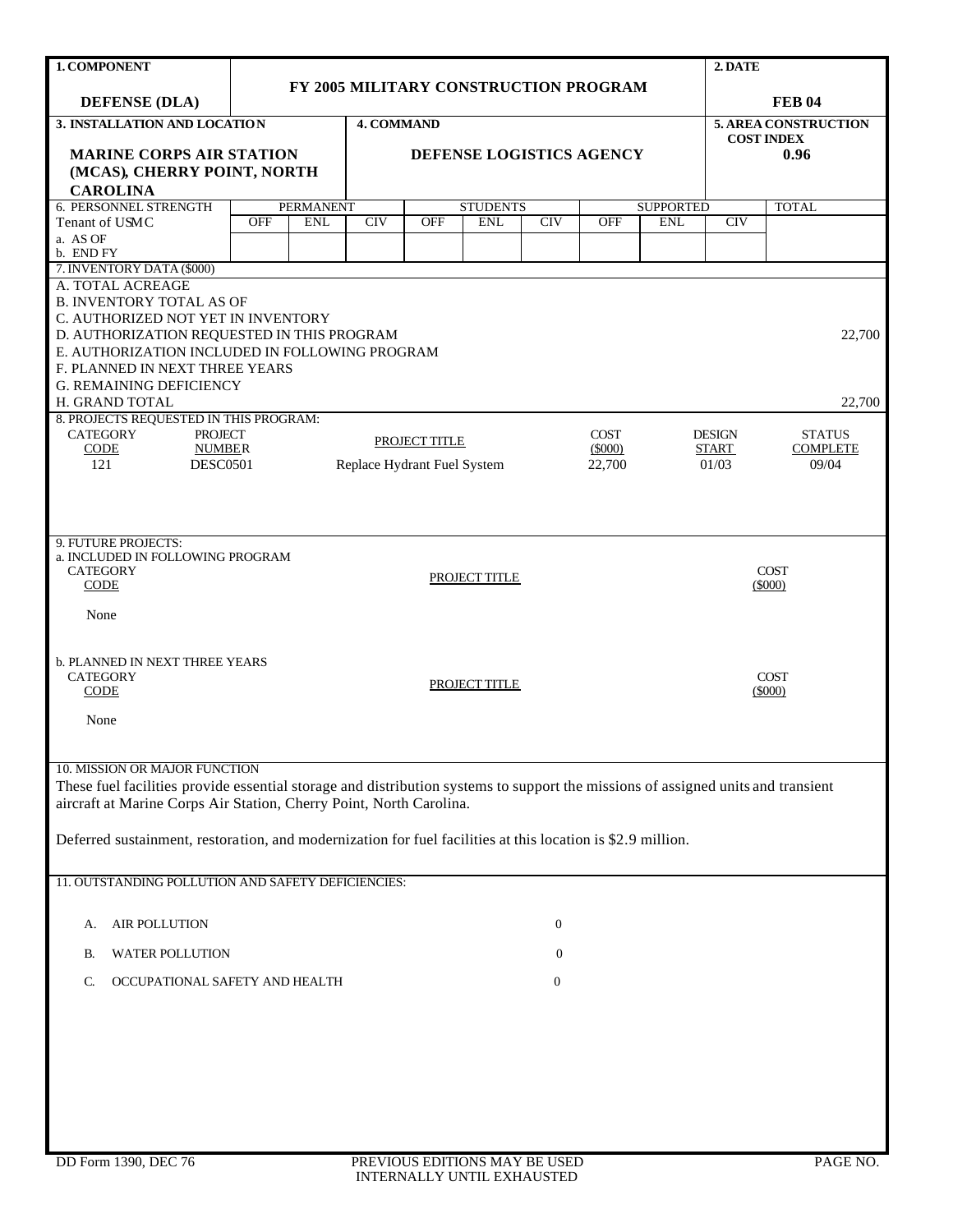| 1. Component<br><b>DEFENSE (DLA)</b>                                    |                         | FY 2005 MILITARY CONSTRUCTION PROJECT DATA                                                                                                                                                                                                                                                                                                                                                                                                                                                                                                                                                                                         |                  |                         |          | 2. Date                     | <b>FEB 04</b>    |
|-------------------------------------------------------------------------|-------------------------|------------------------------------------------------------------------------------------------------------------------------------------------------------------------------------------------------------------------------------------------------------------------------------------------------------------------------------------------------------------------------------------------------------------------------------------------------------------------------------------------------------------------------------------------------------------------------------------------------------------------------------|------------------|-------------------------|----------|-----------------------------|------------------|
| 3. Installation and Location                                            |                         |                                                                                                                                                                                                                                                                                                                                                                                                                                                                                                                                                                                                                                    | 4. Project Title |                         |          |                             |                  |
| MARINE CORPS AIR STATION (MCAS),<br><b>CHERRY POINT, NORTH CAROLINA</b> |                         |                                                                                                                                                                                                                                                                                                                                                                                                                                                                                                                                                                                                                                    |                  |                         |          | REPLACE HYDRANT FUEL SYSTEM |                  |
| 5. Program Element                                                      | <b>6. Category Code</b> | 7. Project Number                                                                                                                                                                                                                                                                                                                                                                                                                                                                                                                                                                                                                  |                  | 8. Project Cost (\$000) |          |                             |                  |
| 702976S                                                                 | 121                     | <b>DESC0501</b>                                                                                                                                                                                                                                                                                                                                                                                                                                                                                                                                                                                                                    |                  |                         |          | 22,700                      |                  |
|                                                                         |                         | <b>9. COST ESTIMATES</b>                                                                                                                                                                                                                                                                                                                                                                                                                                                                                                                                                                                                           |                  |                         |          |                             |                  |
|                                                                         | Item                    |                                                                                                                                                                                                                                                                                                                                                                                                                                                                                                                                                                                                                                    |                  | U/M                     | Quantity | Unit Cost                   | Cost (\$000)     |
|                                                                         |                         |                                                                                                                                                                                                                                                                                                                                                                                                                                                                                                                                                                                                                                    |                  | $\sim$                  |          |                             | 18,200           |
|                                                                         |                         |                                                                                                                                                                                                                                                                                                                                                                                                                                                                                                                                                                                                                                    |                  | LS                      |          |                             | (12,100)         |
|                                                                         |                         |                                                                                                                                                                                                                                                                                                                                                                                                                                                                                                                                                                                                                                    |                  | LS                      |          |                             | (2,700)          |
|                                                                         |                         | RAIL / TRUCK UNLOAD STATION (20 RAIL / 6 TRUCK STOPS)                                                                                                                                                                                                                                                                                                                                                                                                                                                                                                                                                                              |                  | LS                      |          |                             | (3,400)          |
|                                                                         |                         |                                                                                                                                                                                                                                                                                                                                                                                                                                                                                                                                                                                                                                    |                  |                         |          |                             | 2,200            |
|                                                                         |                         |                                                                                                                                                                                                                                                                                                                                                                                                                                                                                                                                                                                                                                    |                  | LS                      |          |                             | (800)            |
|                                                                         |                         |                                                                                                                                                                                                                                                                                                                                                                                                                                                                                                                                                                                                                                    |                  | LS                      |          |                             | (800)            |
|                                                                         |                         |                                                                                                                                                                                                                                                                                                                                                                                                                                                                                                                                                                                                                                    |                  | LS                      |          |                             | (370)            |
|                                                                         |                         | OPERATIONS & MAINTENANCE SUPPORT INFORMATION                                                                                                                                                                                                                                                                                                                                                                                                                                                                                                                                                                                       |                  | LS                      |          |                             | (230)            |
|                                                                         |                         |                                                                                                                                                                                                                                                                                                                                                                                                                                                                                                                                                                                                                                    |                  | $\sim$                  |          |                             | 20,400           |
|                                                                         |                         |                                                                                                                                                                                                                                                                                                                                                                                                                                                                                                                                                                                                                                    |                  |                         |          |                             | 1,020            |
|                                                                         |                         |                                                                                                                                                                                                                                                                                                                                                                                                                                                                                                                                                                                                                                    |                  |                         |          |                             |                  |
|                                                                         |                         |                                                                                                                                                                                                                                                                                                                                                                                                                                                                                                                                                                                                                                    |                  | $\sim$                  |          |                             | 21,420           |
|                                                                         |                         | SUPERVISION, INSPECTION & OVERHEAD (SIOH) (6.0%)                                                                                                                                                                                                                                                                                                                                                                                                                                                                                                                                                                                   |                  |                         |          |                             | 1,285            |
|                                                                         |                         |                                                                                                                                                                                                                                                                                                                                                                                                                                                                                                                                                                                                                                    |                  |                         |          |                             |                  |
|                                                                         |                         |                                                                                                                                                                                                                                                                                                                                                                                                                                                                                                                                                                                                                                    |                  |                         |          |                             | 22,705<br>22,700 |
|                                                                         |                         |                                                                                                                                                                                                                                                                                                                                                                                                                                                                                                                                                                                                                                    |                  |                         |          |                             |                  |
|                                                                         |                         | 10. Description of Proposed Construction: Provide one 152 liter-per-second (2,400 gallon-per-minute) pumphouse, fuel distribution<br>piping to outlets and truck fillstand, and eight direct fueling pantograph stations. Construct a fuel unloading station for 20 railcars                                                                                                                                                                                                                                                                                                                                                       |                  |                         |          |                             |                  |
|                                                                         |                         | and 6 tank trucks including extension of the parallel rail siding, new spill containment system, truck access roads, oil-water<br>separator, and associated piping and equipment. Work includes cathodic protection systems, leak detection, fire protection systems,                                                                                                                                                                                                                                                                                                                                                              |                  |                         |          |                             |                  |
|                                                                         |                         | fire hydrants, utility and sewer connections, site drainage improvements, perimeter fencing, and security lighting. Connect fuel                                                                                                                                                                                                                                                                                                                                                                                                                                                                                                   |                  |                         |          |                             |                  |
|                                                                         |                         | distribution piping to existing 11 pantograph stations. Demolish existing pumphouse, 16 pantograph stations, rail unload facility,                                                                                                                                                                                                                                                                                                                                                                                                                                                                                                 |                  |                         |          |                             |                  |
|                                                                         |                         | and associated piping and appurtenances. Provide operations and maintenance support information.                                                                                                                                                                                                                                                                                                                                                                                                                                                                                                                                   |                  |                         |          |                             |                  |
|                                                                         |                         |                                                                                                                                                                                                                                                                                                                                                                                                                                                                                                                                                                                                                                    |                  |                         |          |                             |                  |
| 11. REQUIREMENT: 19 Outlets (OL)                                        |                         | ADEQUATE: 11 OL                                                                                                                                                                                                                                                                                                                                                                                                                                                                                                                                                                                                                    |                  |                         |          | SUBSTANDARD: 16 OL          |                  |
| unload facility. (C)                                                    |                         | PROJECT: Replace a deteriorated hydrant fuel system and railcar fuel unload facility with a modern pressurized fuel system and                                                                                                                                                                                                                                                                                                                                                                                                                                                                                                     |                  |                         |          |                             |                  |
|                                                                         |                         | REQUIREMENT: There is a need to provide an environmentally safe and reliable fuel system to receive jet fuel (JP-5) from rail<br>cars and trucks and issue fuel via a hydrant fuel system to aircraft performing critical missions at the MCAS Cherry Point. These<br>systems are the only means of meeting the refueling needs of assigned and transient aircraft, including the refueling of wide-bodied<br>transport aircraft used to deploy rapidly the II Marine Expeditionary Force, stationed at Camp Lejeune. These systems replace<br>deteriorated, failing facilities, which will be demolished as part of this project. |                  |                         |          |                             |                  |
|                                                                         |                         | CURRENT SITUATION: The existing aircraft hydrant fuel system has experienced repeated failures, is detrimental to mission<br>readiness, and is dangerous to personnel, aircraft, equipment, and the environment. On seven occasions since 1997, failures within<br>the hydrant system resulted in the cumulative spilling of more than 110,000 gallons of jet fuel. The "deadhead" piping design does                                                                                                                                                                                                                              |                  |                         |          |                             |                  |

not provide piping to return fuel in the system to storage. As a result, the pumps cause extreme over-pressurization in the aluminum piping, leading welded joints to fail and seals to leak when valves are closed. Because of these defects, the North Carolina Department of Environmental Health and Natural Resources issued two Notices of Violation (NOV) in 1997 and 2000 against this system for non-compliance with environmental regulations. This proposed MILCON project to replace this defective system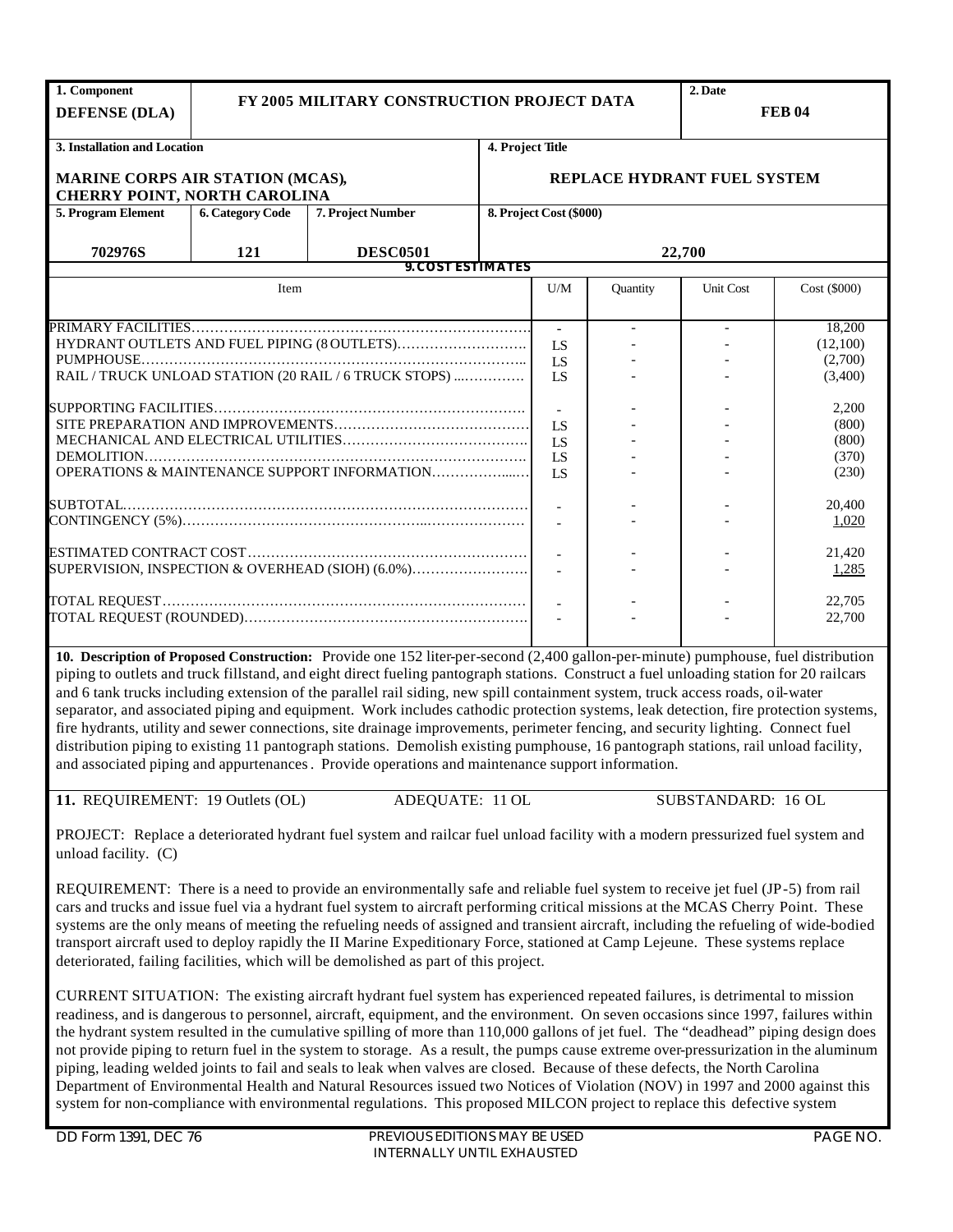| 1. Component                             |                                                                                                                                                                                                                                                                                                                                                                                                                                                                                                                                                                                                                                                                             |                   |                         | 2. Date                     |
|------------------------------------------|-----------------------------------------------------------------------------------------------------------------------------------------------------------------------------------------------------------------------------------------------------------------------------------------------------------------------------------------------------------------------------------------------------------------------------------------------------------------------------------------------------------------------------------------------------------------------------------------------------------------------------------------------------------------------------|-------------------|-------------------------|-----------------------------|
| <b>DEFENSE (DLA)</b>                     | FY 2005 MILITARY CONSTRUCTION PROJECT DATA                                                                                                                                                                                                                                                                                                                                                                                                                                                                                                                                                                                                                                  |                   |                         | <b>FEB 04</b>               |
|                                          |                                                                                                                                                                                                                                                                                                                                                                                                                                                                                                                                                                                                                                                                             |                   |                         |                             |
| 3. Installation and Location:            |                                                                                                                                                                                                                                                                                                                                                                                                                                                                                                                                                                                                                                                                             | 4. Project Title  |                         |                             |
| <b>CHERRY POINT, NORTH CAROLINA</b>      | MARINE CORPS AIR STATION (MCAS).                                                                                                                                                                                                                                                                                                                                                                                                                                                                                                                                                                                                                                            |                   |                         | REPLACE HYDRANT FUEL SYSTEM |
| 5. Program Element                       | <b>6. Category Code</b>                                                                                                                                                                                                                                                                                                                                                                                                                                                                                                                                                                                                                                                     | 7. Project Number | 8. Project Cost (\$000) |                             |
| 702976S                                  | 121                                                                                                                                                                                                                                                                                                                                                                                                                                                                                                                                                                                                                                                                         | <b>DESC0501</b>   |                         | 22,700                      |
|                                          |                                                                                                                                                                                                                                                                                                                                                                                                                                                                                                                                                                                                                                                                             |                   |                         |                             |
|                                          | is part of the corrective action plan to resolve the 2000 NOV. The base currently operates this system at only 25 percent of its<br>rated capacity to keep pipeline pressures within acceptable limits. Manual operations are needed to throttle system controls to run<br>in this manner. This extra work diverts the labor force from other tasks. Replacement of the rail fuel unload facility will provide<br>proper spill containment for the typical 20 rail cars delivering fuel to the base on a recurring basis. The existing 60-year-old<br>unload station can only accommodate 14 rail cars with a containment system too small for the larger rail cars in use. |                   |                         |                             |
|                                          | IMPACT IF NOT PROVIDED: If this project is not provided, further deterioration and failure of these fuel receipt and delivery<br>systems will increase the risk of a complete shutdown of these systems by state regulators. Disruption of aircraft refueling will<br>have a severely negative impact to MCAS Cherry Point's mission readiness and role as a power projection platform.                                                                                                                                                                                                                                                                                     |                   |                         |                             |
|                                          | ADDITIONAL: Because of the amount of deterioration, repairing the existing hydrant fuel system is infeasible. New<br>construction of these facilities is the only practicable alternative. This project meets all applicable DoD criteria. The Director,<br>Defense Logistics Agency, certifies that this facility has been considered for joint-use potential. Mission requirements, operational<br>considerations, and location are incompatible with use by the other components.                                                                                                                                                                                        |                   |                         |                             |
| 12. Supplemental Data:                   |                                                                                                                                                                                                                                                                                                                                                                                                                                                                                                                                                                                                                                                                             |                   |                         |                             |
| A. Estimated Design Data:                |                                                                                                                                                                                                                                                                                                                                                                                                                                                                                                                                                                                                                                                                             |                   |                         |                             |
| 1. Status<br>Date Design Started:<br>(a) |                                                                                                                                                                                                                                                                                                                                                                                                                                                                                                                                                                                                                                                                             |                   |                         | 01/03                       |
| (b)                                      | Parametric Cost Estimate Used to Develop Costs (Yes/No):                                                                                                                                                                                                                                                                                                                                                                                                                                                                                                                                                                                                                    |                   |                         | <b>YES</b>                  |
| (c)                                      | Percent Completed as of January 2004:                                                                                                                                                                                                                                                                                                                                                                                                                                                                                                                                                                                                                                       |                   |                         | 35                          |
| (d)                                      | Date 35 Percent Completed:                                                                                                                                                                                                                                                                                                                                                                                                                                                                                                                                                                                                                                                  |                   |                         | 06/03                       |
| (e)                                      | Date Design Complete:                                                                                                                                                                                                                                                                                                                                                                                                                                                                                                                                                                                                                                                       |                   |                         | 09/04                       |
| (f)                                      | Type of Design Contract:                                                                                                                                                                                                                                                                                                                                                                                                                                                                                                                                                                                                                                                    |                   | Design/Bid/Build        |                             |
| 2. Basis                                 |                                                                                                                                                                                                                                                                                                                                                                                                                                                                                                                                                                                                                                                                             |                   |                         |                             |
| (a)                                      | Standard or Definitive Design:                                                                                                                                                                                                                                                                                                                                                                                                                                                                                                                                                                                                                                              |                   |                         | <b>YES</b>                  |
| (b)                                      | Date Design was Most Recently Used:                                                                                                                                                                                                                                                                                                                                                                                                                                                                                                                                                                                                                                         |                   |                         | 09/02                       |
|                                          | 3. Total Cost (c) = (a)+(b) or (d)+(e) $(\$000)$                                                                                                                                                                                                                                                                                                                                                                                                                                                                                                                                                                                                                            |                   |                         |                             |
| (a)                                      | Production of Plans and Specifications                                                                                                                                                                                                                                                                                                                                                                                                                                                                                                                                                                                                                                      |                   |                         | 780                         |
| (b)                                      | All Other Design Costs                                                                                                                                                                                                                                                                                                                                                                                                                                                                                                                                                                                                                                                      |                   |                         | 520                         |
| Total<br>(c)                             |                                                                                                                                                                                                                                                                                                                                                                                                                                                                                                                                                                                                                                                                             |                   |                         | 1,300                       |
| Contract<br>(d)                          |                                                                                                                                                                                                                                                                                                                                                                                                                                                                                                                                                                                                                                                                             |                   |                         | 1,040                       |
| In-House<br>(e)                          |                                                                                                                                                                                                                                                                                                                                                                                                                                                                                                                                                                                                                                                                             |                   |                         | 260                         |
| 4. Contract Award                        |                                                                                                                                                                                                                                                                                                                                                                                                                                                                                                                                                                                                                                                                             |                   |                         | 01/05                       |
| 5. Construction Start                    |                                                                                                                                                                                                                                                                                                                                                                                                                                                                                                                                                                                                                                                                             |                   |                         | 02/05                       |
| 6. Construction Completion               |                                                                                                                                                                                                                                                                                                                                                                                                                                                                                                                                                                                                                                                                             |                   |                         | 02/07                       |
|                                          | B. Equipment associated with this project that will be provided from other appropriations: None                                                                                                                                                                                                                                                                                                                                                                                                                                                                                                                                                                             |                   |                         |                             |
|                                          |                                                                                                                                                                                                                                                                                                                                                                                                                                                                                                                                                                                                                                                                             |                   |                         |                             |
|                                          |                                                                                                                                                                                                                                                                                                                                                                                                                                                                                                                                                                                                                                                                             |                   |                         |                             |
|                                          |                                                                                                                                                                                                                                                                                                                                                                                                                                                                                                                                                                                                                                                                             |                   |                         |                             |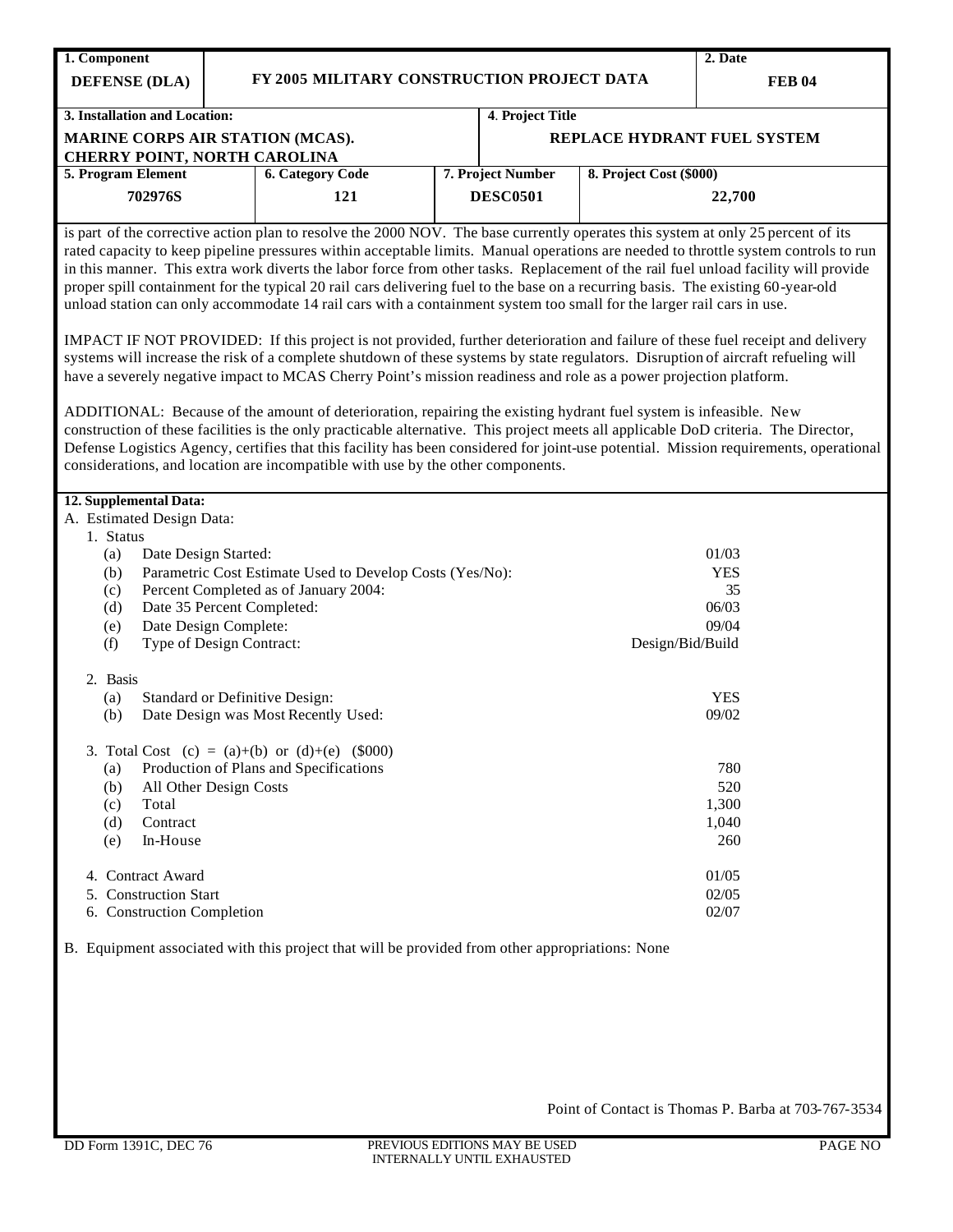| 1. COMPONENT                                                                                                                                                                                                                                             |            |                  |                                   |                              |                                            |                              |             |                          | 2. DATE                   |                |  |
|----------------------------------------------------------------------------------------------------------------------------------------------------------------------------------------------------------------------------------------------------------|------------|------------------|-----------------------------------|------------------------------|--------------------------------------------|------------------------------|-------------|--------------------------|---------------------------|----------------|--|
|                                                                                                                                                                                                                                                          |            |                  |                                   |                              | FY 2005 MILITARY CONSTRUCTION PROGRAM      |                              |             |                          |                           |                |  |
| <b>DEFENSE (DLA)</b>                                                                                                                                                                                                                                     |            |                  |                                   |                              |                                            |                              |             |                          |                           | <b>FEB 04</b>  |  |
| <b>3. INSTALLATION AND LOCATIONS</b>                                                                                                                                                                                                                     |            |                  |                                   |                              | <b>5. AREA CONSTRUCTION</b>                |                              |             |                          |                           |                |  |
| DEFENSE SUPPLY CENTER                                                                                                                                                                                                                                    |            |                  |                                   |                              | DEFENSE LOGISTICS AGENCY                   |                              |             |                          | <b>COST INDEX</b><br>0.98 |                |  |
| <b>COLUMBUS (DSCC), OHIO</b>                                                                                                                                                                                                                             |            |                  |                                   |                              |                                            |                              |             |                          |                           |                |  |
| <b>6. PERSONNEL STRENGTH</b>                                                                                                                                                                                                                             |            | <b>PERMANENT</b> |                                   |                              | <b>STUDENTS</b>                            |                              |             | <b>SUPPORTED</b>         |                           | <b>TOTAL</b>   |  |
|                                                                                                                                                                                                                                                          | <b>OFF</b> | <b>ENL</b>       | CIV                               | <b>OFF</b>                   | <b>ENL</b>                                 | CIV                          | <b>OFF</b>  | <b>ENL</b>               | <b>CIV</b>                |                |  |
| A. AS OF 30 Sep 2003<br><b>B. END FY 2008</b>                                                                                                                                                                                                            | 33<br>33   | 6<br>6           | 2,352<br>2,273                    | $\boldsymbol{0}$<br>$\theta$ | $\overline{0}$<br>$\overline{0}$           | $\mathbf{0}$<br>$\mathbf{0}$ |             | $\theta$<br>$\mathbf{0}$ |                           | 2,391<br>2,312 |  |
| 7. INVENTORY DATA (\$000)                                                                                                                                                                                                                                |            |                  |                                   |                              |                                            |                              |             |                          |                           |                |  |
| A. TOTAL ACREAGE                                                                                                                                                                                                                                         |            | 551 ACRES        |                                   |                              |                                            |                              |             |                          |                           |                |  |
| <b>B. INVENTORY TOTAL AS OF SEP 2003</b>                                                                                                                                                                                                                 |            |                  |                                   |                              |                                            |                              |             |                          |                           | 244,047        |  |
| C. AUTHORIZED NOT YET IN INVENTORY<br>D. AUTHORIZATION REQUESTED IN THIS PROGRAM                                                                                                                                                                         |            |                  |                                   |                              |                                            |                              |             |                          |                           | 5,500          |  |
| E. AUTHORIZATION INCLUDED IN FOLLOWING PROGRAM                                                                                                                                                                                                           |            |                  |                                   |                              |                                            |                              |             |                          |                           | $\Omega$       |  |
| F. PLANNED IN NEXT THREE YEARS                                                                                                                                                                                                                           |            |                  |                                   |                              |                                            |                              |             |                          |                           | 9,140          |  |
| <b>G. REMAINING DEFICIENCY</b>                                                                                                                                                                                                                           |            |                  |                                   |                              |                                            |                              |             |                          |                           |                |  |
| H. GRAND TOTAL                                                                                                                                                                                                                                           |            |                  |                                   |                              |                                            |                              |             |                          |                           | 258.687        |  |
| 8. PROJECTS REQUESTED IN THIS PROGRAM:<br><b>CATEGORY</b><br><b>PROJECT</b>                                                                                                                                                                              |            |                  |                                   |                              |                                            |                              | <b>COST</b> |                          | <b>DESIGN</b>             | <b>STATUS</b>  |  |
| CODE<br><b>NUMBER</b>                                                                                                                                                                                                                                    |            |                  | PROJECT TITLE                     | <b>START</b>                 | <b>COMPLETE</b>                            |                              |             |                          |                           |                |  |
| 742<br><b>DSCC0301</b>                                                                                                                                                                                                                                   |            |                  | Replace Physical Fitness Facility | 03/01                        | 11/02                                      |                              |             |                          |                           |                |  |
|                                                                                                                                                                                                                                                          |            |                  |                                   |                              |                                            |                              |             |                          |                           |                |  |
|                                                                                                                                                                                                                                                          |            |                  |                                   |                              |                                            |                              |             |                          |                           |                |  |
|                                                                                                                                                                                                                                                          |            |                  |                                   |                              |                                            |                              |             |                          |                           |                |  |
| 9. FUTURE PROJECTS:<br>a. INCLUDED IN FOLLOWING PROGRAM                                                                                                                                                                                                  |            |                  |                                   |                              |                                            |                              |             |                          |                           |                |  |
| <b>CATEGORY</b>                                                                                                                                                                                                                                          |            |                  |                                   |                              | PROJECT TITLE                              |                              |             |                          |                           | <b>COST</b>    |  |
| <b>CODE</b>                                                                                                                                                                                                                                              |            |                  |                                   |                              |                                            |                              |             |                          |                           | (5000)         |  |
| None                                                                                                                                                                                                                                                     |            |                  |                                   |                              |                                            |                              |             |                          |                           |                |  |
|                                                                                                                                                                                                                                                          |            |                  |                                   |                              |                                            |                              |             |                          |                           |                |  |
|                                                                                                                                                                                                                                                          |            |                  |                                   |                              |                                            |                              |             |                          |                           |                |  |
| <b>b. PLANNED IN NEXT THREE YEARS</b><br><b>CATEGORY</b>                                                                                                                                                                                                 |            |                  |                                   |                              |                                            |                              |             |                          |                           | <b>COST</b>    |  |
| <b>CODE</b>                                                                                                                                                                                                                                              |            |                  |                                   |                              | PROJECT TITLE                              |                              |             |                          |                           | $(\$000)$      |  |
| 823                                                                                                                                                                                                                                                      |            |                  |                                   |                              | Decentralize Heat Plant (FY 2008)          |                              |             |                          |                           | 5,140          |  |
| 724                                                                                                                                                                                                                                                      |            |                  |                                   |                              | Replace Community/Lodging Center (FY 2008) |                              |             |                          |                           | 4,000          |  |
|                                                                                                                                                                                                                                                          |            |                  |                                   |                              |                                            |                              |             |                          |                           |                |  |
| 10. MISSION OR MAJOR FUNCTION                                                                                                                                                                                                                            |            |                  |                                   |                              |                                            |                              |             |                          |                           |                |  |
| The Defense Supply Center Columbus (DSCC) organizes, directs, and accomplishes the management of supplies in assigned                                                                                                                                    |            |                  |                                   |                              |                                            |                              |             |                          |                           |                |  |
| federal groups and provides supply support of decentralized and non-cataloged items to the Army, Navy, Air Force, and Marines.<br>DSCC also supports tenant activities on the installation including the DLA Defense Distribution Depot Columbus (DDCO), |            |                  |                                   |                              |                                            |                              |             |                          |                           |                |  |
| Defense Finance and Accounting Service (DFAS), and other Department of Defense tenants.                                                                                                                                                                  |            |                  |                                   |                              |                                            |                              |             |                          |                           |                |  |
|                                                                                                                                                                                                                                                          |            |                  |                                   |                              |                                            |                              |             |                          |                           |                |  |
| Deferred sustainment, restoration, and modernization at this location is \$22.0 million.                                                                                                                                                                 |            |                  |                                   |                              |                                            |                              |             |                          |                           |                |  |
| 11. OUTSTANDING POLLUTION AND SAFETY DEFICIENCIES:                                                                                                                                                                                                       |            |                  |                                   |                              |                                            |                              |             |                          |                           |                |  |
|                                                                                                                                                                                                                                                          |            |                  |                                   |                              |                                            |                              |             |                          |                           |                |  |
| <b>AIR POLLUTION</b><br>А.                                                                                                                                                                                                                               |            |                  |                                   |                              |                                            | $\boldsymbol{0}$             |             |                          |                           |                |  |
| <b>WATER POLLUTION</b><br>В.                                                                                                                                                                                                                             |            |                  |                                   |                              |                                            | 0                            |             |                          |                           |                |  |
| C.<br>OCCUPATIONAL SAFETY AND HEALTH                                                                                                                                                                                                                     |            |                  |                                   |                              |                                            | $\boldsymbol{0}$             |             |                          |                           |                |  |
|                                                                                                                                                                                                                                                          |            |                  |                                   |                              |                                            |                              |             |                          |                           |                |  |
|                                                                                                                                                                                                                                                          |            |                  |                                   |                              |                                            |                              |             |                          |                           |                |  |
|                                                                                                                                                                                                                                                          |            |                  |                                   |                              |                                            |                              |             |                          |                           |                |  |
|                                                                                                                                                                                                                                                          |            |                  |                                   |                              |                                            |                              |             |                          |                           |                |  |
|                                                                                                                                                                                                                                                          |            |                  |                                   |                              |                                            |                              |             |                          |                           |                |  |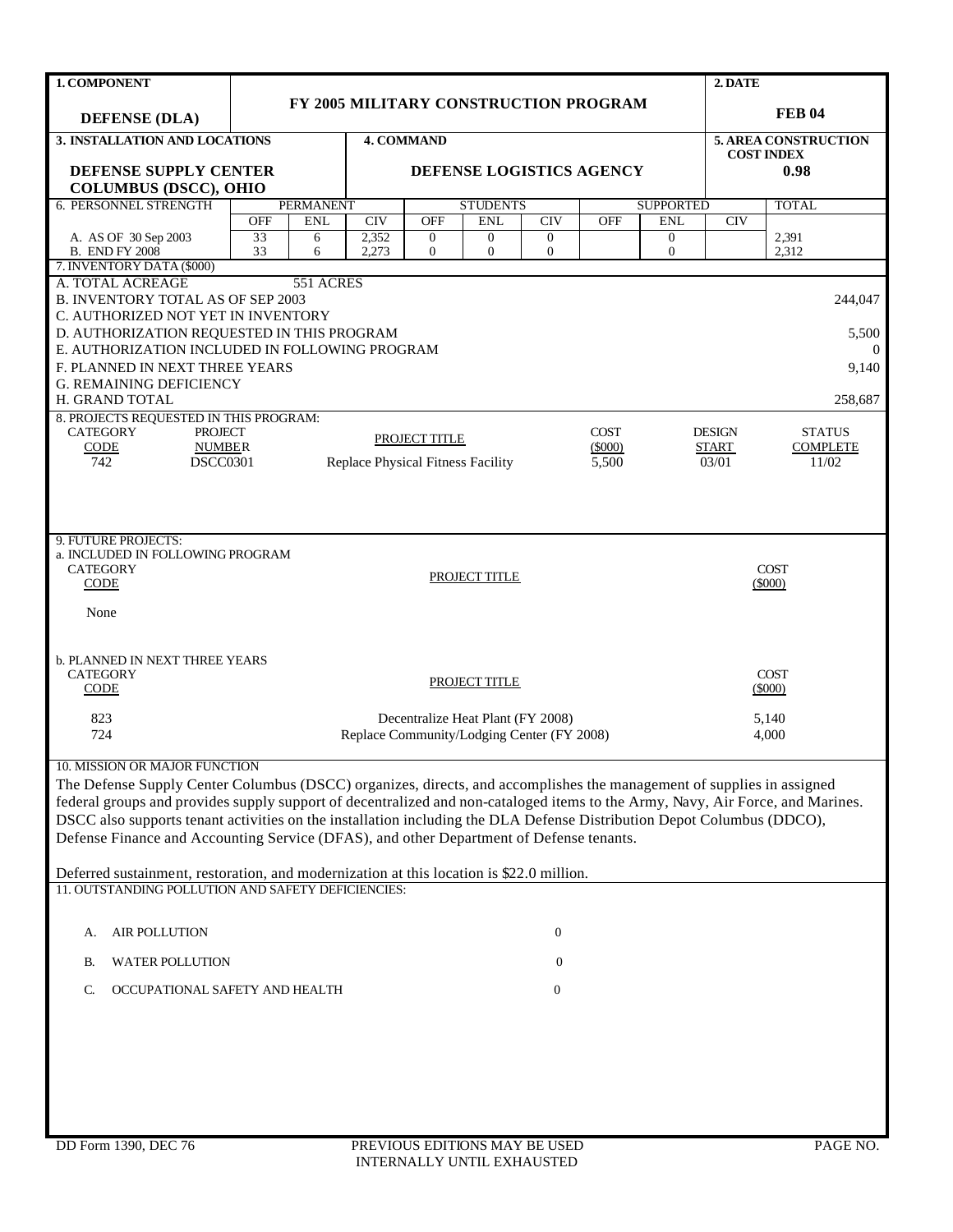| 1. Component                                                                         |                     |                                                                                                                                                                                                                                                                                                                                                                                                                                                                                                                                                                                                                                                                                                                                                                                                                                                                                                                                                                                                                                                                                                                                                                                                                                                                                                                                                                                                                                                                                                                                                                                                                                                                                                                                                                                                                                                                                           |                           |                          |                       | 2. Date                           |                  |
|--------------------------------------------------------------------------------------|---------------------|-------------------------------------------------------------------------------------------------------------------------------------------------------------------------------------------------------------------------------------------------------------------------------------------------------------------------------------------------------------------------------------------------------------------------------------------------------------------------------------------------------------------------------------------------------------------------------------------------------------------------------------------------------------------------------------------------------------------------------------------------------------------------------------------------------------------------------------------------------------------------------------------------------------------------------------------------------------------------------------------------------------------------------------------------------------------------------------------------------------------------------------------------------------------------------------------------------------------------------------------------------------------------------------------------------------------------------------------------------------------------------------------------------------------------------------------------------------------------------------------------------------------------------------------------------------------------------------------------------------------------------------------------------------------------------------------------------------------------------------------------------------------------------------------------------------------------------------------------------------------------------------------|---------------------------|--------------------------|-----------------------|-----------------------------------|------------------|
|                                                                                      |                     | FY 2005 MILITARY CONSTRUCTION PROJECT DATA                                                                                                                                                                                                                                                                                                                                                                                                                                                                                                                                                                                                                                                                                                                                                                                                                                                                                                                                                                                                                                                                                                                                                                                                                                                                                                                                                                                                                                                                                                                                                                                                                                                                                                                                                                                                                                                |                           |                          |                       |                                   | <b>FEB 04</b>    |
| <b>DEFENSE (DLA)</b>                                                                 |                     |                                                                                                                                                                                                                                                                                                                                                                                                                                                                                                                                                                                                                                                                                                                                                                                                                                                                                                                                                                                                                                                                                                                                                                                                                                                                                                                                                                                                                                                                                                                                                                                                                                                                                                                                                                                                                                                                                           |                           |                          |                       |                                   |                  |
| 3. Installation and Location<br>DEFENSE SUPPLY CENTER COLUMBUS (DSCC)<br><b>OHIO</b> |                     |                                                                                                                                                                                                                                                                                                                                                                                                                                                                                                                                                                                                                                                                                                                                                                                                                                                                                                                                                                                                                                                                                                                                                                                                                                                                                                                                                                                                                                                                                                                                                                                                                                                                                                                                                                                                                                                                                           | 4. Project Title          |                          |                       | REPLACE PHYSICAL FITNESS FACILITY |                  |
| 5. Program Element                                                                   | 6. Category<br>Code | 7. Project Number                                                                                                                                                                                                                                                                                                                                                                                                                                                                                                                                                                                                                                                                                                                                                                                                                                                                                                                                                                                                                                                                                                                                                                                                                                                                                                                                                                                                                                                                                                                                                                                                                                                                                                                                                                                                                                                                         |                           | 8. Project Cost (\$000)  |                       |                                   |                  |
| 702976S                                                                              | 742                 | <b>DSCC0301</b>                                                                                                                                                                                                                                                                                                                                                                                                                                                                                                                                                                                                                                                                                                                                                                                                                                                                                                                                                                                                                                                                                                                                                                                                                                                                                                                                                                                                                                                                                                                                                                                                                                                                                                                                                                                                                                                                           |                           |                          |                       | 5,500                             |                  |
|                                                                                      |                     | <b>9. COST ESTIMATES</b>                                                                                                                                                                                                                                                                                                                                                                                                                                                                                                                                                                                                                                                                                                                                                                                                                                                                                                                                                                                                                                                                                                                                                                                                                                                                                                                                                                                                                                                                                                                                                                                                                                                                                                                                                                                                                                                                  |                           |                          |                       |                                   |                  |
|                                                                                      |                     | Item                                                                                                                                                                                                                                                                                                                                                                                                                                                                                                                                                                                                                                                                                                                                                                                                                                                                                                                                                                                                                                                                                                                                                                                                                                                                                                                                                                                                                                                                                                                                                                                                                                                                                                                                                                                                                                                                                      |                           | U/M                      | Quantity              | Unit Cost                         | Cost (\$000)     |
|                                                                                      |                     |                                                                                                                                                                                                                                                                                                                                                                                                                                                                                                                                                                                                                                                                                                                                                                                                                                                                                                                                                                                                                                                                                                                                                                                                                                                                                                                                                                                                                                                                                                                                                                                                                                                                                                                                                                                                                                                                                           |                           |                          |                       |                                   |                  |
|                                                                                      |                     |                                                                                                                                                                                                                                                                                                                                                                                                                                                                                                                                                                                                                                                                                                                                                                                                                                                                                                                                                                                                                                                                                                                                                                                                                                                                                                                                                                                                                                                                                                                                                                                                                                                                                                                                                                                                                                                                                           |                           | $\sim$<br>m <sup>2</sup> | $\mathbf{r}$<br>2,695 | $\sim$<br>1,474                   | 3,972<br>(3,972) |
|                                                                                      |                     |                                                                                                                                                                                                                                                                                                                                                                                                                                                                                                                                                                                                                                                                                                                                                                                                                                                                                                                                                                                                                                                                                                                                                                                                                                                                                                                                                                                                                                                                                                                                                                                                                                                                                                                                                                                                                                                                                           |                           | $\blacksquare$           |                       |                                   | 960)             |
|                                                                                      |                     |                                                                                                                                                                                                                                                                                                                                                                                                                                                                                                                                                                                                                                                                                                                                                                                                                                                                                                                                                                                                                                                                                                                                                                                                                                                                                                                                                                                                                                                                                                                                                                                                                                                                                                                                                                                                                                                                                           |                           | LS                       |                       |                                   | (410)            |
|                                                                                      |                     |                                                                                                                                                                                                                                                                                                                                                                                                                                                                                                                                                                                                                                                                                                                                                                                                                                                                                                                                                                                                                                                                                                                                                                                                                                                                                                                                                                                                                                                                                                                                                                                                                                                                                                                                                                                                                                                                                           |                           | LS                       |                       |                                   | (500)            |
|                                                                                      |                     |                                                                                                                                                                                                                                                                                                                                                                                                                                                                                                                                                                                                                                                                                                                                                                                                                                                                                                                                                                                                                                                                                                                                                                                                                                                                                                                                                                                                                                                                                                                                                                                                                                                                                                                                                                                                                                                                                           |                           | LS                       |                       |                                   | (50)             |
|                                                                                      |                     |                                                                                                                                                                                                                                                                                                                                                                                                                                                                                                                                                                                                                                                                                                                                                                                                                                                                                                                                                                                                                                                                                                                                                                                                                                                                                                                                                                                                                                                                                                                                                                                                                                                                                                                                                                                                                                                                                           |                           |                          |                       |                                   | 4,932            |
|                                                                                      |                     |                                                                                                                                                                                                                                                                                                                                                                                                                                                                                                                                                                                                                                                                                                                                                                                                                                                                                                                                                                                                                                                                                                                                                                                                                                                                                                                                                                                                                                                                                                                                                                                                                                                                                                                                                                                                                                                                                           |                           |                          |                       |                                   | 247              |
|                                                                                      |                     |                                                                                                                                                                                                                                                                                                                                                                                                                                                                                                                                                                                                                                                                                                                                                                                                                                                                                                                                                                                                                                                                                                                                                                                                                                                                                                                                                                                                                                                                                                                                                                                                                                                                                                                                                                                                                                                                                           |                           |                          |                       |                                   | 5,179            |
|                                                                                      |                     | SUPERVISION, INSPECTION & OVERHEAD (SIOH) (6.0%)                                                                                                                                                                                                                                                                                                                                                                                                                                                                                                                                                                                                                                                                                                                                                                                                                                                                                                                                                                                                                                                                                                                                                                                                                                                                                                                                                                                                                                                                                                                                                                                                                                                                                                                                                                                                                                          |                           |                          |                       |                                   | 311              |
|                                                                                      |                     |                                                                                                                                                                                                                                                                                                                                                                                                                                                                                                                                                                                                                                                                                                                                                                                                                                                                                                                                                                                                                                                                                                                                                                                                                                                                                                                                                                                                                                                                                                                                                                                                                                                                                                                                                                                                                                                                                           |                           |                          |                       |                                   |                  |
|                                                                                      |                     |                                                                                                                                                                                                                                                                                                                                                                                                                                                                                                                                                                                                                                                                                                                                                                                                                                                                                                                                                                                                                                                                                                                                                                                                                                                                                                                                                                                                                                                                                                                                                                                                                                                                                                                                                                                                                                                                                           |                           |                          |                       |                                   | 5,490            |
|                                                                                      |                     |                                                                                                                                                                                                                                                                                                                                                                                                                                                                                                                                                                                                                                                                                                                                                                                                                                                                                                                                                                                                                                                                                                                                                                                                                                                                                                                                                                                                                                                                                                                                                                                                                                                                                                                                                                                                                                                                                           |                           |                          |                       |                                   | 5,500            |
| 11. REQUIREMENT: 2,695 square meters $(m^2)$                                         |                     | courts, indoor running track mezzanine, aerobics room, weight-training area, administrative and storage space, and locker and<br>shower facilities. Work includes site improvements such as driveways, sidewalks, landscaping, and site utilities. Anti-terrorism<br>protective measures and access for the handicapped will be provided.<br>PROJECT: Replace an existing physical fitness facility. (C)<br>REQUIREMENT: There is a need to relocate the existing fitness center, located in a converted World War II warehouse, so this<br>$26,734$ m <sup>2</sup> (287,763 square-foot) building may be vacated and demolished by separate action to reduce DoD facilities infrastructure.<br>The relocation of this function and subsequent demolition of unneeded warehouses are part of the installation master plan, driven by<br>a reduction of depot operations and transformation of the installation to a mostly administrative complex. Consequently, 95 percent<br>of the installation's population has moved over the past five years to administrative facilities more than a mile away from the<br>current fitness center. In addition, as part of this plan, an obsolete central heat plant serving warehouses at the depot is scheduled<br>for demolition in FY 2008. When this occurs, the center would have to install an expensive individual heating system in the<br>existing fitness facility to keep it in operation. This facility serves more than 8,000 military personnel, dependents, and government<br>civilians at this location. The proposed center will be constructed across the street from two recently built administrative buildings<br>providing more than one million square feet of office space.<br>CURRENT SITUATION: DSCC currently uses $3,135 \text{ m}^2 (33,746 \text{ SF})$ of a converted warehouse, constructed in 1942, to house its | ADEQUATE: $0 \text{ m}^2$ |                          |                       | SUBSTANDARD: $3,135 \text{ m}^2$  |                  |
| spent on a marginal facility.                                                        |                     | physical fitness facility. As the only remaining occupant in this mostly vacant building, the fitness center is expensive to maintain<br>and no longer situated to support conveniently the personnel who use it. Conversion of this part of the warehouse began over 20<br>years ago. As a result, electrical power, ventilation, plumbing, and fire protection systems are aging and more costly to maintain.<br>In addition, the facility is not accessible to the physically handicapped.<br>IMPACT IF NOT PROVIDED: If this project is not provided, DSCC will be forced to sustain its fitness center in a vacant building<br>for which it has no other use and at a location that detracts from a quality work environment at this installation. Aging building<br>systems will continue to be costly to maintain, and additional funds for a new heating system and personnel accessibility will be                                                                                                                                                                                                                                                                                                                                                                                                                                                                                                                                                                                                                                                                                                                                                                                                                                                                                                                                                                               |                           |                          |                       |                                   |                  |
|                                                                                      |                     |                                                                                                                                                                                                                                                                                                                                                                                                                                                                                                                                                                                                                                                                                                                                                                                                                                                                                                                                                                                                                                                                                                                                                                                                                                                                                                                                                                                                                                                                                                                                                                                                                                                                                                                                                                                                                                                                                           |                           |                          |                       |                                   |                  |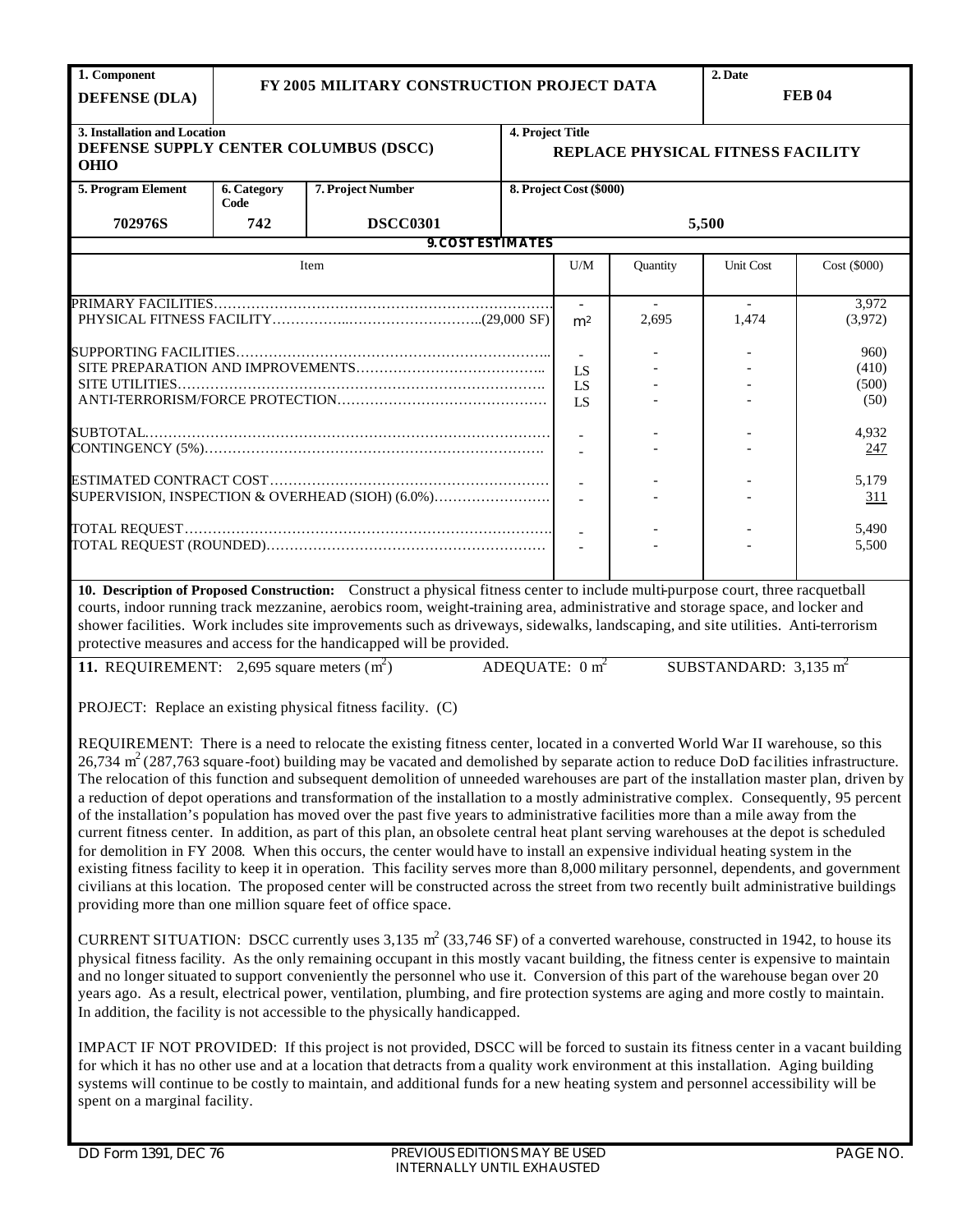| 1. Component                                   |                            |                                                          |                          |                   |                         | 2. Date                                                                                                                         |  |  |  |
|------------------------------------------------|----------------------------|----------------------------------------------------------|--------------------------|-------------------|-------------------------|---------------------------------------------------------------------------------------------------------------------------------|--|--|--|
| <b>DEFENSE (DLA)</b>                           |                            | FY 2005 MILITARY CONSTRUCTION PROJECT DATA               |                          |                   |                         | <b>FEB 04</b>                                                                                                                   |  |  |  |
| 3. Installation and Location:                  |                            |                                                          |                          | 4. Project Title  |                         |                                                                                                                                 |  |  |  |
| <b>OHIO</b>                                    |                            | DEFENSE SUPPLY CENTER COLUMBUS (DSCC)                    |                          |                   |                         | REPLACE PHYSICAL FITNESS FACILITY                                                                                               |  |  |  |
| 5. Program Element                             |                            | <b>6. Category Code</b>                                  |                          | 7. Project Number | 8. Project Cost (\$000) |                                                                                                                                 |  |  |  |
| 702976S                                        |                            | 742                                                      | <b>DSCC0301</b><br>5,500 |                   |                         |                                                                                                                                 |  |  |  |
|                                                |                            |                                                          |                          |                   |                         | ADDITIONAL: This project meets all applicable DoD criteria. The Director, Defense Logistics Agency certifies that this facility |  |  |  |
| is suitable for joint use by other components. |                            |                                                          |                          |                   |                         |                                                                                                                                 |  |  |  |
|                                                |                            |                                                          |                          |                   |                         |                                                                                                                                 |  |  |  |
| 12. Supplemental Data:                         |                            |                                                          |                          |                   |                         |                                                                                                                                 |  |  |  |
| A. Estimated Design Data:<br>1. Status         |                            |                                                          |                          |                   |                         |                                                                                                                                 |  |  |  |
| (a)                                            | Date Design Started:       |                                                          |                          |                   |                         | 03/01                                                                                                                           |  |  |  |
| (b)                                            |                            | Parametric Cost Estimate Used to Develop Costs (Yes/No): |                          |                   |                         | NO                                                                                                                              |  |  |  |
| (c)                                            |                            | Percent Completed as of January 2004:                    |                          |                   |                         | 100                                                                                                                             |  |  |  |
| (d)                                            | Date 35 Percent Completed: |                                                          |                          |                   |                         | 07/01                                                                                                                           |  |  |  |
| (e)                                            | Date Design Complete:      |                                                          |                          |                   |                         | 11/02                                                                                                                           |  |  |  |
| (f)                                            | Type of Design Contract:   |                                                          |                          |                   | Design/Bid/Build        |                                                                                                                                 |  |  |  |
| 2. Basis                                       |                            |                                                          |                          |                   |                         |                                                                                                                                 |  |  |  |
| (a)                                            |                            | Standard or Definitive Design:                           |                          |                   |                         | NO                                                                                                                              |  |  |  |
| (b)                                            |                            | Date Design was Most Recently Used:                      |                          |                   |                         | N/A                                                                                                                             |  |  |  |
|                                                |                            | 3. Total Cost (c) = (a)+(b) or (d)+(e) $(\$000)$         |                          |                   |                         |                                                                                                                                 |  |  |  |
| (a)                                            |                            | Production of Plans and Specifications                   |                          |                   |                         | 300                                                                                                                             |  |  |  |
| (b)                                            | All Other Design Costs     |                                                          |                          |                   |                         | 270                                                                                                                             |  |  |  |
| Total<br>(c)                                   |                            |                                                          |                          |                   |                         | 570                                                                                                                             |  |  |  |
| Contract<br>(d)                                |                            |                                                          |                          |                   |                         | 455                                                                                                                             |  |  |  |
| In-House<br>(e)                                |                            |                                                          |                          |                   |                         | 115                                                                                                                             |  |  |  |
| 4. Contract Award                              |                            |                                                          |                          |                   |                         | 12/04                                                                                                                           |  |  |  |
| 5. Construction Start                          |                            |                                                          |                          |                   |                         | 01/05                                                                                                                           |  |  |  |
| 6. Construction Completion                     |                            |                                                          |                          |                   |                         | 03/06                                                                                                                           |  |  |  |
|                                                |                            |                                                          |                          |                   |                         |                                                                                                                                 |  |  |  |

B. Equipment associated with this project that will be provided from other appropriations: None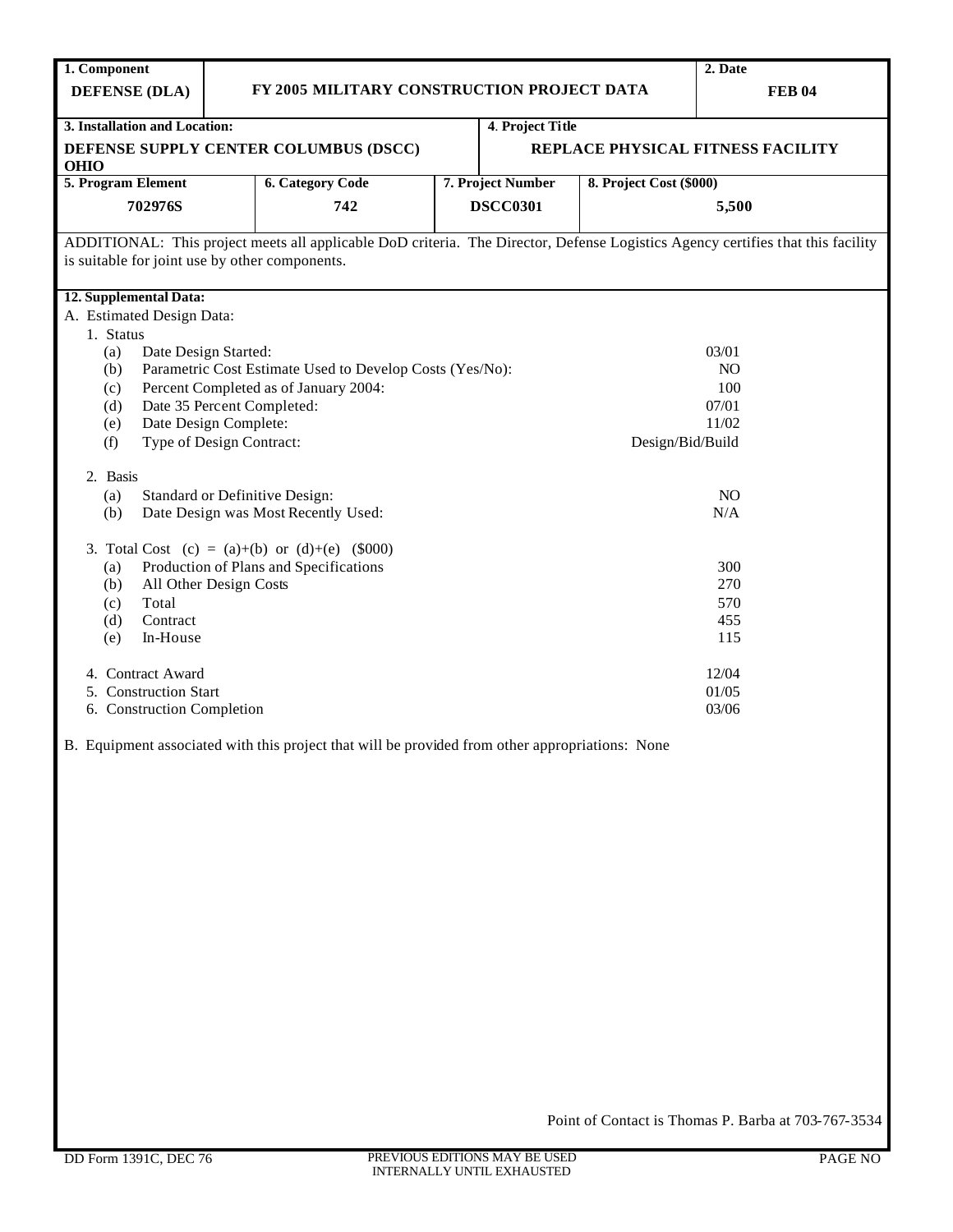| 1. Component                                                                                                                     |            |                  |                               |                      |                                       |                  |             |              | 2. DATE       |                           |  |
|----------------------------------------------------------------------------------------------------------------------------------|------------|------------------|-------------------------------|----------------------|---------------------------------------|------------------|-------------|--------------|---------------|---------------------------|--|
| <b>DEFENSE (DLA)</b>                                                                                                             |            |                  |                               |                      | FY 2005 MILITARY CONSTRUCTION PROGRAM |                  |             |              | <b>FEB 04</b> |                           |  |
| 3. INSTALLATION AND LOCATION                                                                                                     |            |                  | <b>4. COMMAND</b>             |                      |                                       |                  |             |              |               | 5. AREA CONSTRUCTION      |  |
| TINKER AIR FORCE BASE,                                                                                                           |            |                  |                               |                      | DEFENSE LOGISTICS AGENCY              |                  |             |              |               | <b>COST INDEX</b><br>0.91 |  |
| <b>OKLAHOMA</b>                                                                                                                  |            |                  |                               |                      |                                       |                  |             |              |               |                           |  |
| 6. PERSONNEL STRENGTH                                                                                                            |            | <b>PERMANENT</b> |                               |                      | <b>STUDENTS</b>                       | <b>SUPPORTED</b> |             | <b>TOTAL</b> |               |                           |  |
| Tenant of USAF                                                                                                                   | <b>OFF</b> | <b>ENL</b>       | CIV                           | <b>OFF</b>           | <b>ENL</b>                            | CIV              | OFF         | <b>ENL</b>   | <b>CIV</b>    |                           |  |
| a. AS OF<br>b. END FY                                                                                                            |            |                  |                               |                      |                                       |                  |             |              |               |                           |  |
| 7. INVENTORY DATA (\$000)                                                                                                        |            |                  |                               |                      |                                       |                  |             |              |               |                           |  |
| A. TOTAL ACREAGE                                                                                                                 |            |                  |                               |                      |                                       |                  |             |              |               |                           |  |
| <b>B. INVENTORY TOTAL AS OF</b><br>C. AUTHORIZED NOT YET IN INVENTORY                                                            |            |                  |                               |                      |                                       |                  |             |              |               |                           |  |
| D. AUTHORIZATION REQUESTED IN THIS PROGRAM                                                                                       |            |                  |                               |                      |                                       |                  |             |              |               | 5,400                     |  |
| E. AUTHORIZATION INCLUDED IN FOLLOWING PROGRAM                                                                                   |            |                  |                               |                      |                                       |                  |             |              |               |                           |  |
| F. PLANNED IN NEXT THREE YEARS                                                                                                   |            |                  |                               |                      |                                       |                  |             |              |               |                           |  |
| <b>G. REMAINING DEFICIENCY</b>                                                                                                   |            |                  |                               |                      |                                       |                  |             |              |               |                           |  |
| H. GRAND TOTAL<br>8. PROJECTS REQUESTED IN THIS PROGRAM:                                                                         |            |                  |                               |                      |                                       |                  |             |              |               | 5,400                     |  |
| <b>CATEGORY</b><br><b>PROJECT</b>                                                                                                |            |                  |                               | <b>PROJECT TITLE</b> |                                       |                  | <b>COST</b> |              | <b>DESIGN</b> | <b>STATUS</b>             |  |
| <b>CODE</b><br><b>NUMBER</b>                                                                                                     |            |                  |                               |                      |                                       |                  | $(\$000)$   |              | <b>START</b>  | <b>COMPLETE</b>           |  |
| 121<br><b>DESC0607</b>                                                                                                           |            |                  | Add/Alter Hydrant Fuel System |                      |                                       |                  | 5,400       |              | 04/03         | 09/04                     |  |
|                                                                                                                                  |            |                  |                               |                      |                                       |                  |             |              |               |                           |  |
|                                                                                                                                  |            |                  |                               |                      |                                       |                  |             |              |               |                           |  |
| 9. FUTURE PROJECTS:                                                                                                              |            |                  |                               |                      |                                       |                  |             |              |               |                           |  |
| a. INCLUDED IN FOLLOWING PROGRAM                                                                                                 |            |                  |                               |                      |                                       |                  |             |              |               |                           |  |
| <b>CATEGORY</b>                                                                                                                  |            |                  |                               |                      | PROJECT TITLE                         |                  |             |              |               | <b>COST</b>               |  |
| <b>CODE</b>                                                                                                                      |            |                  |                               |                      |                                       |                  |             |              |               | $(\$000)$                 |  |
| None                                                                                                                             |            |                  |                               |                      |                                       |                  |             |              |               |                           |  |
|                                                                                                                                  |            |                  |                               |                      |                                       |                  |             |              |               |                           |  |
| <b>b. PLANNED IN NEXT THREE YEARS</b>                                                                                            |            |                  |                               |                      |                                       |                  |             |              |               |                           |  |
| <b>CATEGORY</b>                                                                                                                  |            |                  |                               |                      | PROJECT TITLE                         |                  |             |              |               | <b>COST</b>               |  |
| <b>CODE</b>                                                                                                                      |            |                  |                               |                      |                                       |                  |             |              |               | $(\$000)$                 |  |
| None                                                                                                                             |            |                  |                               |                      |                                       |                  |             |              |               |                           |  |
|                                                                                                                                  |            |                  |                               |                      |                                       |                  |             |              |               |                           |  |
| 10. MISSION OR MAJOR FUNCTION                                                                                                    |            |                  |                               |                      |                                       |                  |             |              |               |                           |  |
| These fuel facilities provide essential storage and distribution systems to support the missions of assigned units and transient |            |                  |                               |                      |                                       |                  |             |              |               |                           |  |
| aircraft at Tinker Air Force Base, Oklahoma.                                                                                     |            |                  |                               |                      |                                       |                  |             |              |               |                           |  |
|                                                                                                                                  |            |                  |                               |                      |                                       |                  |             |              |               |                           |  |
| Deferred sustainment, restoration, and modernization for fuel facilities at this location is \$4.0 million.                      |            |                  |                               |                      |                                       |                  |             |              |               |                           |  |
|                                                                                                                                  |            |                  |                               |                      |                                       |                  |             |              |               |                           |  |
| 11. OUTSTANDING POLLUTION AND SAFETY DEFICIENCIES:                                                                               |            |                  |                               |                      |                                       |                  |             |              |               |                           |  |
|                                                                                                                                  |            |                  |                               |                      |                                       |                  |             |              |               |                           |  |
| AIR POLLUTION<br>А.                                                                                                              |            |                  |                               |                      |                                       | $\boldsymbol{0}$ |             |              |               |                           |  |
| <b>WATER POLLUTION</b><br>В.                                                                                                     |            |                  |                               |                      |                                       | $\boldsymbol{0}$ |             |              |               |                           |  |
|                                                                                                                                  |            |                  |                               |                      |                                       |                  |             |              |               |                           |  |
| OCCUPATIONAL SAFETY AND HEALTH<br>C.                                                                                             |            |                  |                               |                      |                                       | $\boldsymbol{0}$ |             |              |               |                           |  |
|                                                                                                                                  |            |                  |                               |                      |                                       |                  |             |              |               |                           |  |
|                                                                                                                                  |            |                  |                               |                      |                                       |                  |             |              |               |                           |  |
|                                                                                                                                  |            |                  |                               |                      |                                       |                  |             |              |               |                           |  |
|                                                                                                                                  |            |                  |                               |                      |                                       |                  |             |              |               |                           |  |
|                                                                                                                                  |            |                  |                               |                      |                                       |                  |             |              |               |                           |  |
|                                                                                                                                  |            |                  |                               |                      |                                       |                  |             |              |               |                           |  |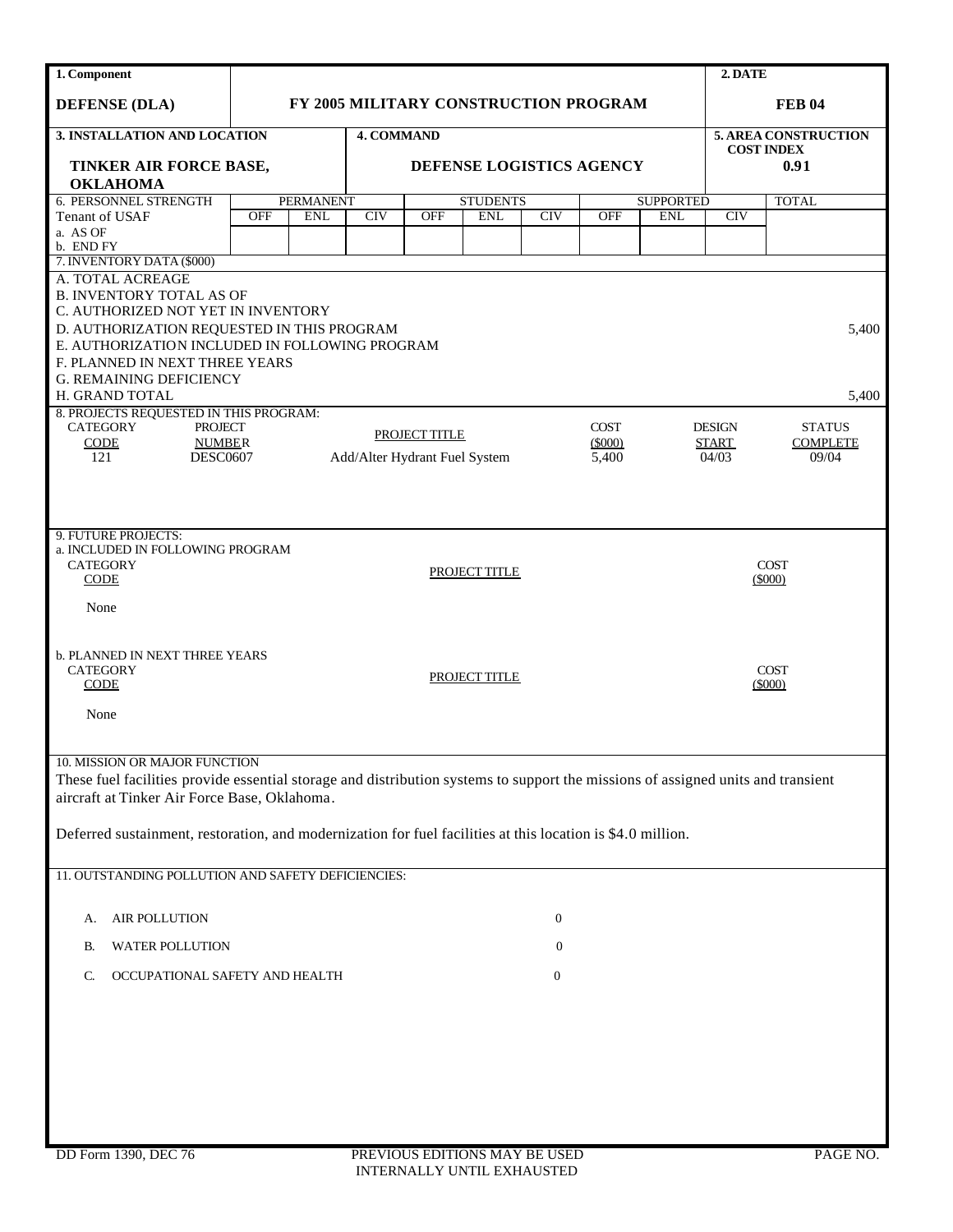| 1. Component<br><b>DEFENSE (DLA)</b>                    |                         | FY 2005 MILITARY CONSTRUCTION PROJECT DATA                                                                                                                                                                                                                                                                                                                                                                                                                                                                                                                                                                                                                                                                                                                                                                                                                                                                                                                                                                                                                                                   |                                               |                                      |          | 2. Date                                          | <b>FEB 04</b>       |  |  |  |
|---------------------------------------------------------|-------------------------|----------------------------------------------------------------------------------------------------------------------------------------------------------------------------------------------------------------------------------------------------------------------------------------------------------------------------------------------------------------------------------------------------------------------------------------------------------------------------------------------------------------------------------------------------------------------------------------------------------------------------------------------------------------------------------------------------------------------------------------------------------------------------------------------------------------------------------------------------------------------------------------------------------------------------------------------------------------------------------------------------------------------------------------------------------------------------------------------|-----------------------------------------------|--------------------------------------|----------|--------------------------------------------------|---------------------|--|--|--|
| 3. Installation and Location                            |                         |                                                                                                                                                                                                                                                                                                                                                                                                                                                                                                                                                                                                                                                                                                                                                                                                                                                                                                                                                                                                                                                                                              | 4. Project Title                              |                                      |          |                                                  |                     |  |  |  |
| <b>TINKER AIR FORCE BASE</b><br><b>OKLAHOMA</b>         |                         |                                                                                                                                                                                                                                                                                                                                                                                                                                                                                                                                                                                                                                                                                                                                                                                                                                                                                                                                                                                                                                                                                              |                                               | <b>ADD/ALTER HYDRANT FUEL SYSTEM</b> |          |                                                  |                     |  |  |  |
| 5. Program Element                                      | <b>6. Category Code</b> | 7. Project Number                                                                                                                                                                                                                                                                                                                                                                                                                                                                                                                                                                                                                                                                                                                                                                                                                                                                                                                                                                                                                                                                            |                                               | 8. Project Cost (\$000)              |          |                                                  |                     |  |  |  |
| 702976S                                                 | 121                     | <b>DESC0607</b>                                                                                                                                                                                                                                                                                                                                                                                                                                                                                                                                                                                                                                                                                                                                                                                                                                                                                                                                                                                                                                                                              |                                               | 5,400                                |          |                                                  |                     |  |  |  |
|                                                         |                         | <b>9. COST ESTIMATES</b>                                                                                                                                                                                                                                                                                                                                                                                                                                                                                                                                                                                                                                                                                                                                                                                                                                                                                                                                                                                                                                                                     |                                               |                                      |          |                                                  |                     |  |  |  |
|                                                         | Item                    |                                                                                                                                                                                                                                                                                                                                                                                                                                                                                                                                                                                                                                                                                                                                                                                                                                                                                                                                                                                                                                                                                              |                                               | U/M                                  | Quantity | Unit Cost                                        | Cost (\$000)        |  |  |  |
|                                                         |                         |                                                                                                                                                                                                                                                                                                                                                                                                                                                                                                                                                                                                                                                                                                                                                                                                                                                                                                                                                                                                                                                                                              | $\mathcal{L}^{\mathcal{A}}$<br>LS<br>LS<br>LS |                                      |          | 3,300<br>(2,000)<br>(700)<br>(600)               |                     |  |  |  |
|                                                         |                         | OPERATIONS & MAINTENANCE SUPPORT INFORMATION                                                                                                                                                                                                                                                                                                                                                                                                                                                                                                                                                                                                                                                                                                                                                                                                                                                                                                                                                                                                                                                 | LS<br>LS<br>LS<br>LS<br>LS                    |                                      |          | 1,550<br>(700)<br>(600)<br>(150)<br>(50)<br>(50) |                     |  |  |  |
|                                                         |                         |                                                                                                                                                                                                                                                                                                                                                                                                                                                                                                                                                                                                                                                                                                                                                                                                                                                                                                                                                                                                                                                                                              |                                               |                                      |          |                                                  | 4,850<br>243        |  |  |  |
|                                                         |                         | SUPERVISION, INSPECTION & OVERHEAD (SIOH) (6.0%)                                                                                                                                                                                                                                                                                                                                                                                                                                                                                                                                                                                                                                                                                                                                                                                                                                                                                                                                                                                                                                             |                                               |                                      |          |                                                  | 5,093<br><u>306</u> |  |  |  |
|                                                         |                         |                                                                                                                                                                                                                                                                                                                                                                                                                                                                                                                                                                                                                                                                                                                                                                                                                                                                                                                                                                                                                                                                                              |                                               | $\sim$                               |          |                                                  | 5,399<br>5,400      |  |  |  |
| Provide operations and maintenance support information. |                         | 10. Description of Proposed Construction: Provide a modified hydrant fuel system with four fuel and four defuel hydrant outlets in<br>associated lateral control pits, pump shelter and control room, one 795-kiloliter (kL) (5,000-barrel) steel fuel storage tank, and fuel<br>distribution pipeline. Work includes leak detection system, cathodic protection, utility and sewer connections, electrical<br>transformer, and emergency generator. Demolish two existing lateral control pits and two hydrant pits and associated piping.                                                                                                                                                                                                                                                                                                                                                                                                                                                                                                                                                  |                                               |                                      |          |                                                  |                     |  |  |  |
| 11. REQUIREMENT: 8 Outlets (OL)                         |                         | ADEQUATE: 0 OL                                                                                                                                                                                                                                                                                                                                                                                                                                                                                                                                                                                                                                                                                                                                                                                                                                                                                                                                                                                                                                                                               |                                               |                                      |          | SUBSTANDARD: 2 OL                                |                     |  |  |  |
|                                                         |                         | PROJECT: Add to and alter an existing hydrant fuel system to meet current mission requirements. (C)<br>REQUIREMENT: There is a need to provide an efficient and environmentally safe means to fuel or defuel up to four wide-bodied<br>aircraft simultaneously. When these aircraft arrive for programmed depot maintenance (PDM) at the Oklahoma Air Logistics<br>Center, their fuel tanks must be emptied (defueled) and purged of fuel vapors before maintenance activities may begin. This project<br>provides an operationally efficient means of defueling these aircraft upon arrival and refueling them during testing and at departure.                                                                                                                                                                                                                                                                                                                                                                                                                                             |                                               |                                      |          |                                                  |                     |  |  |  |
|                                                         |                         | In addition, the new system reduces the risk of fuel spills compared with the labor-intensive defueling of these large aircraft into<br>refueler trucks. This hydrant system supports the depot maintenance of B-1, B-52, KC-135, and E-3 aircraft.<br>CURRENT SITUATION: The existing system is antiquated and reduces productivity because it can only fuel or defuel one aircraft<br>at a time. Current defueling and fueling operations are conducted at different locations on the parking apron. When aircraft arrive<br>for PDM, they are defueled one at a time into refueler trucks, which must cycle to and from the bulk storage tanks three miles away<br>to unload this fuel. After defueling, these aircraft must be towed to another location on the apron to have their fuel tanks purged of<br>fuel vapors. This labor- and equipment-intensive process is inefficient, costly, and environmentally risky because of the frequent<br>transfer of fuel to trucks. In contrast, the proposed project will allow simultaneous operations on four aircraft and eliminate towing |                                               |                                      |          |                                                  |                     |  |  |  |

aircraft between sites.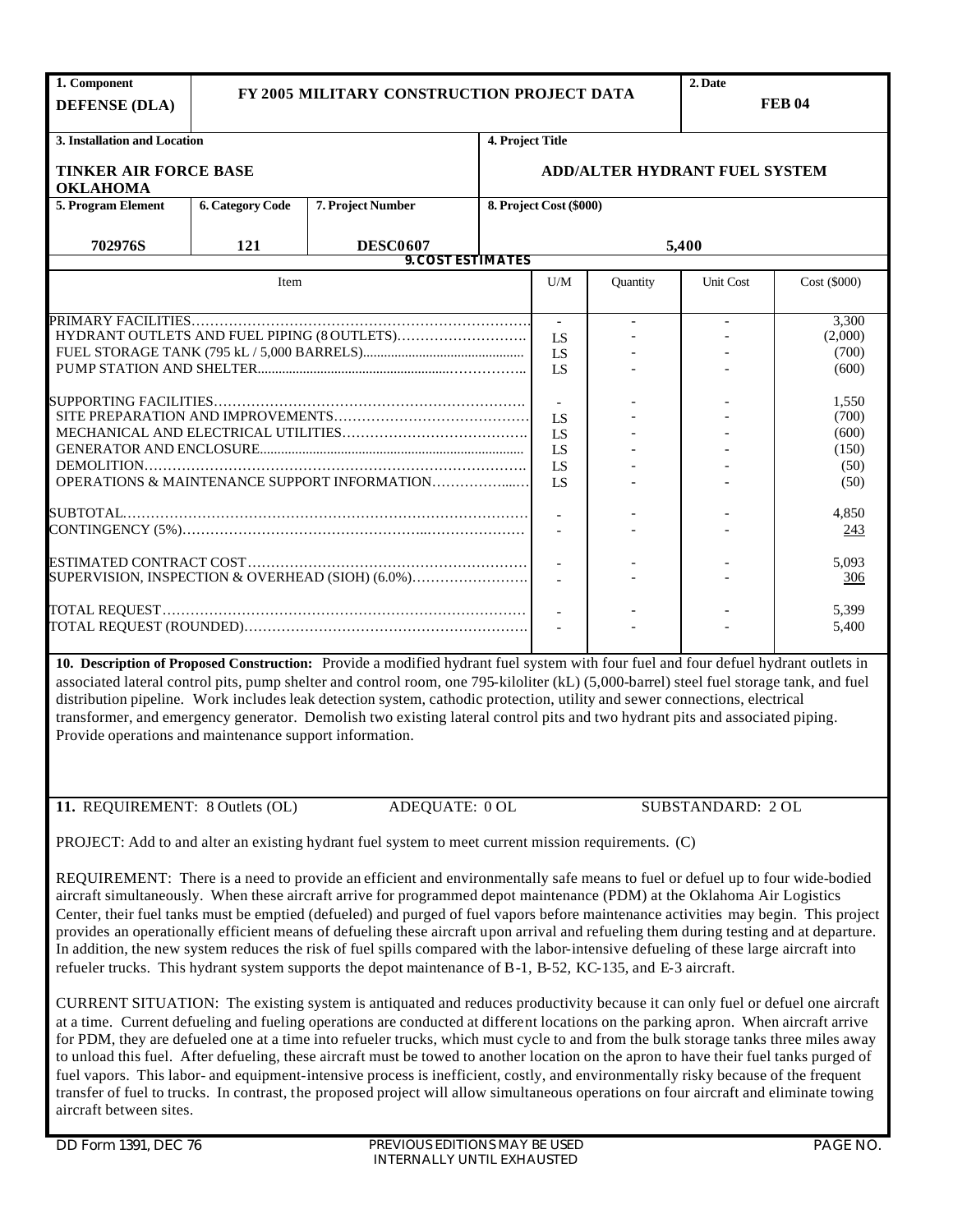**1. Component DEFENSE (DLA) FY 2005 MILITARY CONSTRUCTION PROJECT DATA 2. Date FEB 04 3. Installation and Location: TINKER AIR FORCE BASE OKLAHOMA 4**. **Project Title ADD/ALTER HYDRANT FUEL SYSTEM 5. Program Element 702976S 6. Category Code 121 7. Project Number DESC0607 8. Project Cost (\$000) 5,400** IMPACT IF NOT PROVIDED: If this project is not provided, productivity at the Oklahoma Air Logistics Center will continue to be adversely affected by an outdated fuel system that lacks the capability of efficiently handling large, wide-bodied aircraft. The environmental risk of a potential fuel spill will remain unmitigated. ADDITIONAL: An economic analysis comparing adding to and altering the current hydrant system versus continuing status quo operations concluded that the proposed project was the more cost effective alternative. This project meets all applicable DoD criteria. The Director, Defense Logistics Agency, certifies that this facility has been considered for joint-use potential. Mission requirements, operational considerations, and location are incompatible with use by the other components. **12. Supplemental Data:** A. Estimated Design Data: 1. Status (a) Date Design Started: (b) Parametric Cost Estimate Used to Develop Costs (Yes/No): (c) Percent Completed as of January 2004: (d) Date 35 Percent Completed: (e) Date Design Complete: (f) Type of Design Contract: 2. Basis (a) Standard or Definitive Design: (b) Date Design was Most Recently Used: 3. Total Cost  $(c) = (a)+(b)$  or  $(d)+(e)$  (\$000) (a) Production of Plans and Specifications (b) All Other Design Costs (c) Total (d) Contract (e) In-House 4. Contract Award 5. Construction Start 6. Construction Completion 04/03 NO 35 07/03 09/04 Design/Bid/Build NO N/A 240 160 400 320 80 01/05 02/05 08/06 B. Equipment associated with this project that will be provided from other appropriations: None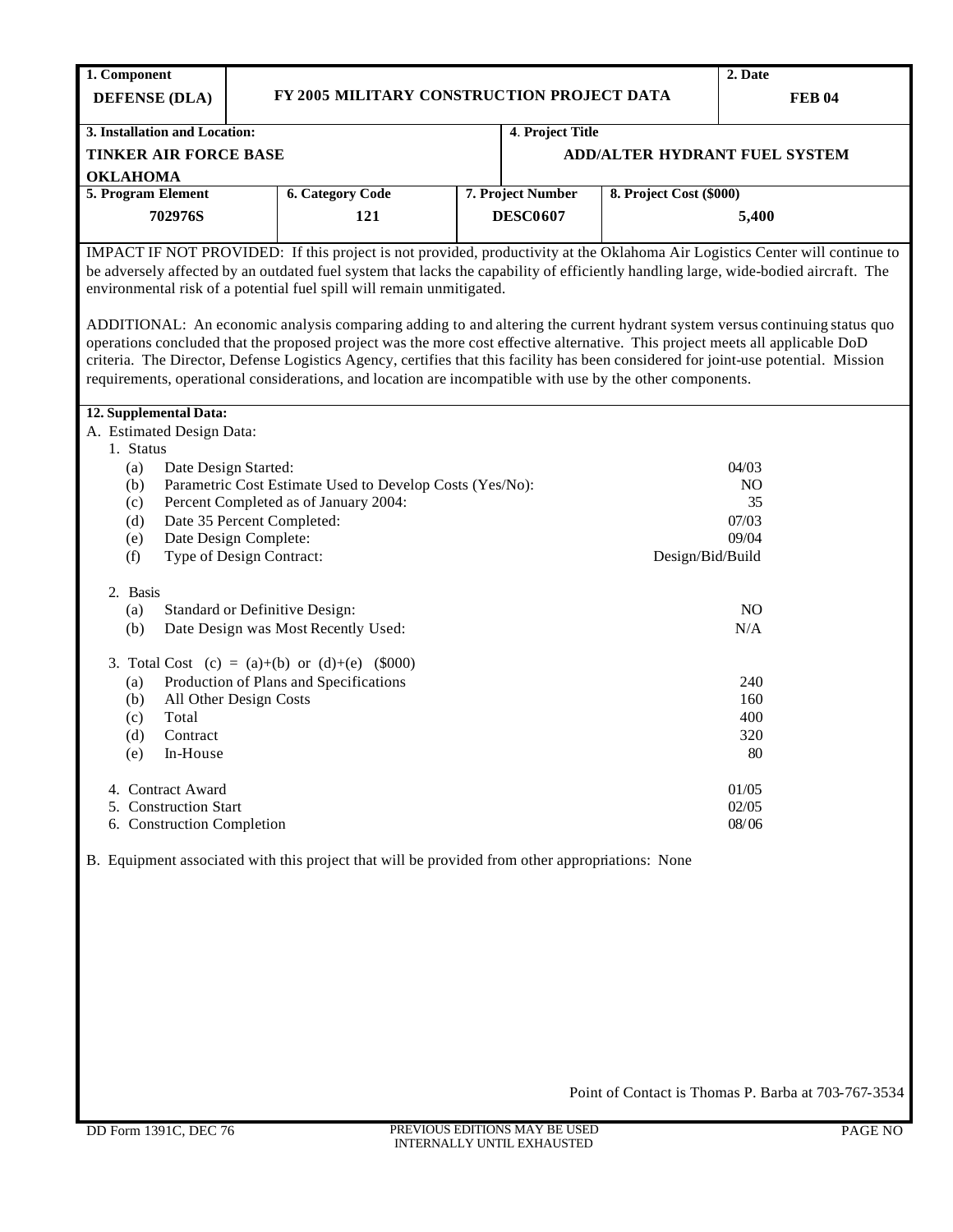| 1. COMPONENT                                                                                                                           |                                                             |                                |                   |                  |                                                                                      |                  |             |                                | 2. DATE       |                      |
|----------------------------------------------------------------------------------------------------------------------------------------|-------------------------------------------------------------|--------------------------------|-------------------|------------------|--------------------------------------------------------------------------------------|------------------|-------------|--------------------------------|---------------|----------------------|
| <b>DEFENSE (DLA)</b>                                                                                                                   |                                                             |                                |                   |                  | FY 2005 MILITARY CONSTRUCTION PROGRAM                                                |                  |             |                                |               | <b>FEB 04</b>        |
| 3. INSTALLATION AND LOCATION                                                                                                           |                                                             |                                | <b>4. COMMAND</b> |                  |                                                                                      |                  |             |                                |               | 5. AREA CONSTRUCTION |
|                                                                                                                                        |                                                             |                                |                   |                  |                                                                                      |                  |             |                                |               | <b>COST INDEX</b>    |
| DDSP, NEW CUMBERLAND,                                                                                                                  |                                                             |                                |                   |                  | DEFENSE LOGISTICS AGENCY                                                             |                  |             |                                |               | 0.93                 |
| <b>PENNSYLVANIA</b>                                                                                                                    |                                                             |                                |                   |                  |                                                                                      |                  |             |                                |               |                      |
| 6. PERSONNEL STRENGTH                                                                                                                  | <b>OFF</b>                                                  | <b>PERMANENT</b><br><b>ENL</b> | CIV               | <b>OFF</b>       | <b>STUDENTS</b><br><b>ENL</b>                                                        | CIV              | <b>OFF</b>  | <b>SUPPORTED</b><br><b>ENL</b> | CIV           | <b>TOTAL</b>         |
| a. AS OF 30 SEP 2003                                                                                                                   | 14                                                          | 11                             | 1,653             | $\mathbf{0}$     | $\mathbf{0}$                                                                         | $\overline{0}$   | 201         | $\mathbf{0}$                   | 663           | 2,542                |
| b. END FY 2008                                                                                                                         | 11                                                          | 10                             | 1,600             | $\boldsymbol{0}$ | $\mathbf{0}$                                                                         | $\overline{0}$   | 190         | $\mathbf{0}$                   | 600           | 2,411                |
| 7. INVENTORY DATA (\$000)                                                                                                              |                                                             |                                |                   |                  |                                                                                      |                  |             |                                |               |                      |
| A. TOTAL ACREAGE                                                                                                                       |                                                             |                                | 848 ACRES         |                  |                                                                                      |                  |             |                                |               |                      |
| <b>B. INVENTORY TOTAL AS OF</b>                                                                                                        |                                                             |                                |                   |                  |                                                                                      |                  |             |                                |               | 3,761,311            |
| C. AUTHORIZED NOT YET IN INVENTORY                                                                                                     |                                                             |                                |                   |                  |                                                                                      |                  |             |                                |               | 24,600               |
| D. AUTHORIZATION REQUESTED IN THIS PROGRAM<br>E. AUTHORIZATION INCLUDED IN FOLLOWING PROGRAM                                           |                                                             |                                |                   |                  |                                                                                      |                  |             |                                |               | 22,300               |
| F. PLANNED IN NEXT THREE YEARS                                                                                                         |                                                             |                                |                   |                  |                                                                                      |                  |             |                                |               | 6,500<br>84,016      |
| <b>G. REMAINING DEFICIENCY</b>                                                                                                         |                                                             |                                |                   |                  |                                                                                      |                  |             |                                |               | 90,000               |
| H. GRAND TOTAL                                                                                                                         |                                                             |                                |                   |                  |                                                                                      |                  |             |                                |               | 3,988,727            |
| 8. PROJECTS REQUESTED IN THIS PROGRAM:                                                                                                 |                                                             |                                |                   |                  |                                                                                      |                  |             |                                |               |                      |
| <b>CATEGORY</b><br><b>PROJECT</b>                                                                                                      |                                                             |                                |                   |                  |                                                                                      |                  | <b>COST</b> |                                | <b>DESIGN</b> | <b>STATUS</b>        |
| <b>CODE</b>                                                                                                                            | PROJECT TITLE<br><b>NUMBER</b><br>(5000)<br><b>START</b>    |                                |                   |                  |                                                                                      |                  |             |                                |               | <b>COMPLETE</b>      |
| DDCX0501<br>219                                                                                                                        | <b>Consolidated Maintenance Facility</b><br>22,300<br>04/03 |                                |                   |                  |                                                                                      |                  |             |                                |               | 09/04                |
|                                                                                                                                        |                                                             |                                |                   |                  |                                                                                      |                  |             |                                |               |                      |
|                                                                                                                                        |                                                             |                                |                   |                  |                                                                                      |                  |             |                                |               |                      |
|                                                                                                                                        |                                                             |                                |                   |                  |                                                                                      |                  |             |                                |               |                      |
| 9. FUTURE PROJECTS:                                                                                                                    |                                                             |                                |                   |                  |                                                                                      |                  |             |                                |               |                      |
| a. INCLUDED IN FOLLOWING PROGRAM<br><b>CATEGORY</b>                                                                                    |                                                             |                                |                   |                  |                                                                                      |                  |             |                                |               | <b>COST</b>          |
| <b>CODE</b>                                                                                                                            |                                                             |                                |                   |                  | PROJECT TITLE                                                                        |                  |             |                                |               | $(\$000)$            |
|                                                                                                                                        |                                                             |                                |                   |                  |                                                                                      |                  |             |                                |               |                      |
| 724                                                                                                                                    |                                                             |                                |                   |                  | Replace Lodging Facility                                                             |                  |             |                                |               | 6,500                |
|                                                                                                                                        |                                                             |                                |                   |                  |                                                                                      |                  |             |                                |               |                      |
| <b>b. PLANNED IN NEXT THREE YEARS</b>                                                                                                  |                                                             |                                |                   |                  |                                                                                      |                  |             |                                |               |                      |
| <b>CATEGORY</b>                                                                                                                        |                                                             |                                |                   |                  | PROJECT TITLE                                                                        |                  |             |                                |               | <b>COST</b>          |
| <b>CODE</b>                                                                                                                            |                                                             |                                |                   |                  |                                                                                      |                  |             |                                |               | (5000)               |
| 740<br>841                                                                                                                             |                                                             |                                |                   |                  | Replace Physical Fitness Facility (FY 2007)<br>Elevated Water Storage Tank (FY 2008) |                  |             |                                |               | 5,300<br>3,416       |
| 441                                                                                                                                    |                                                             |                                |                   |                  | Bulk Warehouse (FY 2008)                                                             |                  |             |                                |               | 30,000               |
| 441                                                                                                                                    |                                                             |                                |                   |                  | Logistics Operations Warehouse (FY 2008)                                             |                  |             |                                |               | 17,000               |
| 441                                                                                                                                    |                                                             |                                |                   |                  | Bulk Sheds (FY 2009)                                                                 |                  |             |                                |               | 8,300                |
| 610                                                                                                                                    |                                                             |                                |                   |                  | DDC Headquarters Building (FY 2009)                                                  |                  |             |                                |               | 20,000               |
| 10. MISSION OR MAJOR FUNCTION:                                                                                                         |                                                             |                                |                   |                  |                                                                                      |                  |             |                                |               |                      |
| Defense Distribution Depot Susquehanna (DDSP) is responsible for receiving, storing, issuing, and shipping Department of               |                                                             |                                |                   |                  |                                                                                      |                  |             |                                |               |                      |
| Defense-owned commodities to all branches of the Armed Forces, as well as supporting other Federal agencies. Among the                 |                                                             |                                |                   |                  |                                                                                      |                  |             |                                |               |                      |
| commodities are medical materiel; clothing and text iles; subsistence; and industrial, construction, and electronic parts required for |                                                             |                                |                   |                  |                                                                                      |                  |             |                                |               |                      |
| maintenance support of Armed Forces equipment. DDSP is the home of the Eastern Distribution Center, a 148,600 square meter             |                                                             |                                |                   |                  |                                                                                      |                  |             |                                |               |                      |
| (1.6 million square feet) automated materiel processing center that services CONUS and overseas customers.                             |                                                             |                                |                   |                  |                                                                                      |                  |             |                                |               |                      |
|                                                                                                                                        |                                                             |                                |                   |                  |                                                                                      |                  |             |                                |               |                      |
| Deferred sustainment, restoration, and modernization at this installation is \$50.7 million.                                           |                                                             |                                |                   |                  |                                                                                      |                  |             |                                |               |                      |
| 11. OUTSTANDING POLLUTION AND SAFETY DEFICIENCIES:                                                                                     |                                                             |                                |                   |                  |                                                                                      |                  |             |                                |               |                      |
|                                                                                                                                        |                                                             |                                |                   |                  |                                                                                      |                  |             |                                |               |                      |
|                                                                                                                                        |                                                             |                                |                   |                  |                                                                                      |                  |             |                                |               |                      |
| <b>AIR POLLUTION</b><br>А.                                                                                                             |                                                             |                                |                   |                  |                                                                                      | $\boldsymbol{0}$ |             |                                |               |                      |
| <b>WATER POLLUTION</b><br>В.                                                                                                           |                                                             |                                |                   |                  |                                                                                      | $\overline{0}$   |             |                                |               |                      |
|                                                                                                                                        |                                                             |                                |                   |                  |                                                                                      |                  |             |                                |               |                      |
| OCCUPATIONAL SAFETY AND HEALTH<br>C.                                                                                                   |                                                             |                                |                   |                  |                                                                                      | $\mathbf{0}$     |             |                                |               |                      |
|                                                                                                                                        |                                                             |                                |                   |                  |                                                                                      |                  |             |                                |               |                      |
|                                                                                                                                        |                                                             |                                |                   |                  |                                                                                      |                  |             |                                |               |                      |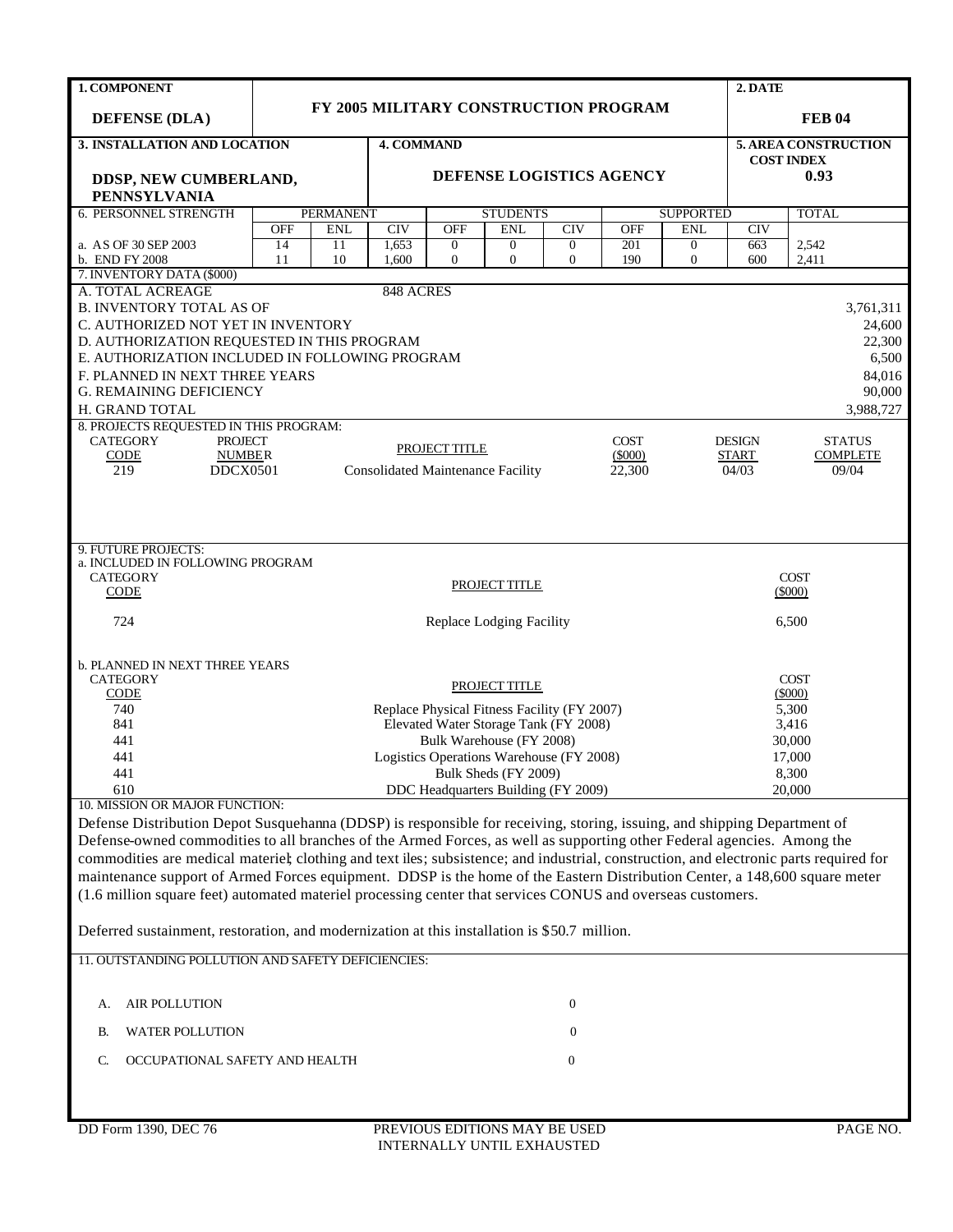| 1. Component                           |                         |                                                                                                                                        |                  |                         |          | 2. Date                                  |              |
|----------------------------------------|-------------------------|----------------------------------------------------------------------------------------------------------------------------------------|------------------|-------------------------|----------|------------------------------------------|--------------|
| <b>DEFENSE (DLA)</b>                   |                         | FY 2005 MILITARY CONSTRUCTION PROJECT DATA                                                                                             |                  |                         |          | <b>FEB 04</b>                            |              |
|                                        |                         |                                                                                                                                        |                  |                         |          |                                          |              |
| 3. Installation and Location           |                         |                                                                                                                                        | 4. Project Title |                         |          |                                          |              |
| DEFENSE DISTRIBUTION DEPOT SUSQUEHANNA |                         |                                                                                                                                        |                  |                         |          | <b>CONSOLIDATED MAINTENANCE FACILITY</b> |              |
| (DDSP), NEW CUMBERLAND, PENNSYLVANIA   |                         |                                                                                                                                        |                  |                         |          |                                          |              |
| 5. Program Element                     | <b>6. Category Code</b> | 7. Project Number                                                                                                                      |                  | 8. Project Cost (\$000) |          |                                          |              |
|                                        |                         |                                                                                                                                        |                  |                         |          |                                          |              |
| 702976S                                | 219                     | <b>DDCX0501</b>                                                                                                                        |                  |                         |          | 22,300                                   |              |
|                                        |                         | <b>9. COST ESTIMATES</b>                                                                                                               |                  |                         |          |                                          |              |
|                                        | Item                    |                                                                                                                                        |                  | U/M                     | Quantity | Unit Cost                                | Cost (\$000) |
|                                        |                         |                                                                                                                                        |                  |                         |          |                                          |              |
|                                        |                         |                                                                                                                                        |                  |                         |          |                                          | 17,186       |
|                                        |                         |                                                                                                                                        |                  | m <sup>2</sup>          | 16.815   | 855                                      | (14, 377)    |
|                                        |                         |                                                                                                                                        |                  | m <sup>2</sup>          | 1,394    | 1,208                                    | (1,684)      |
|                                        |                         |                                                                                                                                        |                  | LS                      |          |                                          | (770)        |
|                                        |                         |                                                                                                                                        |                  | LS                      |          |                                          | (280)        |
|                                        |                         |                                                                                                                                        |                  | LS                      |          |                                          | (75)         |
|                                        |                         |                                                                                                                                        |                  |                         |          |                                          | 2,810        |
|                                        |                         |                                                                                                                                        |                  | LS                      |          |                                          | (1,200)      |
|                                        |                         |                                                                                                                                        |                  | LS                      |          |                                          | (610)        |
|                                        |                         |                                                                                                                                        |                  | LS.                     |          |                                          | (1,000)      |
|                                        |                         |                                                                                                                                        |                  |                         |          |                                          |              |
|                                        |                         |                                                                                                                                        |                  | $\mathcal{L}$           |          |                                          | 19.996       |
|                                        |                         |                                                                                                                                        |                  | $\blacksquare$          |          |                                          | 1,000        |
|                                        |                         |                                                                                                                                        |                  | $\blacksquare$          |          |                                          | 20,996       |
|                                        |                         | SUPERVISION, INSPECTION & OVERHEAD (SIOH) (6.0%)                                                                                       |                  |                         |          |                                          | 1,260        |
|                                        |                         |                                                                                                                                        |                  |                         |          |                                          |              |
|                                        |                         |                                                                                                                                        |                  |                         |          |                                          | 22,256       |
|                                        |                         |                                                                                                                                        |                  |                         |          |                                          | 22,300       |
|                                        |                         | EQUIPMENT FUNDED FROM OTHER APPROPRIATIONS (NON-ADD)                                                                                   |                  |                         |          |                                          | (700)        |
|                                        |                         |                                                                                                                                        |                  |                         |          |                                          |              |
|                                        |                         | 10. Description of Proposed Construction: Construct a 16,815 $m^2$ (181,000 SF) maintenance facility to consolidate eight facilities   |                  |                         |          |                                          |              |
|                                        |                         | engineering and vehicle maintenance functions. Typical clear height will be 6.1 meters (m) (20 feet) with clearance in three large-    |                  |                         |          |                                          |              |
|                                        |                         | vehicle maintenance bays at 7.62 m (25 feet). Built-in equipment includes hoists and bridge cranes, compressed air piping, dust        |                  |                         |          |                                          |              |
|                                        |                         | collection system, oil and grease delivery system, and vehicle exhaust ventilation system. Provide connection to all needed utilities. |                  |                         |          |                                          |              |
|                                        |                         | Work includes separate fuel dispensing station, wash bay, tractor shed, and a salt storage shed. Provide open and covered parking      |                  |                         |          |                                          |              |
|                                        |                         | for installation vehicles and parking for employees. Construct a separate 1,394 $m2$ (15,000 SF) product testing center with a clear   |                  |                         |          |                                          |              |
|                                        |                         | height of 5.18 m (17 feet.). Demolish 14 existing structures at $26,775$ m <sup>2</sup> (288,200 SF) occupied by these functions.      |                  |                         |          |                                          |              |
|                                        |                         |                                                                                                                                        |                  |                         |          |                                          |              |
| 11. REQUIREMENT: $18,209 \text{ m}^2$  |                         | ADEQUATE: $0 \text{ m}^2$                                                                                                              |                  |                         |          | SUBSTANDARD: $26,775$ m <sup>2</sup>     |              |
|                                        |                         | PROJECT: Construct a modern maintenance facility to consolidate base support functions and reduce obsolete infrastructure. (C)         |                  |                         |          |                                          |              |
|                                        |                         |                                                                                                                                        |                  |                         |          |                                          |              |
|                                        |                         | REQUIREMENT: There is a need to consolidate eight facilities-maintenance functions now scattered in 14 various World War I             |                  |                         |          |                                          |              |
|                                        |                         | and II-era buildings and sheds. This project will improve productivity and efficiency and eliminate costly, deteriorated plant         |                  |                         |          |                                          |              |
|                                        |                         | infrastructure. Adequate work space for 219 employees will be provided for facilities engineering shops and engineering staff, base    |                  |                         |          |                                          |              |
|                                        |                         | supply, road and grounds, motor pool, vehicle maintenance, and a separate product testing center. Supporting facilities include        |                  |                         |          |                                          |              |

CURRENT SITUATION: Eight facilities engineering and vehicle maintenance activities provide essential base support from 14 separate facilities on the installation that range from 60 to 85 years old. The largest of these facilities is a 21,461  $m^2(231,000 \text{ SF})$ wooden World War I warehouse that provides inadequate safety clearances, ventilation, and fire protection to meet current building codes for the vehicle maintenance and shop work performed inside. The other building and sheds, totaling 5,314  $m^2$  (57,200 SF),

sufficient open and covered parking for the numerous service vehicles, trucks, construction equipment, and forklifts assigned or serviced at this facility. Fuel dispensing facilities, wash rack, a tractor shed, and a salt storage shed will also be provided. A separate product testing center, supporting the DLA logistics mission, will be constructed to replace space impacted by the planned

demolition.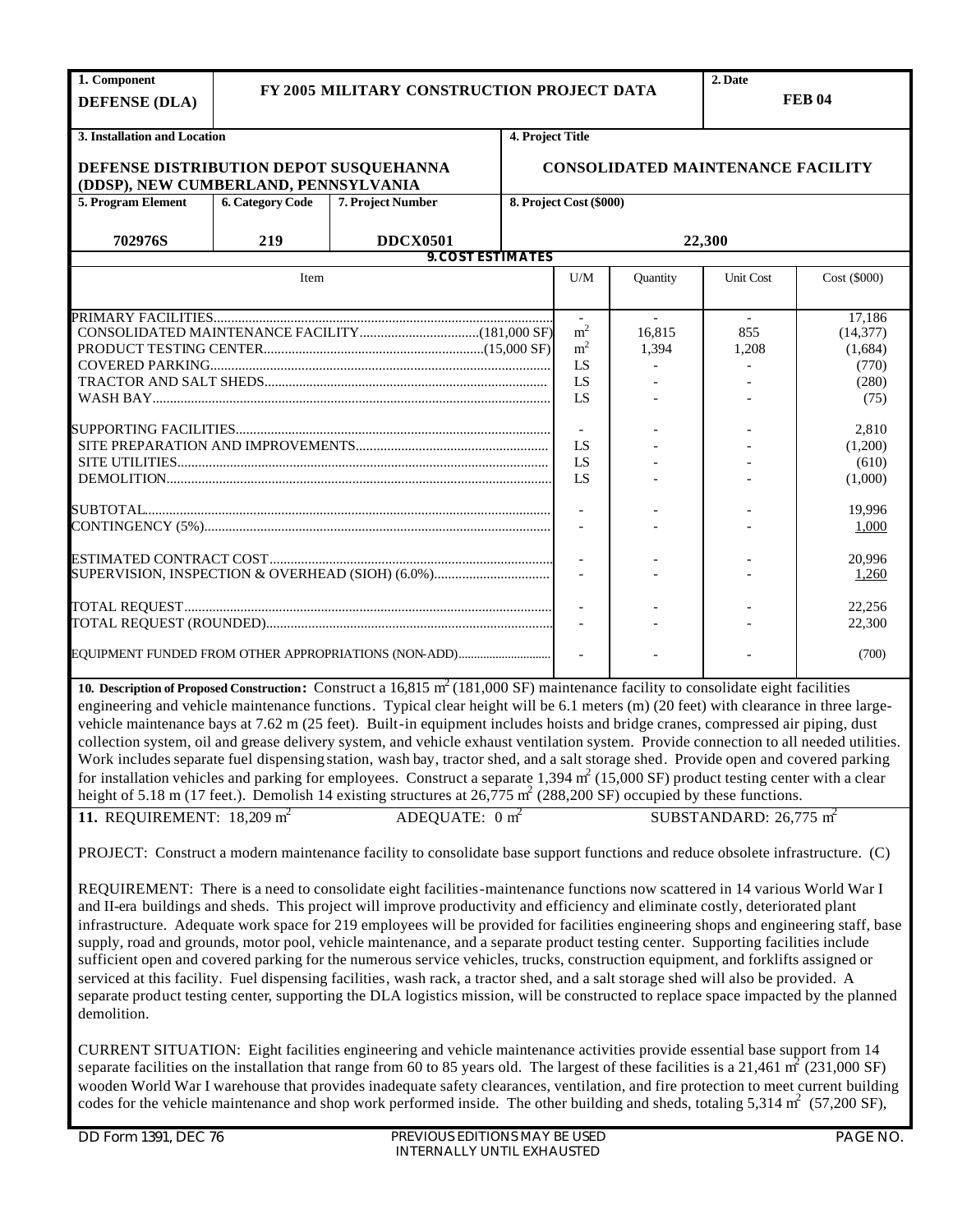| 1. Component                           |                                                                                                                                                                                                                                                                                                                                                                                                                                                                                                                                                                                                                                                                                                                                                                                                           |  |                   |                         | 2. Date       |  |  |  |
|----------------------------------------|-----------------------------------------------------------------------------------------------------------------------------------------------------------------------------------------------------------------------------------------------------------------------------------------------------------------------------------------------------------------------------------------------------------------------------------------------------------------------------------------------------------------------------------------------------------------------------------------------------------------------------------------------------------------------------------------------------------------------------------------------------------------------------------------------------------|--|-------------------|-------------------------|---------------|--|--|--|
| <b>DEFENSE</b> (DLA)                   | FY 2005 MILITARY CONSTRUCTION PROJECT DATA                                                                                                                                                                                                                                                                                                                                                                                                                                                                                                                                                                                                                                                                                                                                                                |  |                   |                         | <b>FEB 04</b> |  |  |  |
| 3. Installation and Location:          |                                                                                                                                                                                                                                                                                                                                                                                                                                                                                                                                                                                                                                                                                                                                                                                                           |  | 4. Project Title  |                         |               |  |  |  |
|                                        | DEFENSE DISTRIBUTION DEPOT SUSQUEHANNA<br><b>CONSOLIDATED MAINTENANCE FACILITY</b><br>(DDSP), NEW CUMBERLAND, PENNSYLVANIA                                                                                                                                                                                                                                                                                                                                                                                                                                                                                                                                                                                                                                                                                |  |                   |                         |               |  |  |  |
| 5. Program Element                     | <b>6. Category Code</b>                                                                                                                                                                                                                                                                                                                                                                                                                                                                                                                                                                                                                                                                                                                                                                                   |  | 7. Project Number | 8. Project Cost (\$000) |               |  |  |  |
| 702976S                                | 219                                                                                                                                                                                                                                                                                                                                                                                                                                                                                                                                                                                                                                                                                                                                                                                                       |  | <b>DDCX0501</b>   |                         | 22,300        |  |  |  |
| needs.                                 | vehicle maintenance activities from obsolete buildings that fail to meet current building-code standards. Worker health, safety,<br>and productivity will remain at risk from a substandard working environment. Costly facilities operation, sustainment, and<br>restoration of these deteriorated buildings will divert scarce infrastructure resources that could be better invested in other urgent<br>ADDITIONAL: An analysis of the status quo versus new construction concluded that the proposed project is the only feasible<br>alternative to meet mission requirements. This project meets all applicable DoD criteria. The Director, Defense Logistics<br>Agency, certifies that this facility has been considered for joint-use potential. Mission requirements, operational considerations, |  |                   |                         |               |  |  |  |
| 12. Supplemental Data:                 | and location are incompatible with use by the other components.                                                                                                                                                                                                                                                                                                                                                                                                                                                                                                                                                                                                                                                                                                                                           |  |                   |                         |               |  |  |  |
|                                        |                                                                                                                                                                                                                                                                                                                                                                                                                                                                                                                                                                                                                                                                                                                                                                                                           |  |                   |                         |               |  |  |  |
|                                        |                                                                                                                                                                                                                                                                                                                                                                                                                                                                                                                                                                                                                                                                                                                                                                                                           |  |                   |                         |               |  |  |  |
| A. Estimated Design Data:<br>1. Status |                                                                                                                                                                                                                                                                                                                                                                                                                                                                                                                                                                                                                                                                                                                                                                                                           |  |                   |                         |               |  |  |  |
| (a)                                    | Date Design Started:                                                                                                                                                                                                                                                                                                                                                                                                                                                                                                                                                                                                                                                                                                                                                                                      |  |                   |                         | 04/03         |  |  |  |
| (b)                                    | Parametric Cost Estimate Used to Develop Costs (Yes/No):                                                                                                                                                                                                                                                                                                                                                                                                                                                                                                                                                                                                                                                                                                                                                  |  |                   |                         | <b>YES</b>    |  |  |  |
| (c)                                    | Percent Completed as of January 2004:                                                                                                                                                                                                                                                                                                                                                                                                                                                                                                                                                                                                                                                                                                                                                                     |  |                   |                         | 35            |  |  |  |
| (d)                                    | Date 35 Percent Completed:                                                                                                                                                                                                                                                                                                                                                                                                                                                                                                                                                                                                                                                                                                                                                                                |  |                   |                         | 07/03         |  |  |  |
| (e)<br>(f)                             | Date Design Complete:<br>Type of Design Contract:                                                                                                                                                                                                                                                                                                                                                                                                                                                                                                                                                                                                                                                                                                                                                         |  |                   | Design/Bid/Build        | 09/04         |  |  |  |

| 2. Basis<br><b>Standard or Definitive Design:</b><br>(a)<br>Date Design was Most Recently Used:<br>(b) | NO.<br>N/A |
|--------------------------------------------------------------------------------------------------------|------------|
| 3. Total Cost (c) = (a)+(b) or (d)+(e) (\$000)                                                         |            |
| Production of Plans and Specifications<br>(a)                                                          | 720        |
| All Other Design Costs<br>(b)                                                                          | 480        |
| Total<br>(c)                                                                                           | 1,200      |
| (d)<br>Contract                                                                                        | 960        |
| In-House<br>(e)                                                                                        | 240        |
| 4. Contract Award                                                                                      | 02/05      |
| 5. Construction Start                                                                                  | 03/05      |
| 6. Construction Completion                                                                             | 03/07      |

B. Equipment associated with this project that will be provided from other appropriations:

| PURPOSE      | <b>APPROPRIATION</b> | <b>FISCAL YEAR REOUIRED</b>                                 | AMOUNT (\$000) |
|--------------|----------------------|-------------------------------------------------------------|----------------|
| Storage Aids | DWCF                 | 2005<br>Point of Contact is Thomas P. Barba at 703-767-3534 | 700            |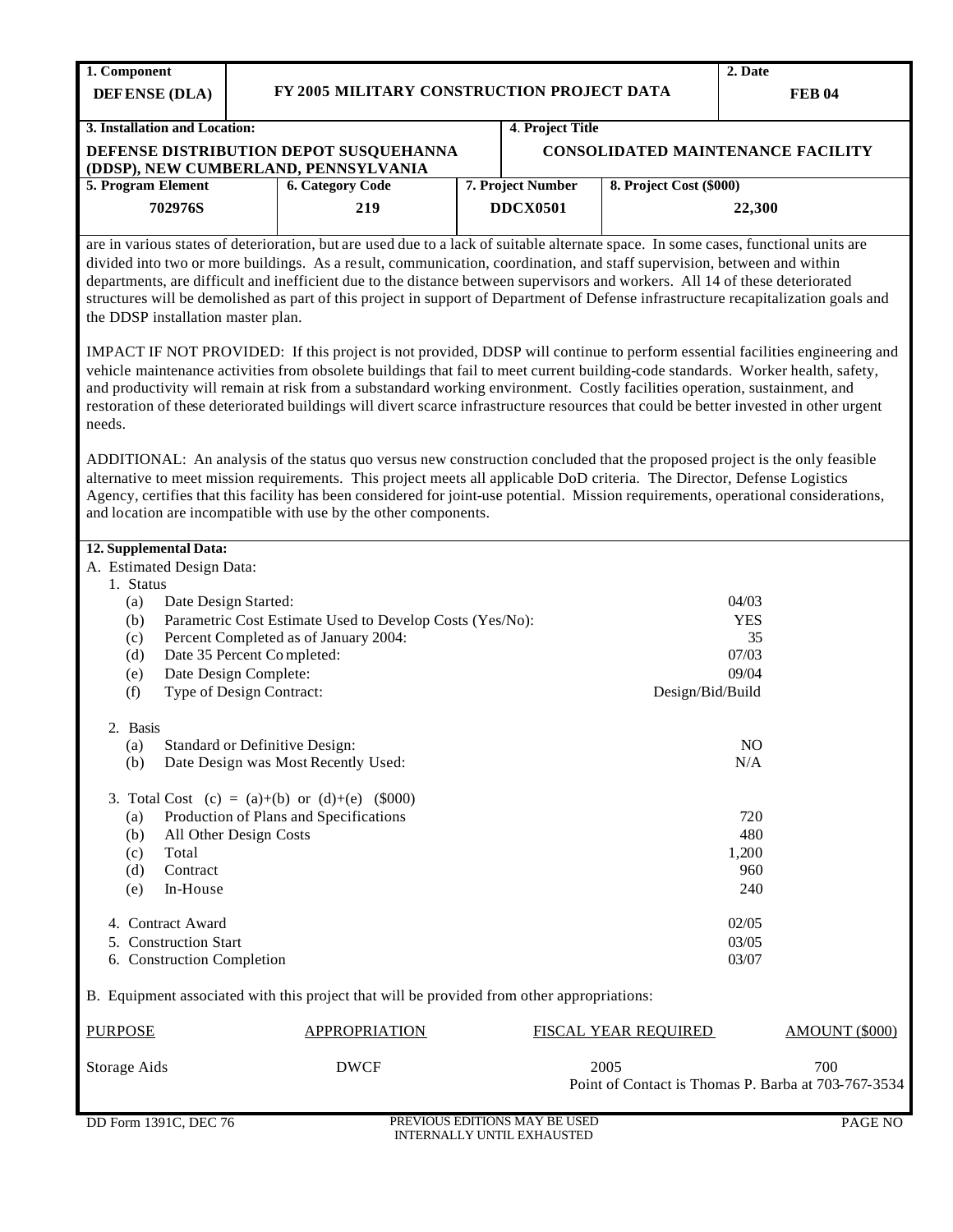| 1. COMPONENT                                                                                                                                                     |            |                                                 |                   |               |                                              |                  |            |                  | 2. DATE    |                                           |
|------------------------------------------------------------------------------------------------------------------------------------------------------------------|------------|-------------------------------------------------|-------------------|---------------|----------------------------------------------|------------------|------------|------------------|------------|-------------------------------------------|
|                                                                                                                                                                  |            |                                                 |                   |               | <b>FY 2005 MILITARY CONSTRUCTION PROGRAM</b> |                  |            |                  |            |                                           |
| <b>DEFENSE (DLA)</b>                                                                                                                                             |            |                                                 |                   |               |                                              |                  |            |                  |            | <b>FEB 04</b>                             |
| 3. INSTALLATION AND LOCATION                                                                                                                                     |            |                                                 | <b>4. COMMAND</b> |               |                                              |                  |            |                  |            | 5. AREA CONSTRUCTION<br><b>COST INDEX</b> |
| <b>NAVAL AIR STATION (NAS)</b>                                                                                                                                   |            |                                                 |                   |               | DEFENSE LOGISTICS AGENCY                     |                  |            |                  |            | 0.91                                      |
| KINGSVILLE, TEXAS                                                                                                                                                |            |                                                 |                   |               |                                              |                  |            |                  |            |                                           |
| 6. PERSONNEL STRENGTH                                                                                                                                            |            | <b>PERMANENT</b>                                |                   |               | <b>STUDENTS</b>                              |                  |            | <b>SUPPORTED</b> |            | <b>TOTAL</b>                              |
| Tenant of USN<br>a. AS OF                                                                                                                                        | <b>OFF</b> | <b>ENL</b>                                      | <b>CIV</b>        | <b>OFF</b>    | <b>ENL</b>                                   | CIV              | <b>OFF</b> | <b>ENL</b>       | <b>CIV</b> |                                           |
| b. END FY                                                                                                                                                        |            |                                                 |                   |               |                                              |                  |            |                  |            |                                           |
| 7. INVENTORY DATA (\$000)                                                                                                                                        |            |                                                 |                   |               |                                              |                  |            |                  |            |                                           |
| A. TOTAL ACREAGE                                                                                                                                                 |            |                                                 |                   |               |                                              |                  |            |                  |            |                                           |
| <b>B. INVENTORY TOTAL AS OF</b><br>C. AUTHORIZED NOT YET IN INVENTORY                                                                                            |            |                                                 |                   |               |                                              |                  |            |                  |            | 9,200                                     |
| D. AUTHORIZATION REQUESTED IN THIS PROGRAM                                                                                                                       |            |                                                 |                   |               |                                              |                  |            |                  |            | 3,900                                     |
| E. AUTHORIZATION INCLUDED IN FOLLOWING PROGRAM                                                                                                                   |            |                                                 |                   |               |                                              |                  |            |                  |            |                                           |
| F. PLANNED IN NEXT THREE YEARS                                                                                                                                   |            |                                                 |                   |               |                                              |                  |            |                  |            |                                           |
| <b>G. REMAINING DEFICIENCY</b>                                                                                                                                   |            |                                                 |                   |               |                                              |                  |            |                  |            |                                           |
| H. GRAND TOTAL<br>8. PROJECTS REQUESTED IN THIS PROGRAM:                                                                                                         |            |                                                 |                   |               |                                              |                  |            |                  |            | 13,100                                    |
| <b>CATEGORY</b><br><b>PROJECT</b>                                                                                                                                |            |                                                 |                   | <b>DESIGN</b> | <b>STATUS</b>                                |                  |            |                  |            |                                           |
| <b>CODE</b><br><b>NUMBER</b>                                                                                                                                     |            |                                                 |                   | PROJECT TITLE |                                              |                  | $(\$000)$  |                  | START      | <b>COMPLETE</b>                           |
| 124<br><b>DESC0560</b>                                                                                                                                           |            | Replace Jet Fuel Storage Tank<br>12/02<br>3,900 |                   |               |                                              |                  |            |                  |            | 09/04                                     |
|                                                                                                                                                                  |            |                                                 |                   |               |                                              |                  |            |                  |            |                                           |
|                                                                                                                                                                  |            |                                                 |                   |               |                                              |                  |            |                  |            |                                           |
| 9. FUTURE PROJECTS:                                                                                                                                              |            |                                                 |                   |               |                                              |                  |            |                  |            |                                           |
| a. INCLUDED IN FOLLOWING PROGRAM                                                                                                                                 |            |                                                 |                   |               |                                              |                  |            |                  |            |                                           |
| <b>CATEGORY</b>                                                                                                                                                  |            |                                                 |                   |               | PROJECT TITLE                                |                  |            |                  |            | <b>COST</b>                               |
| <b>CODE</b>                                                                                                                                                      |            |                                                 |                   |               |                                              |                  |            |                  |            | (5000)                                    |
| None                                                                                                                                                             |            |                                                 |                   |               |                                              |                  |            |                  |            |                                           |
|                                                                                                                                                                  |            |                                                 |                   |               |                                              |                  |            |                  |            |                                           |
| <b>b. PLANNED IN NEXT THREE YEARS</b>                                                                                                                            |            |                                                 |                   |               |                                              |                  |            |                  |            |                                           |
| <b>CATEGORY</b>                                                                                                                                                  |            |                                                 |                   |               | PROJECT TITLE                                |                  |            |                  |            | <b>COST</b>                               |
| <b>CODE</b>                                                                                                                                                      |            |                                                 |                   |               |                                              |                  |            |                  |            | (5000)                                    |
| None                                                                                                                                                             |            |                                                 |                   |               |                                              |                  |            |                  |            |                                           |
|                                                                                                                                                                  |            |                                                 |                   |               |                                              |                  |            |                  |            |                                           |
|                                                                                                                                                                  |            |                                                 |                   |               |                                              |                  |            |                  |            |                                           |
| 10. MISSION OR MAJOR FUNCTION<br>These fuel facilities provide essential storage and distribution systems to support the missions of assigned units at Naval Air |            |                                                 |                   |               |                                              |                  |            |                  |            |                                           |
| Station, Kingsville, Texas.                                                                                                                                      |            |                                                 |                   |               |                                              |                  |            |                  |            |                                           |
|                                                                                                                                                                  |            |                                                 |                   |               |                                              |                  |            |                  |            |                                           |
| Deferred sustainment, restoration, and modernization for fuel facilities at this location is \$360,000.                                                          |            |                                                 |                   |               |                                              |                  |            |                  |            |                                           |
|                                                                                                                                                                  |            |                                                 |                   |               |                                              |                  |            |                  |            |                                           |
| 11. OUTSTANDING POLLUTION AND SAFETY DEFICIENCIES:                                                                                                               |            |                                                 |                   |               |                                              |                  |            |                  |            |                                           |
|                                                                                                                                                                  |            |                                                 |                   |               |                                              |                  |            |                  |            |                                           |
| AIR POLLUTION<br>А.                                                                                                                                              |            |                                                 |                   |               |                                              | $\boldsymbol{0}$ |            |                  |            |                                           |
| WATER POLLUTION<br>В.                                                                                                                                            |            |                                                 |                   |               |                                              | $\mathbf{0}$     |            |                  |            |                                           |
| OCCUPATIONAL SAFETY AND HEALTH<br>C.                                                                                                                             |            |                                                 |                   |               |                                              | $\boldsymbol{0}$ |            |                  |            |                                           |
|                                                                                                                                                                  |            |                                                 |                   |               |                                              |                  |            |                  |            |                                           |
|                                                                                                                                                                  |            |                                                 |                   |               |                                              |                  |            |                  |            |                                           |
|                                                                                                                                                                  |            |                                                 |                   |               |                                              |                  |            |                  |            |                                           |
|                                                                                                                                                                  |            |                                                 |                   |               |                                              |                  |            |                  |            |                                           |
|                                                                                                                                                                  |            |                                                 |                   |               |                                              |                  |            |                  |            |                                           |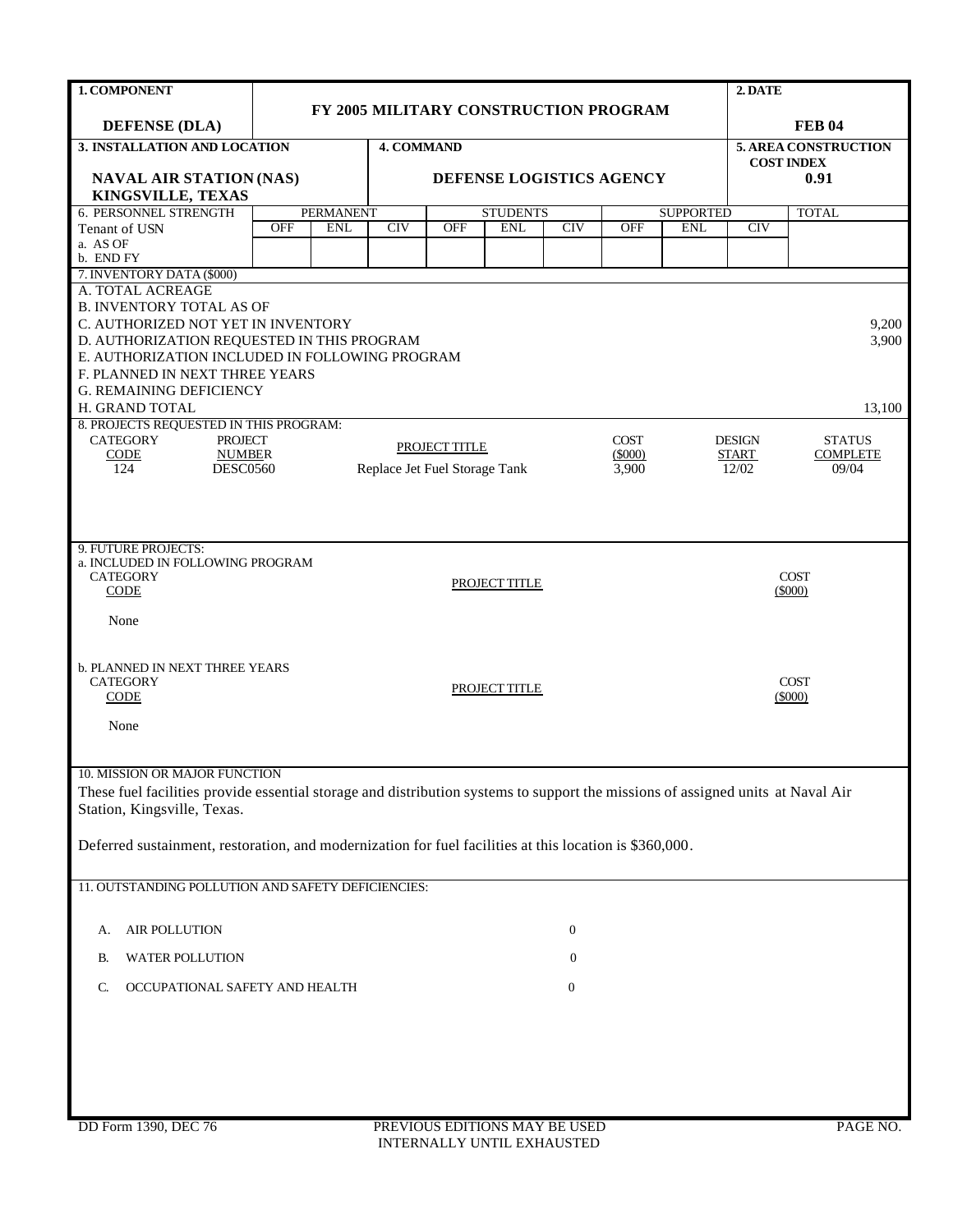| 1. Component<br><b>DEFENSE (DLA)</b>      |                         | FY 2005 MILITARY CONSTRUCTION PROJECT DATA                                                                                                                                                                                                                                                                                                                                                                                                                                                                                                                                                                                                                                                                                                                                                                                |                          |                               | <b>FEB 04</b> |                       |              |  |  |  |
|-------------------------------------------|-------------------------|---------------------------------------------------------------------------------------------------------------------------------------------------------------------------------------------------------------------------------------------------------------------------------------------------------------------------------------------------------------------------------------------------------------------------------------------------------------------------------------------------------------------------------------------------------------------------------------------------------------------------------------------------------------------------------------------------------------------------------------------------------------------------------------------------------------------------|--------------------------|-------------------------------|---------------|-----------------------|--------------|--|--|--|
| 3. Installation and Location              |                         |                                                                                                                                                                                                                                                                                                                                                                                                                                                                                                                                                                                                                                                                                                                                                                                                                           | 4. Project Title         |                               |               |                       |              |  |  |  |
| NAVAL AIR STATION (NAS) KINGSVILLE, TEXAS |                         |                                                                                                                                                                                                                                                                                                                                                                                                                                                                                                                                                                                                                                                                                                                                                                                                                           |                          | REPLACE JET FUEL STORAGE TANK |               |                       |              |  |  |  |
| 5. Program Element                        | <b>6. Category Code</b> | 7. Project Number                                                                                                                                                                                                                                                                                                                                                                                                                                                                                                                                                                                                                                                                                                                                                                                                         | 8. Project Cost (\$000)  |                               |               |                       |              |  |  |  |
| 702976S                                   | 124                     | <b>DESC0560</b>                                                                                                                                                                                                                                                                                                                                                                                                                                                                                                                                                                                                                                                                                                                                                                                                           |                          | 3,900                         |               |                       |              |  |  |  |
|                                           |                         |                                                                                                                                                                                                                                                                                                                                                                                                                                                                                                                                                                                                                                                                                                                                                                                                                           | <b>9. COST ESTIMATES</b> |                               |               |                       |              |  |  |  |
|                                           | Item                    |                                                                                                                                                                                                                                                                                                                                                                                                                                                                                                                                                                                                                                                                                                                                                                                                                           |                          | U/M                           | Quantity      | Unit Cost             | Cost (\$000) |  |  |  |
|                                           |                         |                                                                                                                                                                                                                                                                                                                                                                                                                                                                                                                                                                                                                                                                                                                                                                                                                           |                          |                               |               |                       | 2,780        |  |  |  |
|                                           |                         |                                                                                                                                                                                                                                                                                                                                                                                                                                                                                                                                                                                                                                                                                                                                                                                                                           |                          | LS                            |               |                       | (1,620)      |  |  |  |
|                                           |                         |                                                                                                                                                                                                                                                                                                                                                                                                                                                                                                                                                                                                                                                                                                                                                                                                                           |                          | LS                            |               |                       | (280)        |  |  |  |
|                                           |                         |                                                                                                                                                                                                                                                                                                                                                                                                                                                                                                                                                                                                                                                                                                                                                                                                                           |                          | LS                            |               |                       | (320)        |  |  |  |
|                                           |                         |                                                                                                                                                                                                                                                                                                                                                                                                                                                                                                                                                                                                                                                                                                                                                                                                                           |                          | LS                            |               |                       | (460)        |  |  |  |
|                                           |                         |                                                                                                                                                                                                                                                                                                                                                                                                                                                                                                                                                                                                                                                                                                                                                                                                                           |                          | LS                            |               |                       | (100)        |  |  |  |
|                                           |                         |                                                                                                                                                                                                                                                                                                                                                                                                                                                                                                                                                                                                                                                                                                                                                                                                                           |                          |                               |               |                       |              |  |  |  |
|                                           |                         |                                                                                                                                                                                                                                                                                                                                                                                                                                                                                                                                                                                                                                                                                                                                                                                                                           |                          |                               |               |                       | 720          |  |  |  |
|                                           |                         |                                                                                                                                                                                                                                                                                                                                                                                                                                                                                                                                                                                                                                                                                                                                                                                                                           |                          | LS                            |               |                       | (80)         |  |  |  |
|                                           |                         |                                                                                                                                                                                                                                                                                                                                                                                                                                                                                                                                                                                                                                                                                                                                                                                                                           |                          | LS                            |               |                       | (90)         |  |  |  |
|                                           |                         |                                                                                                                                                                                                                                                                                                                                                                                                                                                                                                                                                                                                                                                                                                                                                                                                                           |                          | LS                            |               |                       | (510)        |  |  |  |
|                                           |                         | OPERATIONS AND MAINTENANCE SUPPORT INFORMATION                                                                                                                                                                                                                                                                                                                                                                                                                                                                                                                                                                                                                                                                                                                                                                            |                          | LS                            |               |                       | (40)         |  |  |  |
|                                           |                         |                                                                                                                                                                                                                                                                                                                                                                                                                                                                                                                                                                                                                                                                                                                                                                                                                           |                          |                               |               |                       |              |  |  |  |
|                                           |                         |                                                                                                                                                                                                                                                                                                                                                                                                                                                                                                                                                                                                                                                                                                                                                                                                                           |                          |                               |               |                       | 3,500        |  |  |  |
|                                           |                         |                                                                                                                                                                                                                                                                                                                                                                                                                                                                                                                                                                                                                                                                                                                                                                                                                           |                          |                               |               |                       | <u>175</u>   |  |  |  |
|                                           |                         |                                                                                                                                                                                                                                                                                                                                                                                                                                                                                                                                                                                                                                                                                                                                                                                                                           |                          |                               |               |                       |              |  |  |  |
|                                           |                         |                                                                                                                                                                                                                                                                                                                                                                                                                                                                                                                                                                                                                                                                                                                                                                                                                           |                          |                               |               |                       | 3,675        |  |  |  |
|                                           |                         | SUPERVISION, INSPECTION & OVERHEAD (SIOH) (6.0%)                                                                                                                                                                                                                                                                                                                                                                                                                                                                                                                                                                                                                                                                                                                                                                          |                          |                               |               |                       | <u>221</u>   |  |  |  |
|                                           |                         |                                                                                                                                                                                                                                                                                                                                                                                                                                                                                                                                                                                                                                                                                                                                                                                                                           |                          |                               |               |                       |              |  |  |  |
|                                           |                         |                                                                                                                                                                                                                                                                                                                                                                                                                                                                                                                                                                                                                                                                                                                                                                                                                           |                          |                               |               |                       | 3,896        |  |  |  |
|                                           |                         |                                                                                                                                                                                                                                                                                                                                                                                                                                                                                                                                                                                                                                                                                                                                                                                                                           |                          |                               |               |                       | 3,900        |  |  |  |
|                                           |                         |                                                                                                                                                                                                                                                                                                                                                                                                                                                                                                                                                                                                                                                                                                                                                                                                                           |                          |                               |               |                       |              |  |  |  |
|                                           |                         | 10. Description of Proposed Construction: Construct a steel, aboveground fuel-storage tank of 3,180-kiloliter (kL) (20,000-barrel)<br>capacity, concrete containment dikes, fuel operations building, and corrosion control canopies over existing fuel fillstands. Work<br>includes fuel distribution piping, cathodic protection systems, fire protection, controls and alarms, automatic tank gauging, utility<br>and sewer connections, and site preparation and improvements. Provide operations and maintenance support information.<br>Demolish the existing storage complex of underground and aboveground tanks, piping, and associated support facilities.                                                                                                                                                      |                          |                               |               |                       |              |  |  |  |
| 11. REQUIREMENT: 9,540 kL                 |                         | ADEQUATE: 6,360 kL                                                                                                                                                                                                                                                                                                                                                                                                                                                                                                                                                                                                                                                                                                                                                                                                        |                          |                               |               | SUBSTANDARD: 5,612 kL |              |  |  |  |
|                                           |                         | PROJECT: Replace jet-fuel storage tanks and distribution system. (C)                                                                                                                                                                                                                                                                                                                                                                                                                                                                                                                                                                                                                                                                                                                                                      |                          |                               |               |                       |              |  |  |  |
|                                           |                         | REQUIREMENT: There is a need to replace a failing jet-fuel storage complex at NAS Kingsville. To support the station's mission<br>of naval pilot training and to meet Department of Defense fuel inventory requirements at this location, a fuel storage facility of<br>9,540-kL (60,000-barrels) capacity is essential. This project is the second of two projects to provide the vital storage tanks, fuel<br>receipt facilities, and refueler-truck distribution system to support the flight line refueling of aircraft. The first project, approved in<br>the DLA FY 2004 MILCON program, provided 6,380 kL (40,000 barrels) of fuel storage and fuel loading and unloading systems.<br>The existing fuel storage complex will be demolished in coordination with an ongoing environmental remediation project. Four |                          |                               |               |                       |              |  |  |  |

CURRENT SITUATION: The capability of NAS Kingsville to meet its mission responsibilities has been severely jeopardized by the closure of three of its five jet-fuel storage tanks due to their deterioration and leaking of fuel into the ground. The underground tanks are more than 50 years old; the one aboveground tank is more than 30 years old. This storage site has been formally

underground tanks and one aboveground tank of 5,612-kL (35,300-barrel) total capacity will be removed with their supporting

pipelines and other facilities.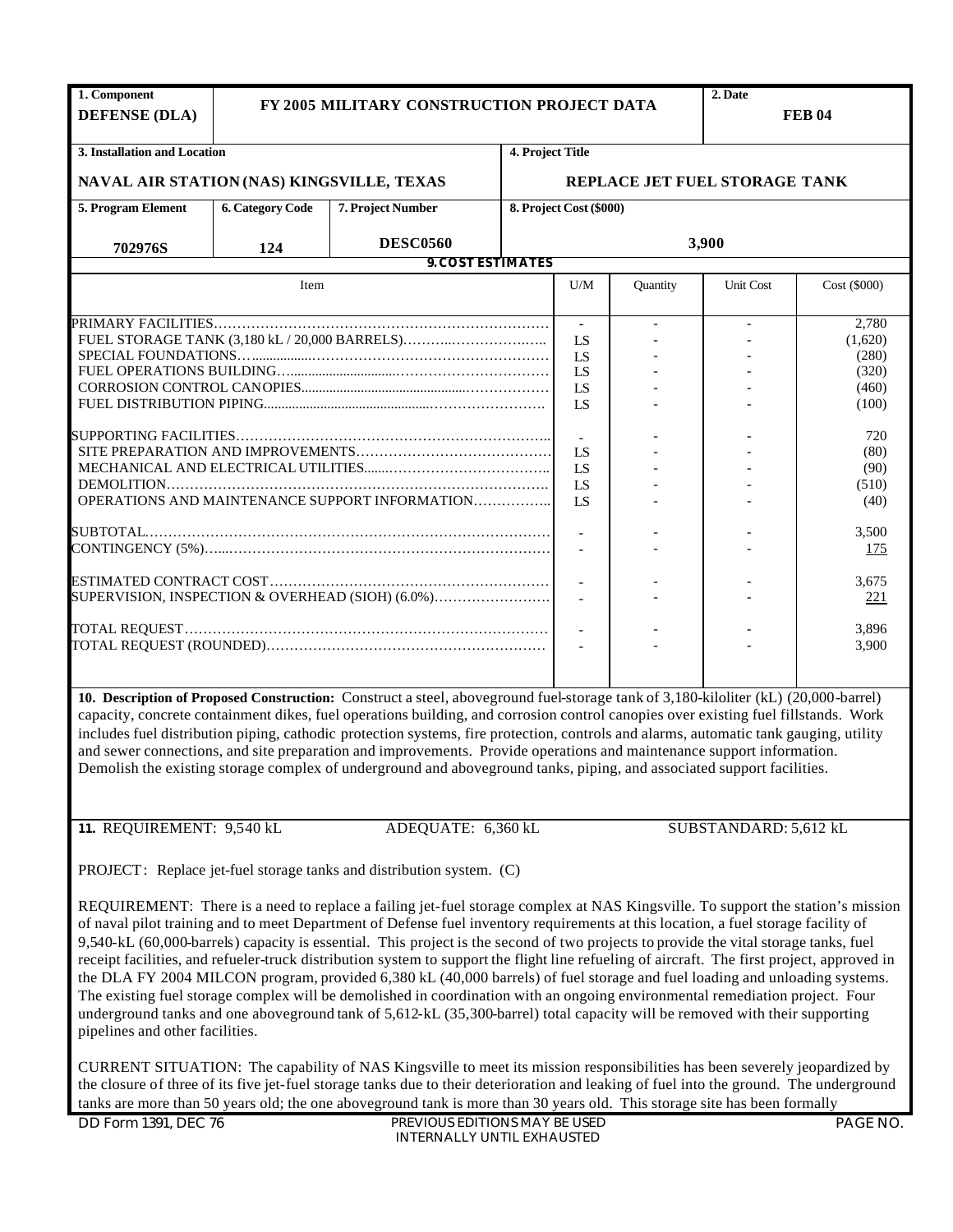| 1. Component                  |                                                  |                               | 2. Date                 |  |  |  |
|-------------------------------|--------------------------------------------------|-------------------------------|-------------------------|--|--|--|
| <b>DEFENSE</b> (DLA)          | FY 2005 MILITARY CONSTRUCTION PROJECT DATA       | <b>FEB 04</b>                 |                         |  |  |  |
| 3. Installation and Location: |                                                  |                               |                         |  |  |  |
|                               |                                                  | 4. Project Title              |                         |  |  |  |
|                               | <b>NAVAL AIR STATION (NAS) KINGSVILLE, TEXAS</b> | REPLACE JET FUEL STORAGE TANK |                         |  |  |  |
|                               |                                                  |                               |                         |  |  |  |
| 5. Program Element            | <b>6. Category Code</b>                          | 7. Project Number             | 8. Project Cost (\$000) |  |  |  |
| 702976S                       | 124                                              |                               | 3.900                   |  |  |  |
|                               |                                                  |                               |                         |  |  |  |

identified as contaminated by the State of Texas. The Texas Natural Resources Conservation Commission has listed these tanks in their Leaking Petroleum Storage Tank program. Environmental remediation of this site is ongoing through the Navy's Installation Restoration Program.

IMPACT IF NOT PROVIDED: If this project is not provided, NAS Kingsville might not be able to meet its assigned mission in the future due to the failure of its fuel storage facilities. Existing in-service tanks and underground piping will continue to age and deteriorate, posing a significant environmental and safety risk. Ongoing remediation efforts will be hampered by the potential for further contamination.

ADDITIONAL: An analysis of repairing the existing facilities versus constructing a new fuel storage complex concluded that construction at a new site was the only feasible alternative to accomplish the fueling mission. This project meets all applicable DoD criteria. The Director, Defense Logistics Agency, certifies that this facility has been considered for joint-use potential. Mission requirements, operational considerations, and location are incompatible with use by the other components. This project is required to fund the remain ing scope of work to construct a new jet-fuel storage complex at this installation. The FY 2004 project, inserted by Congress, was appropriated at \$9.2 million—too little to accomplish the full scope of the intended work.

## **12. Supplemental Data:** A. Estimated Design Data: 1. Status (a) Date Design Started: (b) Parametric Cost Estimate Used to Develop Costs (Yes/No): (c) Percent Completed as of January 2004: (d) Date 35 Percent Completed: (e) Date Design Complete: (f) Type of Design Contract: 2. Basis (a) Standard or Definitive Design: (b) Date Design was Most Recently Used: 3. Total Cost  $(c) = (a)+(b)$  or  $(d)+(e)$  (\$000) (a) Production of Plans and Specifications (b) All Other Design Costs (c) Total (d) Contract (e) In-House 4. Contract Award 5. Construction Start 6. Construction Completion 12/02 **YES** 35 06/03 09/04 Design/Bid/Build **YES** 09/02 140 95 235 190 45 11/04 11/04 11/06

B. Equipment associated with this project that will be provided from other appropriations: None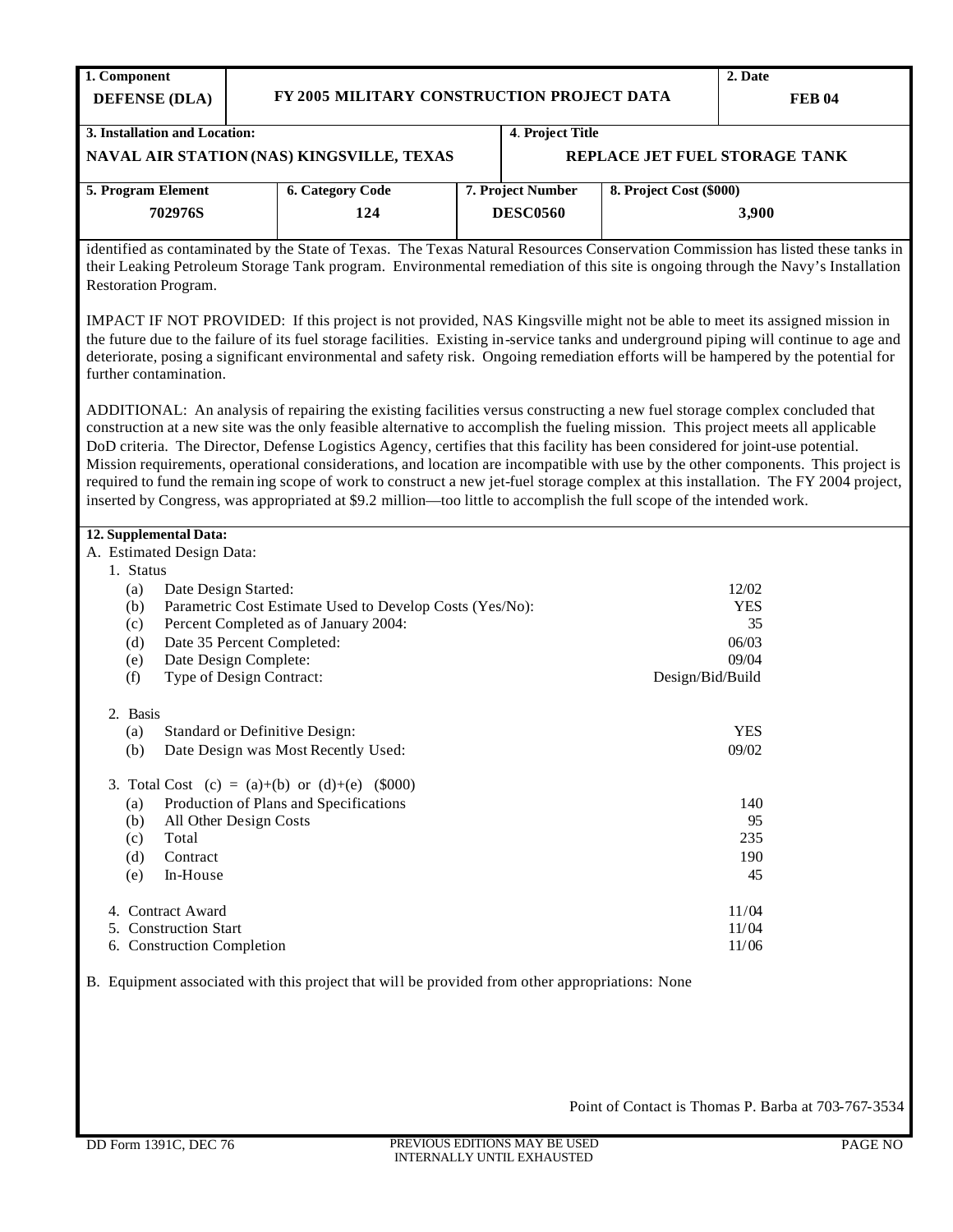| <b>1. COMPONENT</b>                                                                                                                          |                 |                  |                   |                   |                                                        |                  |                    |                  | 2. DATE               |                          |  |
|----------------------------------------------------------------------------------------------------------------------------------------------|-----------------|------------------|-------------------|-------------------|--------------------------------------------------------|------------------|--------------------|------------------|-----------------------|--------------------------|--|
|                                                                                                                                              |                 |                  |                   |                   | FY 2005 MILITARY CONSTRUCTION PROGRAM                  |                  |                    |                  |                       |                          |  |
| <b>DEFENSE (DLA)</b>                                                                                                                         |                 |                  |                   |                   |                                                        |                  |                    |                  |                       | <b>FEB 04</b>            |  |
| 3. INSTALLATION AND LOCATION                                                                                                                 |                 |                  | <b>4. COMMAND</b> |                   |                                                        |                  |                    |                  |                       | 5. AREA CONSTRUCTION     |  |
|                                                                                                                                              |                 |                  |                   |                   |                                                        |                  |                    |                  |                       | <b>COST INDEX</b>        |  |
| DEFENSE SUPPLY CENTER<br>RICHMOND (DSCR), VIRGINIA                                                                                           |                 |                  |                   |                   | DEFENSE LOGISTICS AGENCY                               |                  |                    |                  |                       | 0.91                     |  |
| <b>6. PERSONNEL STRENGTH</b>                                                                                                                 |                 | <b>PERMANENT</b> |                   |                   | <b>STUDENTS</b>                                        |                  |                    | <b>SUPPORTED</b> |                       | <b>TOTAL</b>             |  |
|                                                                                                                                              | <b>OFF</b>      | <b>ENL</b>       | CIV               | <b>OFF</b>        | <b>ENL</b>                                             | CIV              | <b>OFF</b>         | <b>ENL</b>       | CIV                   |                          |  |
| a. AS OF 30 Sep 2003                                                                                                                         | $\overline{36}$ | 8                | 3,318             | $\boldsymbol{0}$  | $\boldsymbol{0}$                                       | 60               | 8                  | $\mathbf{1}$     | $618*$                | 4.049*                   |  |
| b. END FY 2008<br>* Includes Contractors                                                                                                     | 40              | 9                | 3,649             | $\boldsymbol{0}$  | $\overline{0}$                                         | 66               | 9                  | $\overline{2}$   | 679*                  | 4,454*                   |  |
| 7. INVENTORY DATA (\$000)                                                                                                                    |                 |                  |                   |                   |                                                        |                  |                    |                  |                       |                          |  |
| A. TOTAL ACREAGE                                                                                                                             |                 |                  | 633 ACRES         |                   |                                                        |                  |                    |                  |                       |                          |  |
| <b>B. INVENTORY TOTAL AS OF SEP 2003</b>                                                                                                     |                 |                  |                   |                   |                                                        |                  |                    |                  |                       | 135,120                  |  |
| C. AUTHORIZED NOT YET IN INVENTORY                                                                                                           |                 |                  |                   |                   |                                                        |                  |                    |                  |                       | 5,500                    |  |
| D. AUTHORIZATION REQUESTED IN THIS PROGRAM                                                                                                   |                 |                  |                   |                   |                                                        |                  |                    |                  |                       | 10,100                   |  |
| E. AUTHORIZATION INCLUDED IN FOLLOWING PROGRAM<br>F. PLANNED IN NEXT THREE YEARS                                                             |                 |                  |                   |                   |                                                        |                  |                    |                  |                       | 23,000                   |  |
| <b>G. REMAINING DEFICIENCY</b>                                                                                                               |                 |                  |                   |                   |                                                        |                  |                    |                  |                       |                          |  |
| H. GRAND TOTAL                                                                                                                               |                 |                  |                   |                   |                                                        |                  |                    |                  |                       | 173,720                  |  |
| 8. PROJECTS REQUESTED IN THIS PROGRAM:                                                                                                       |                 |                  |                   |                   |                                                        |                  |                    |                  |                       |                          |  |
| <b>CATEGORY</b><br><b>PROJECT</b>                                                                                                            |                 |                  |                   | PROJECT TITLE     |                                                        |                  | <b>COST</b>        |                  | <b>DESIGN</b>         | <b>STATUS</b>            |  |
| <b>CODE</b><br><b>NUMBER</b><br>610<br><b>DSCR0401</b>                                                                                       |                 |                  |                   | Conference Center |                                                        |                  | $(\$000)$<br>3,600 |                  | <b>START</b><br>02/02 | <b>COMPLETE</b><br>07/04 |  |
| 442<br><b>DSCR0502</b>                                                                                                                       |                 |                  | 01/03             | 0704              |                                                        |                  |                    |                  |                       |                          |  |
| <b>Security Enhancements</b><br>6,500                                                                                                        |                 |                  |                   |                   |                                                        |                  |                    |                  |                       |                          |  |
|                                                                                                                                              |                 |                  |                   |                   |                                                        |                  |                    |                  |                       |                          |  |
| 9. FUTURE PROJECTS:                                                                                                                          |                 |                  |                   |                   |                                                        |                  |                    |                  |                       |                          |  |
| a. INCLUDED IN FOLLOWING PROGRAM                                                                                                             |                 |                  |                   |                   |                                                        |                  |                    |                  |                       |                          |  |
| <b>CATEGORY</b>                                                                                                                              |                 |                  |                   |                   | PROJECT TITLE                                          |                  |                    |                  |                       | <b>COST</b>              |  |
| <b>CODE</b>                                                                                                                                  |                 |                  |                   |                   |                                                        |                  |                    |                  |                       | $(\$000)$                |  |
| None                                                                                                                                         |                 |                  |                   |                   |                                                        |                  |                    |                  |                       |                          |  |
|                                                                                                                                              |                 |                  |                   |                   |                                                        |                  |                    |                  |                       |                          |  |
|                                                                                                                                              |                 |                  |                   |                   |                                                        |                  |                    |                  |                       |                          |  |
| <b>b. PLANNED IN NEXT THREE YEARS</b><br><b>CATEGORY</b>                                                                                     |                 |                  |                   |                   |                                                        |                  |                    |                  |                       | <b>COST</b>              |  |
| CODE                                                                                                                                         |                 |                  |                   |                   | PROJECT TITLE                                          |                  |                    |                  |                       | $(\$000)$                |  |
|                                                                                                                                              |                 |                  |                   |                   |                                                        |                  |                    |                  |                       |                          |  |
| 610                                                                                                                                          |                 |                  |                   |                   | Consolidate Industrial Plant Equipment Admin (FY 2008) |                  |                    |                  |                       | 10,300                   |  |
| 740<br>219                                                                                                                                   |                 |                  |                   |                   | Replace Physical Fitness Facility (FY 2009)            |                  |                    |                  |                       | 5,800                    |  |
| 10. MISSION OR MAJOR FUNCTION                                                                                                                |                 |                  |                   |                   | Replace Engineering Center (FY 2009)                   |                  |                    |                  |                       | 6,900                    |  |
| The Defense Supply Center Richmond (DSCR) organizes, directs, and accomplishes the management of supplies in assigned Federal groups and     |                 |                  |                   |                   |                                                        |                  |                    |                  |                       |                          |  |
| provides supply support of decentralized and non-cataloged items to the U.S. and European areas. DSCR also supports tenant activities on the |                 |                  |                   |                   |                                                        |                  |                    |                  |                       |                          |  |
| installation, including the DLA Defense Distribution Depot Richmond (DDRV).                                                                  |                 |                  |                   |                   |                                                        |                  |                    |                  |                       |                          |  |
| Deferred sustainment, restoration, and modernization at this location is \$2.8 million.                                                      |                 |                  |                   |                   |                                                        |                  |                    |                  |                       |                          |  |
|                                                                                                                                              |                 |                  |                   |                   |                                                        |                  |                    |                  |                       |                          |  |
|                                                                                                                                              |                 |                  |                   |                   |                                                        |                  |                    |                  |                       |                          |  |
| 11. OUTSTANDING POLLUTION AND SAFETY DEFICIENCIES:                                                                                           |                 |                  |                   |                   |                                                        |                  |                    |                  |                       |                          |  |
|                                                                                                                                              |                 |                  |                   |                   |                                                        |                  |                    |                  |                       |                          |  |
| <b>AIR POLLUTION</b><br>А.                                                                                                                   |                 |                  |                   |                   |                                                        | $\boldsymbol{0}$ |                    |                  |                       |                          |  |
| <b>WATER POLLUTION</b><br>В.                                                                                                                 |                 |                  |                   |                   |                                                        | $\mathbf{0}$     |                    |                  |                       |                          |  |
|                                                                                                                                              |                 |                  |                   |                   |                                                        |                  |                    |                  |                       |                          |  |
| OCCUPATIONAL SAFETY AND HEALTH<br>C.                                                                                                         |                 |                  |                   |                   |                                                        | $\mathbf{0}$     |                    |                  |                       |                          |  |
|                                                                                                                                              |                 |                  |                   |                   |                                                        |                  |                    |                  |                       |                          |  |
|                                                                                                                                              |                 |                  |                   |                   |                                                        |                  |                    |                  |                       |                          |  |
|                                                                                                                                              |                 |                  |                   |                   |                                                        |                  |                    |                  |                       |                          |  |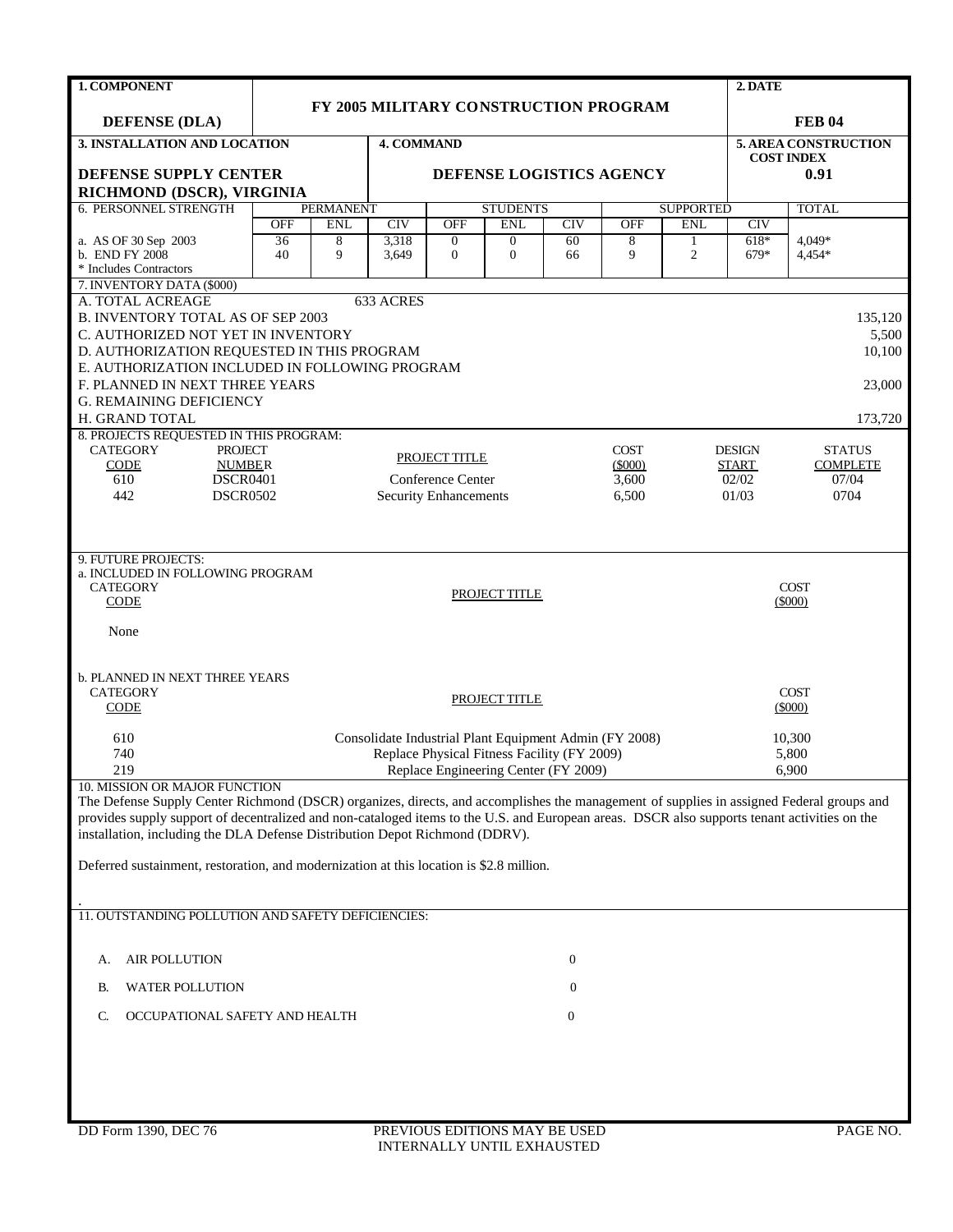| 1. Component<br><b>DEFENSE (DLA)</b>                                                                                                                                                                                                                                                                                                                                                                                                                                                                                                                                                                                                                                                                                                                                                                                                                                                     |                         | 2. Date<br>FY 2005 MILITARY CONSTRUCTION PROJECT DATA<br><b>FEB 04</b>                                                                                                                                                                                                                                                                                                                                                                                                                                                                                                                                                                                                                                                                                                                                                                                                                                                             |                  |                         |          |                              |                     |  |
|------------------------------------------------------------------------------------------------------------------------------------------------------------------------------------------------------------------------------------------------------------------------------------------------------------------------------------------------------------------------------------------------------------------------------------------------------------------------------------------------------------------------------------------------------------------------------------------------------------------------------------------------------------------------------------------------------------------------------------------------------------------------------------------------------------------------------------------------------------------------------------------|-------------------------|------------------------------------------------------------------------------------------------------------------------------------------------------------------------------------------------------------------------------------------------------------------------------------------------------------------------------------------------------------------------------------------------------------------------------------------------------------------------------------------------------------------------------------------------------------------------------------------------------------------------------------------------------------------------------------------------------------------------------------------------------------------------------------------------------------------------------------------------------------------------------------------------------------------------------------|------------------|-------------------------|----------|------------------------------|---------------------|--|
| 3. Installation and Location                                                                                                                                                                                                                                                                                                                                                                                                                                                                                                                                                                                                                                                                                                                                                                                                                                                             |                         |                                                                                                                                                                                                                                                                                                                                                                                                                                                                                                                                                                                                                                                                                                                                                                                                                                                                                                                                    | 4. Project Title |                         |          |                              |                     |  |
| DEFENSE SUPPLY CENTER RICHMOND (DSCR),<br><b>VIRGINIA</b>                                                                                                                                                                                                                                                                                                                                                                                                                                                                                                                                                                                                                                                                                                                                                                                                                                |                         |                                                                                                                                                                                                                                                                                                                                                                                                                                                                                                                                                                                                                                                                                                                                                                                                                                                                                                                                    |                  |                         |          | <b>CONFERENCE CENTER</b>     |                     |  |
| 5. Program Element                                                                                                                                                                                                                                                                                                                                                                                                                                                                                                                                                                                                                                                                                                                                                                                                                                                                       | <b>6. Category Code</b> | 7. Project Number                                                                                                                                                                                                                                                                                                                                                                                                                                                                                                                                                                                                                                                                                                                                                                                                                                                                                                                  |                  | 8. Project Cost (\$000) |          |                              |                     |  |
| 702976S                                                                                                                                                                                                                                                                                                                                                                                                                                                                                                                                                                                                                                                                                                                                                                                                                                                                                  | 610                     | <b>DSCR0401</b>                                                                                                                                                                                                                                                                                                                                                                                                                                                                                                                                                                                                                                                                                                                                                                                                                                                                                                                    |                  |                         |          | 3,600                        |                     |  |
|                                                                                                                                                                                                                                                                                                                                                                                                                                                                                                                                                                                                                                                                                                                                                                                                                                                                                          |                         | <b>9. COST ESTIMATES</b>                                                                                                                                                                                                                                                                                                                                                                                                                                                                                                                                                                                                                                                                                                                                                                                                                                                                                                           |                  |                         |          |                              |                     |  |
|                                                                                                                                                                                                                                                                                                                                                                                                                                                                                                                                                                                                                                                                                                                                                                                                                                                                                          | Item                    |                                                                                                                                                                                                                                                                                                                                                                                                                                                                                                                                                                                                                                                                                                                                                                                                                                                                                                                                    |                  | U/M                     | Quantity | Unit Cost                    | Cost (\$000)        |  |
|                                                                                                                                                                                                                                                                                                                                                                                                                                                                                                                                                                                                                                                                                                                                                                                                                                                                                          |                         |                                                                                                                                                                                                                                                                                                                                                                                                                                                                                                                                                                                                                                                                                                                                                                                                                                                                                                                                    |                  | m <sup>2</sup>          | 2.600    | 1,208                        | 3,141<br>(3,141)    |  |
|                                                                                                                                                                                                                                                                                                                                                                                                                                                                                                                                                                                                                                                                                                                                                                                                                                                                                          |                         |                                                                                                                                                                                                                                                                                                                                                                                                                                                                                                                                                                                                                                                                                                                                                                                                                                                                                                                                    |                  | LS<br>LS                |          |                              | 100<br>(30)<br>(70) |  |
|                                                                                                                                                                                                                                                                                                                                                                                                                                                                                                                                                                                                                                                                                                                                                                                                                                                                                          |                         |                                                                                                                                                                                                                                                                                                                                                                                                                                                                                                                                                                                                                                                                                                                                                                                                                                                                                                                                    |                  |                         |          |                              | 3,241<br>162        |  |
|                                                                                                                                                                                                                                                                                                                                                                                                                                                                                                                                                                                                                                                                                                                                                                                                                                                                                          |                         | SUPERVISION, INSPECTION & OVERHEAD (SIOH) (6.0%)                                                                                                                                                                                                                                                                                                                                                                                                                                                                                                                                                                                                                                                                                                                                                                                                                                                                                   |                  |                         |          |                              | 3,403<br>204        |  |
|                                                                                                                                                                                                                                                                                                                                                                                                                                                                                                                                                                                                                                                                                                                                                                                                                                                                                          |                         |                                                                                                                                                                                                                                                                                                                                                                                                                                                                                                                                                                                                                                                                                                                                                                                                                                                                                                                                    | 3,607<br>3,600   |                         |          |                              |                     |  |
|                                                                                                                                                                                                                                                                                                                                                                                                                                                                                                                                                                                                                                                                                                                                                                                                                                                                                          |                         | EQUIPMENT FUNDED FROM OTHER APPROPRIATIONS (NON-ADD)                                                                                                                                                                                                                                                                                                                                                                                                                                                                                                                                                                                                                                                                                                                                                                                                                                                                               |                  |                         |          |                              | (605)               |  |
|                                                                                                                                                                                                                                                                                                                                                                                                                                                                                                                                                                                                                                                                                                                                                                                                                                                                                          |                         | 10. Description of Proposed Construction: Convert a 2,600 square-meter (28,000 square-foot) warehouse bay to a conference center<br>for 1,400 people. Provide movable wall partitions to divide the center into a smaller auditorium and up to six training rooms of<br>various sizes. Provide restrooms and entrance additions to the existing building to accommodate this level of occupancy. Work<br>includes new electrical power and lighting; heating, ventilation, and air conditioning (HVAC); fire protection; plumbing;<br>telecommunications; and built-in audio-visual equipment to meet the operational needs of this facility.                                                                                                                                                                                                                                                                                      |                  |                         |          |                              |                     |  |
| 11. REQUIREMENT: $2,600 \text{ m}^2$                                                                                                                                                                                                                                                                                                                                                                                                                                                                                                                                                                                                                                                                                                                                                                                                                                                     |                         | ADEQUATE: $0 \text{ m}^2$                                                                                                                                                                                                                                                                                                                                                                                                                                                                                                                                                                                                                                                                                                                                                                                                                                                                                                          |                  |                         |          | SUBSTANDARD: $0 \text{ m}^2$ |                     |  |
|                                                                                                                                                                                                                                                                                                                                                                                                                                                                                                                                                                                                                                                                                                                                                                                                                                                                                          |                         | PROJECT: Convert a vacant warehouse bay to a conference center. (C)                                                                                                                                                                                                                                                                                                                                                                                                                                                                                                                                                                                                                                                                                                                                                                                                                                                                |                  |                         |          |                              |                     |  |
| REQUIREMENT: There is a need to provide suitable space for command-wide assemblies of DSCR personnel or other large<br>business meetings and conferences supporting the DSCR mission. This project converts a vacant warehouse bay to an<br>auditorium/conference center for up to 1,400 employees. By using movable wall panels, this space may be subdivided to smaller<br>training rooms for 20, 40, or 50 people each to provide maximum training flexibility. This conference center, adjacent to<br>administrative bays recently renovated in an FY 99 DLA MILCON project, provides convenient, accessible space for large<br>meetings, which does not exist elsewhere on the installation. Conversion of this underutilized space to a conference center will<br>allow the command to avoid the costly leasing of commercial hotel conference rooms for these essential meetings. |                         |                                                                                                                                                                                                                                                                                                                                                                                                                                                                                                                                                                                                                                                                                                                                                                                                                                                                                                                                    |                  |                         |          |                              |                     |  |
|                                                                                                                                                                                                                                                                                                                                                                                                                                                                                                                                                                                                                                                                                                                                                                                                                                                                                          |                         | CURRENT SITUATION: DSCR lacks an auditorium for command assemblies or large business meetings of more than 35 people.<br>To accommodate groups larger than this number, DSCR must either rent commercial conference space or hold multiple, repetitive<br>meetings with groups of employees to disseminate information or conduct training. Using commercial space results in costly rental<br>fees, employee transportation costs, and lost productivity for both the employees in transit and senior managers convening the<br>meetings. Holding multiple meetings on the same subject is inefficient and disruptive to the schedules of these senior managers.<br>DSCR conducts an annual aviation weapons conference with the military services, business system modernization workshops, and<br>frequent "all-hands" employee forums with the commander during the year that incur significant costs that could be avoided by |                  |                         |          |                              |                     |  |

construction of a conference center on the installation.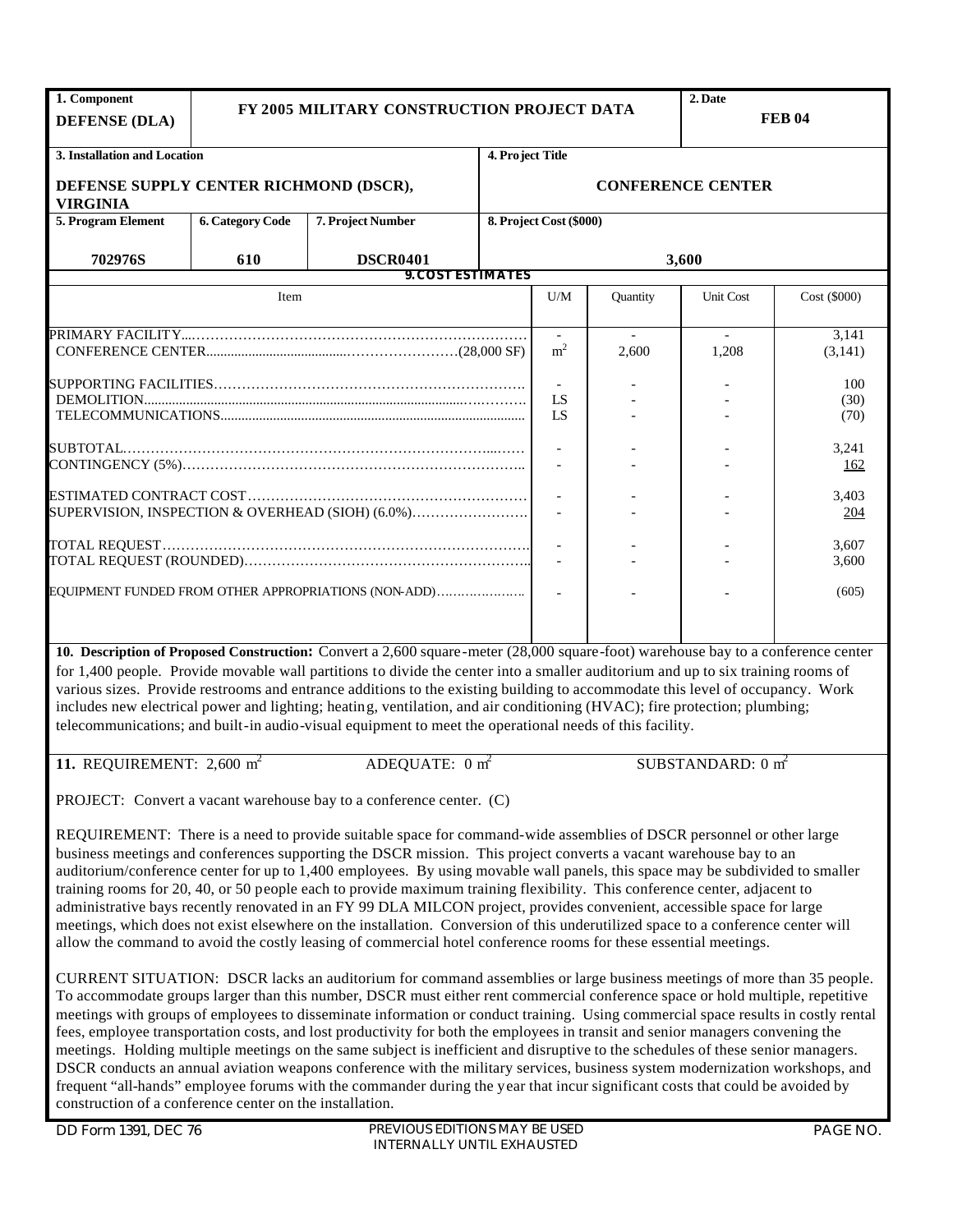| 1. Component                                   |                                                                                                                               |                                                                                                                                  |       |                   |                             | 2. Date |                |  |  |  |  |
|------------------------------------------------|-------------------------------------------------------------------------------------------------------------------------------|----------------------------------------------------------------------------------------------------------------------------------|-------|-------------------|-----------------------------|---------|----------------|--|--|--|--|
|                                                |                                                                                                                               | FY 2005 MILITARY CONSTRUCTION PROJECT DATA                                                                                       |       |                   |                             |         |                |  |  |  |  |
| <b>DEFENSE (DLA)</b>                           |                                                                                                                               |                                                                                                                                  |       |                   |                             |         | <b>FEB 04</b>  |  |  |  |  |
| 3. Installation and Location:                  |                                                                                                                               |                                                                                                                                  |       | 4. Project Title  |                             |         |                |  |  |  |  |
|                                                |                                                                                                                               | DEFENSE SUPPLY CENTER RICHMOND (DSCR),                                                                                           |       |                   | <b>CONFERENCE CENTER</b>    |         |                |  |  |  |  |
| <b>VIRGINIA</b>                                |                                                                                                                               |                                                                                                                                  |       |                   |                             |         |                |  |  |  |  |
| 5. Program Element                             |                                                                                                                               | <b>6. Category Code</b>                                                                                                          |       | 7. Project Number | 8. Project Cost (\$000)     |         |                |  |  |  |  |
| 702976S                                        |                                                                                                                               | 610                                                                                                                              |       |                   | 3,600                       |         |                |  |  |  |  |
|                                                |                                                                                                                               |                                                                                                                                  |       | <b>DSCR0401</b>   |                             |         |                |  |  |  |  |
|                                                |                                                                                                                               | IMPACT IF NOT PROVIDED: If this project is not provided, DSCR will continue to incur costs to rent commercial conference         |       |                   |                             |         |                |  |  |  |  |
|                                                |                                                                                                                               | space and lose productivity by employees traveling to remote sites for large meetings. Senior managers will continue to expend   |       |                   |                             |         |                |  |  |  |  |
|                                                | scarce resources conducting multiple meetings on the same subject in order to reach their intended audience. Vacant warehouse |                                                                                                                                  |       |                   |                             |         |                |  |  |  |  |
|                                                | space in the new administrative section of the installation will remain underutilized.                                        |                                                                                                                                  |       |                   |                             |         |                |  |  |  |  |
|                                                |                                                                                                                               |                                                                                                                                  |       |                   |                             |         |                |  |  |  |  |
|                                                |                                                                                                                               | ADDITIONAL: This project meets all applicable DoD criteria. The Director, Defense Logistics Agency, certifies that this facility |       |                   |                             |         |                |  |  |  |  |
| is suitable for joint use by other components. |                                                                                                                               |                                                                                                                                  |       |                   |                             |         |                |  |  |  |  |
|                                                |                                                                                                                               |                                                                                                                                  |       |                   |                             |         |                |  |  |  |  |
| 12. Supplemental Data:                         |                                                                                                                               |                                                                                                                                  |       |                   |                             |         |                |  |  |  |  |
| A. Estimated Design Data:                      |                                                                                                                               |                                                                                                                                  |       |                   |                             |         |                |  |  |  |  |
| 1. Status                                      |                                                                                                                               |                                                                                                                                  |       |                   |                             |         |                |  |  |  |  |
| Date Design Started:<br>(a)                    |                                                                                                                               |                                                                                                                                  |       |                   | 02/02                       |         |                |  |  |  |  |
| (b)                                            |                                                                                                                               | Parametric Cost Estimate Used to Develop Costs (Yes/No):                                                                         |       |                   | NO <sub>1</sub>             |         |                |  |  |  |  |
| (c)                                            |                                                                                                                               | Percent Completed as of January 2004:                                                                                            |       |                   | 35                          |         |                |  |  |  |  |
| Date 35 Percent Completed:<br>(d)              |                                                                                                                               |                                                                                                                                  |       |                   | 07/02                       |         |                |  |  |  |  |
| Date Design Complete:<br>(e)                   |                                                                                                                               |                                                                                                                                  | 07/04 |                   |                             |         |                |  |  |  |  |
| Type of Design Contract:<br>(f)                |                                                                                                                               |                                                                                                                                  |       |                   | Design/Bid/Build            |         |                |  |  |  |  |
| 2. Basis                                       |                                                                                                                               |                                                                                                                                  |       |                   |                             |         |                |  |  |  |  |
| (a)                                            |                                                                                                                               | Standard or Definitive Design:                                                                                                   |       |                   |                             | NO      |                |  |  |  |  |
| (b)                                            |                                                                                                                               | Date Design was Most Recently Used:                                                                                              |       |                   | N/A                         |         |                |  |  |  |  |
|                                                |                                                                                                                               |                                                                                                                                  |       |                   |                             |         |                |  |  |  |  |
|                                                |                                                                                                                               | 3. Total Cost (c) = $(a)+(b)$ or $(d)+(e)$ (\$000)                                                                               |       |                   |                             |         |                |  |  |  |  |
| (a)                                            |                                                                                                                               | Production of Plans and Specifications                                                                                           |       |                   |                             | 150     |                |  |  |  |  |
| All Other Design Costs<br>(b)                  |                                                                                                                               |                                                                                                                                  |       |                   |                             | 100     |                |  |  |  |  |
| Total<br>(c)                                   |                                                                                                                               |                                                                                                                                  |       |                   |                             | 250     |                |  |  |  |  |
| Contract<br>(d)                                |                                                                                                                               |                                                                                                                                  |       |                   |                             | 200     |                |  |  |  |  |
| In-House<br>(e)                                |                                                                                                                               |                                                                                                                                  |       |                   |                             | 50      |                |  |  |  |  |
|                                                |                                                                                                                               |                                                                                                                                  |       |                   |                             |         |                |  |  |  |  |
| 4. Contract Award                              |                                                                                                                               |                                                                                                                                  |       |                   |                             | 12/04   |                |  |  |  |  |
| 5. Construction Start                          |                                                                                                                               |                                                                                                                                  |       |                   |                             | 01/05   |                |  |  |  |  |
| 6. Construction Completion                     |                                                                                                                               |                                                                                                                                  |       |                   |                             | 01/06   |                |  |  |  |  |
|                                                |                                                                                                                               |                                                                                                                                  |       |                   |                             |         |                |  |  |  |  |
|                                                |                                                                                                                               | B. Equipment associated with this project that will be provided from other appropriations:                                       |       |                   |                             |         |                |  |  |  |  |
|                                                |                                                                                                                               |                                                                                                                                  |       |                   |                             |         |                |  |  |  |  |
| <b>PURPOSE</b>                                 |                                                                                                                               | <b>APPROPRIATION</b>                                                                                                             |       |                   | <b>FISCAL YEAR REQUIRED</b> |         | AMOUNT (\$000) |  |  |  |  |
|                                                |                                                                                                                               |                                                                                                                                  |       |                   |                             |         |                |  |  |  |  |
| Audio/Visual Equipment                         |                                                                                                                               | <b>DWCF</b>                                                                                                                      |       |                   | 2005                        |         | 400            |  |  |  |  |
| <b>Telecommunication Equipment</b>             |                                                                                                                               | <b>DWCF</b>                                                                                                                      |       |                   | 2005                        |         | 70             |  |  |  |  |
| Auditorium/Conference Furniture                |                                                                                                                               | <b>DWCF</b>                                                                                                                      |       |                   | 2005                        |         | 105            |  |  |  |  |
| <b>Intrusion Detection System</b>              |                                                                                                                               | <b>DWCF</b>                                                                                                                      |       |                   | 2006                        |         | 30             |  |  |  |  |
|                                                |                                                                                                                               |                                                                                                                                  |       |                   |                             |         | 605            |  |  |  |  |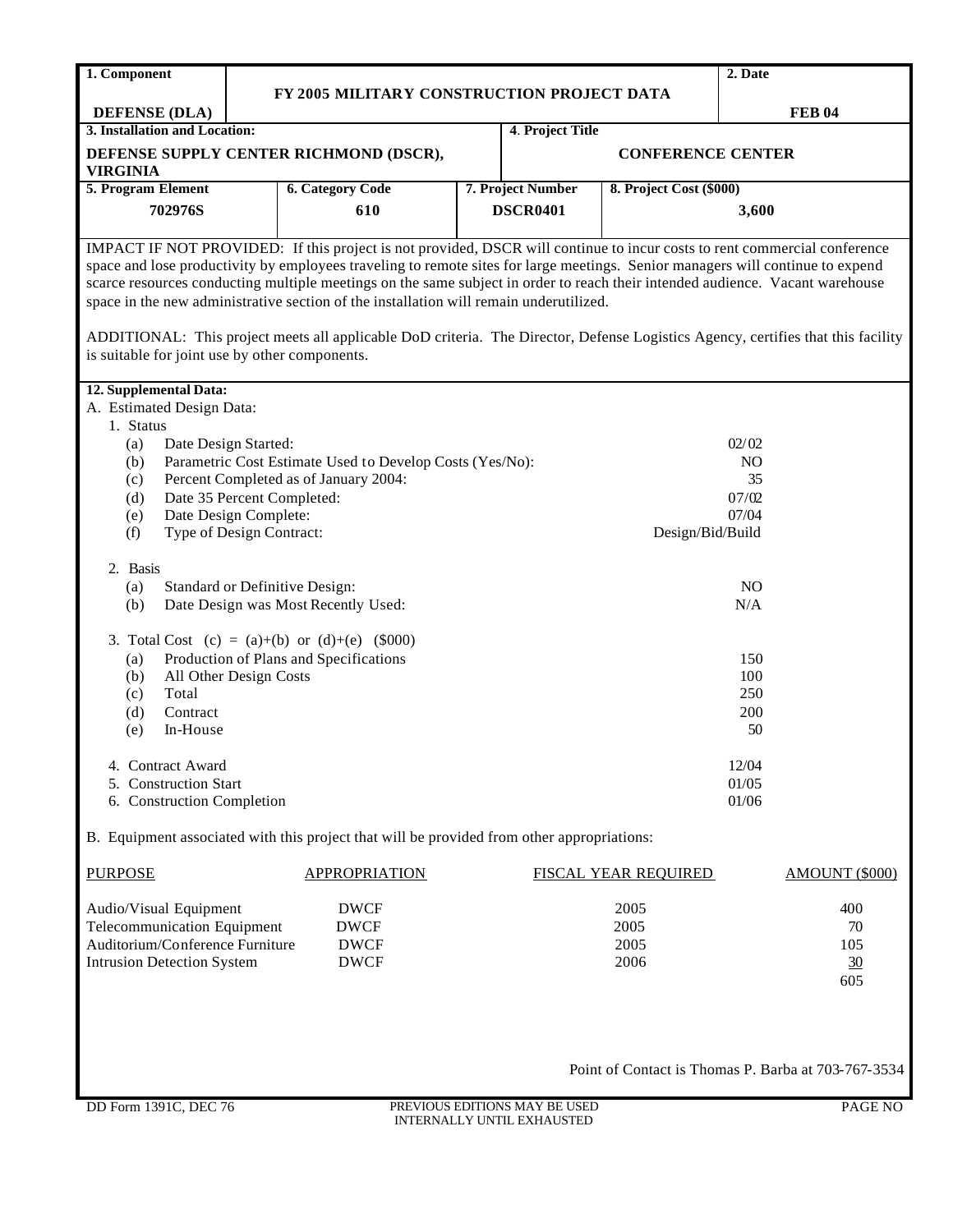| 1. Component<br><b>DEFENSE (DLA)</b>                                                                                                                                                                                                                                                                                                                                                                                                                                                                                                                                                                                                                                                                                                                                                                                                                                                                                                                                                                                                 |                         | FY 2005 MILITARY CONSTRUCTION PROJECT DATA                                                                                                                                                                                                                                                                                                                                                                                                                                                                                                                                                                                                                                                                                                                                                                           |                  | 2. Date<br><b>FEB 04</b> |          |                                    |                           |  |
|--------------------------------------------------------------------------------------------------------------------------------------------------------------------------------------------------------------------------------------------------------------------------------------------------------------------------------------------------------------------------------------------------------------------------------------------------------------------------------------------------------------------------------------------------------------------------------------------------------------------------------------------------------------------------------------------------------------------------------------------------------------------------------------------------------------------------------------------------------------------------------------------------------------------------------------------------------------------------------------------------------------------------------------|-------------------------|----------------------------------------------------------------------------------------------------------------------------------------------------------------------------------------------------------------------------------------------------------------------------------------------------------------------------------------------------------------------------------------------------------------------------------------------------------------------------------------------------------------------------------------------------------------------------------------------------------------------------------------------------------------------------------------------------------------------------------------------------------------------------------------------------------------------|------------------|--------------------------|----------|------------------------------------|---------------------------|--|
| 3. Installation and Location                                                                                                                                                                                                                                                                                                                                                                                                                                                                                                                                                                                                                                                                                                                                                                                                                                                                                                                                                                                                         |                         |                                                                                                                                                                                                                                                                                                                                                                                                                                                                                                                                                                                                                                                                                                                                                                                                                      | 4. Project Title |                          |          |                                    |                           |  |
| DEFENSE SUPPLY CENTER RICHMOND (DSCR),                                                                                                                                                                                                                                                                                                                                                                                                                                                                                                                                                                                                                                                                                                                                                                                                                                                                                                                                                                                               |                         |                                                                                                                                                                                                                                                                                                                                                                                                                                                                                                                                                                                                                                                                                                                                                                                                                      |                  |                          |          | <b>SECURITY ENHANCEMENTS</b>       |                           |  |
| <b>VIRGINIA</b><br>5. Program Element                                                                                                                                                                                                                                                                                                                                                                                                                                                                                                                                                                                                                                                                                                                                                                                                                                                                                                                                                                                                | <b>6. Category Code</b> | 7. Project Number                                                                                                                                                                                                                                                                                                                                                                                                                                                                                                                                                                                                                                                                                                                                                                                                    |                  | 8. Project Cost (\$000)  |          |                                    |                           |  |
| 701111S                                                                                                                                                                                                                                                                                                                                                                                                                                                                                                                                                                                                                                                                                                                                                                                                                                                                                                                                                                                                                              | 442                     | <b>DSCR0502</b>                                                                                                                                                                                                                                                                                                                                                                                                                                                                                                                                                                                                                                                                                                                                                                                                      |                  |                          |          | 6,500                              |                           |  |
|                                                                                                                                                                                                                                                                                                                                                                                                                                                                                                                                                                                                                                                                                                                                                                                                                                                                                                                                                                                                                                      |                         | <b>9. COST ESTIMATES</b>                                                                                                                                                                                                                                                                                                                                                                                                                                                                                                                                                                                                                                                                                                                                                                                             |                  |                          |          |                                    |                           |  |
|                                                                                                                                                                                                                                                                                                                                                                                                                                                                                                                                                                                                                                                                                                                                                                                                                                                                                                                                                                                                                                      | Item                    |                                                                                                                                                                                                                                                                                                                                                                                                                                                                                                                                                                                                                                                                                                                                                                                                                      |                  | U/M                      | Quantity | Unit Cost                          | Cost (\$000)              |  |
|                                                                                                                                                                                                                                                                                                                                                                                                                                                                                                                                                                                                                                                                                                                                                                                                                                                                                                                                                                                                                                      |                         |                                                                                                                                                                                                                                                                                                                                                                                                                                                                                                                                                                                                                                                                                                                                                                                                                      |                  | m <sup>2</sup><br>LS     | 2,374    | $\overline{\phantom{a}}$<br>1,120  | 3,384<br>(2,659)<br>(725) |  |
|                                                                                                                                                                                                                                                                                                                                                                                                                                                                                                                                                                                                                                                                                                                                                                                                                                                                                                                                                                                                                                      |                         | SITE PREPARATION, PAVEMENTS, AND SITE IMPROVEMENTS                                                                                                                                                                                                                                                                                                                                                                                                                                                                                                                                                                                                                                                                                                                                                                   | LS<br>LS<br>LS   |                          |          | 2,450<br>(950)<br>(500)<br>(1,000) |                           |  |
|                                                                                                                                                                                                                                                                                                                                                                                                                                                                                                                                                                                                                                                                                                                                                                                                                                                                                                                                                                                                                                      |                         |                                                                                                                                                                                                                                                                                                                                                                                                                                                                                                                                                                                                                                                                                                                                                                                                                      | $\overline{a}$   |                          |          | 5,834<br>292                       |                           |  |
|                                                                                                                                                                                                                                                                                                                                                                                                                                                                                                                                                                                                                                                                                                                                                                                                                                                                                                                                                                                                                                      |                         | SUPERVISION, INSPECTION & OVERHEAD (SIOH) (6.0%)                                                                                                                                                                                                                                                                                                                                                                                                                                                                                                                                                                                                                                                                                                                                                                     |                  |                          |          |                                    | 6,126<br>368              |  |
|                                                                                                                                                                                                                                                                                                                                                                                                                                                                                                                                                                                                                                                                                                                                                                                                                                                                                                                                                                                                                                      |                         |                                                                                                                                                                                                                                                                                                                                                                                                                                                                                                                                                                                                                                                                                                                                                                                                                      |                  |                          |          |                                    | 6,494<br>6,500            |  |
|                                                                                                                                                                                                                                                                                                                                                                                                                                                                                                                                                                                                                                                                                                                                                                                                                                                                                                                                                                                                                                      |                         | EQUIPMENT FUNDED FROM OTHER APPROPRIATIONS (NON-ADD)                                                                                                                                                                                                                                                                                                                                                                                                                                                                                                                                                                                                                                                                                                                                                                 |                  |                          |          |                                    | (910)                     |  |
|                                                                                                                                                                                                                                                                                                                                                                                                                                                                                                                                                                                                                                                                                                                                                                                                                                                                                                                                                                                                                                      |                         | 10. Description of Proposed Construction: Construct a 2,374 square-meter $(m2)$ (25,550 square-foot) mail inspection and storage<br>facility with visitor registration office, and improve entrance gate to include vehicle inspection lanes and canopy, gate house at<br>27 m <sup>2</sup> (300 SF), two guard houses at 9 m <sup>2</sup> (100 SF) each, and one remote guard house at 19 m <sup>2</sup> (200 SF) for truck inspections.<br>Work includes site preparation; utilities, sewer, and drainage connections; fencing; security lighting; emergency generator; access<br>roads; paved parking; and telecommunications ductbank construction. Widen asphalt entrance road by up to three traffic lanes to<br>improve vehicle ingress to and egress from installation. Demolish existing small guard shack. |                  |                          |          |                                    |                           |  |
| 11. REQUIREMENT: $2,374$ m <sup>2</sup>                                                                                                                                                                                                                                                                                                                                                                                                                                                                                                                                                                                                                                                                                                                                                                                                                                                                                                                                                                                              |                         | ADEQUATE: $0 \text{ m}^2$                                                                                                                                                                                                                                                                                                                                                                                                                                                                                                                                                                                                                                                                                                                                                                                            |                  |                          |          | SUBSTANDARD: $0 \text{ m}^2$       |                           |  |
|                                                                                                                                                                                                                                                                                                                                                                                                                                                                                                                                                                                                                                                                                                                                                                                                                                                                                                                                                                                                                                      |                         | PROJECT: Provide security enhancements at a main entrance gate and a new mail inspection facility. (C)                                                                                                                                                                                                                                                                                                                                                                                                                                                                                                                                                                                                                                                                                                               |                  |                          |          |                                    |                           |  |
| REQUIREMENT: There is a need to provide permanent security enhancements at the current main entrance gate into the<br>installation to comply with anti-terrorism/force protection security requirements. Entrance gate facilities must enable installation<br>security forces to perform incoming vehicular and personnel inspections under all Force Protection Conditions (FPCON). In<br>addition, a mail inspection and storage facility is needed that is safely located away from heavily populated employee work areas so<br>incoming mail and packages may be x-rayed, isolated, and stored until they can be cleared for internal distribution. This project<br>relocates the mail center from its current space in the middle of the installation's primary administrative zone. An installation road<br>leading to the main gate will be widened by up to three additional traffic lanes to accommodate vehicles queuing for inspection. A<br>visitor registration office will be located in the mail inspection facility. |                         |                                                                                                                                                                                                                                                                                                                                                                                                                                                                                                                                                                                                                                                                                                                                                                                                                      |                  |                          |          |                                    |                           |  |
|                                                                                                                                                                                                                                                                                                                                                                                                                                                                                                                                                                                                                                                                                                                                                                                                                                                                                                                                                                                                                                      |                         | CURRENT SITUATION: In the aftermath of the September 11, 2001, terrorist attacks and subsequent incidents of anthrax-laced<br>mail, DSCR executed expedient measures to meet new Department of Defense force protection requirements. As part of this effort,<br>DSCR closed to incoming traffic the main gate, which was adjacent to the installation headquarters building. The entrance road to<br>this gate is immediately off a major U.S. highway and provided no buffer for vehicles to queue while awaiting vehicle inspection.                                                                                                                                                                                                                                                                              |                  |                          |          |                                    |                           |  |

Consequently, vehicles lined up along the highway, creating unsafe conditions. Incoming traffic was rerouted to another entrance gate, which previously served truck traffic into the collocated distribution depot. Current expedient traffic barriers and inspection facilities at this new main gate are inadequate for continued long-term operations, particularly with the mix of truck and automobile traffic. Moreover, this site lacks an adequate visitor registration office. This function is currently performed in a converted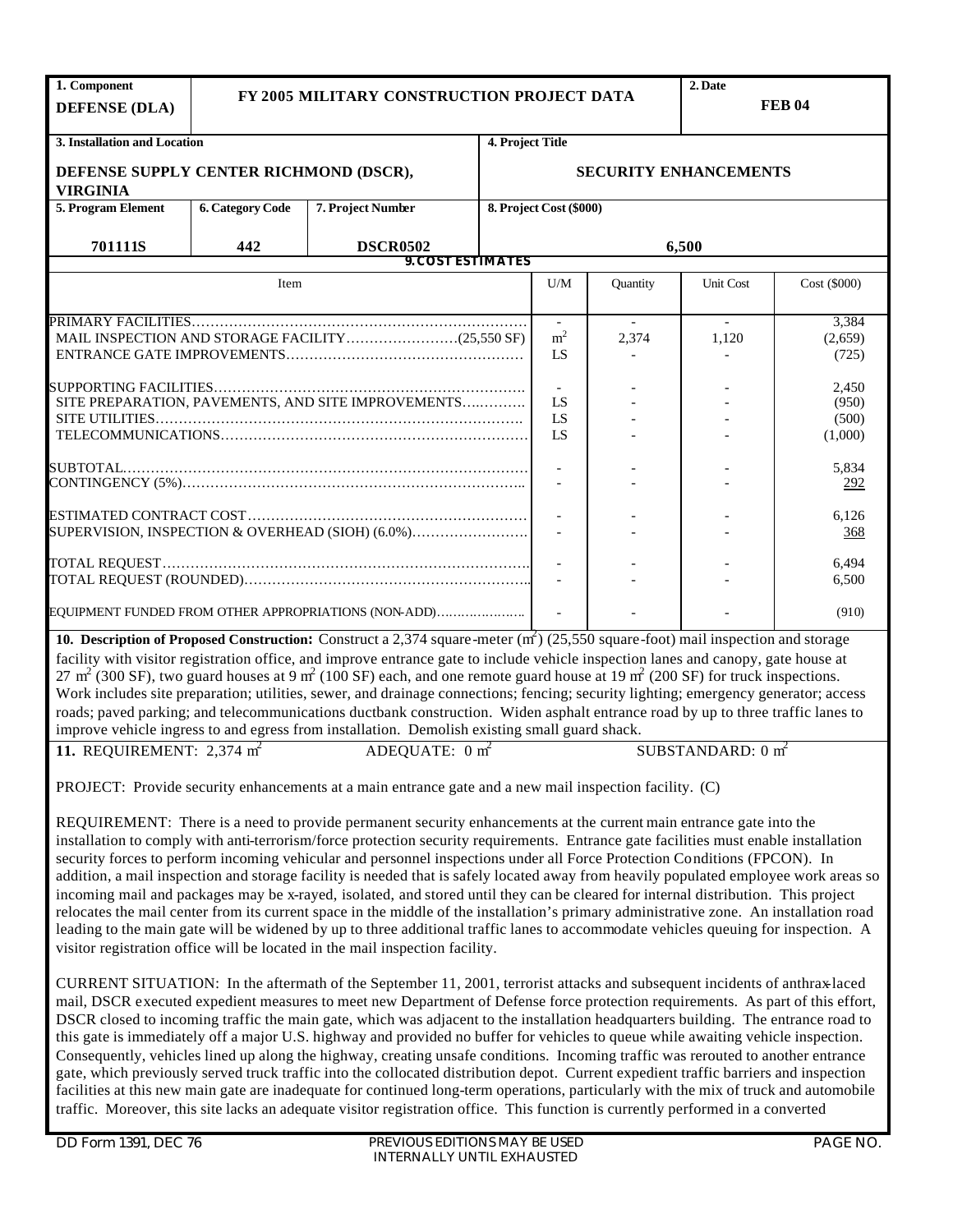| 1. Component                  |  |                                            | 2. Date       |                              |                         |  |  |
|-------------------------------|--|--------------------------------------------|---------------|------------------------------|-------------------------|--|--|
| <b>DEFENSE (DLA)</b>          |  | FY 2005 MILITARY CONSTRUCTION PROJECT DATA | <b>FEB 04</b> |                              |                         |  |  |
|                               |  |                                            |               |                              |                         |  |  |
| 3. Installation and Location: |  |                                            |               | 4. Project Title             |                         |  |  |
|                               |  | DEFENSE SUPPLY CENTER RICHMOND (DSCR),     |               | <b>SECURITY ENHANCEMENTS</b> |                         |  |  |
| I VIRGINIA                    |  |                                            |               |                              |                         |  |  |
| 5. Program Element            |  | <b>6. Category Code</b>                    |               | 7. Project Number            | 8. Project Cost (\$000) |  |  |

storage container. The existing mail center is located in a bay of a multi-functional administrative building within a complex of heavily occupied buildings. This location exposes employees to a potentially deadly ris k if the mail center receives contaminated mail or a malicious package.

**DSCR0502**

**6,500**

IMPACT IF NOT PROVIDED: If this project is not provided, security forces at DSCR will continue to be hampered by inadequate facilities to inspect incoming truck and automobile traffic and to process visitors. The existing mail center will continue to expose a majority of DSCR's employees to serious risk.

**442**

ADDITIONAL: Because the mail center must be isolated, but readily accessible to an installation entrance, new construction of this facility is the only practicable alternative. This project meets all applicable DoD criteria. The Director, Defense Logistics Agency, certifies that this facility has been considered for joint-use potential. Mission requirements, operational considerations, and location are incompatible with use by the other components.

|                                                    |                                                                 | 12. Supplemental Data:                         |                  |  |  |  |  |  |  |  |
|----------------------------------------------------|-----------------------------------------------------------------|------------------------------------------------|------------------|--|--|--|--|--|--|--|
|                                                    |                                                                 | A. Estimated Design Data:                      |                  |  |  |  |  |  |  |  |
|                                                    | 1. Status                                                       |                                                |                  |  |  |  |  |  |  |  |
| 01/03<br>Date Design Started:<br>(a)<br><b>YES</b> |                                                                 |                                                |                  |  |  |  |  |  |  |  |
|                                                    | Parametric Cost Estimate Used to Develop Costs (Yes/No):<br>(b) |                                                |                  |  |  |  |  |  |  |  |
|                                                    | (c)                                                             | Percent Completed as of January 2004:          | 35               |  |  |  |  |  |  |  |
|                                                    | (d)                                                             | Date 35 Percent Completed:                     | 07/03            |  |  |  |  |  |  |  |
|                                                    | (e)                                                             | Date Design Complete:                          | 07/04            |  |  |  |  |  |  |  |
|                                                    | (f)                                                             | Type of Design Contract:                       | Design/Bid/Build |  |  |  |  |  |  |  |
|                                                    | 2. Basis                                                        |                                                |                  |  |  |  |  |  |  |  |
|                                                    | (a)                                                             | Standard or Definitive Design:                 | NO.              |  |  |  |  |  |  |  |
|                                                    | (b)                                                             | Date Design was Most Recently Used:            | N/A              |  |  |  |  |  |  |  |
|                                                    |                                                                 | 3. Total Cost (c) = (a)+(b) or (d)+(e) (\$000) |                  |  |  |  |  |  |  |  |
|                                                    | (a)                                                             | Production of Plans and Specifications         | 235              |  |  |  |  |  |  |  |
|                                                    | (b)                                                             | All Other Design Costs                         | 155              |  |  |  |  |  |  |  |
|                                                    | (c)                                                             | Total                                          | 390              |  |  |  |  |  |  |  |
|                                                    | (d)                                                             | Contract                                       | 310              |  |  |  |  |  |  |  |
|                                                    | (e)                                                             | In-House                                       | 80               |  |  |  |  |  |  |  |
|                                                    |                                                                 | 4. Contract Award                              | 12/04            |  |  |  |  |  |  |  |
|                                                    |                                                                 | 5. Construction Start                          | 01/05            |  |  |  |  |  |  |  |
|                                                    | 07/06<br>6. Construction Completion                             |                                                |                  |  |  |  |  |  |  |  |
|                                                    |                                                                 |                                                |                  |  |  |  |  |  |  |  |

B. Equipment associated with this project that will be provided from other appropriations:

| <b>PURPOSE</b>             | <b>APPROPRIATION</b> | <b>FISCAL YEAR REQUIRED</b>                         | AMOUNT (\$000) |
|----------------------------|----------------------|-----------------------------------------------------|----------------|
|                            |                      |                                                     |                |
| Telecommunications         | <b>DWCF</b>          | 2005                                                | 500            |
| X-Ray Equipment            | <b>DWCF</b>          | 2005                                                | 250            |
| Intrusion Detection System | <b>DWCF</b>          | 2006                                                | 60             |
| Systems & Other Furniture  | <b>DWCF</b>          | 2006                                                | 100            |
|                            |                      |                                                     | 910            |
|                            |                      | Point of Contact is Thomas P. Barba at 703-767-3534 |                |
|                            |                      |                                                     |                |
|                            |                      |                                                     |                |

**701111S**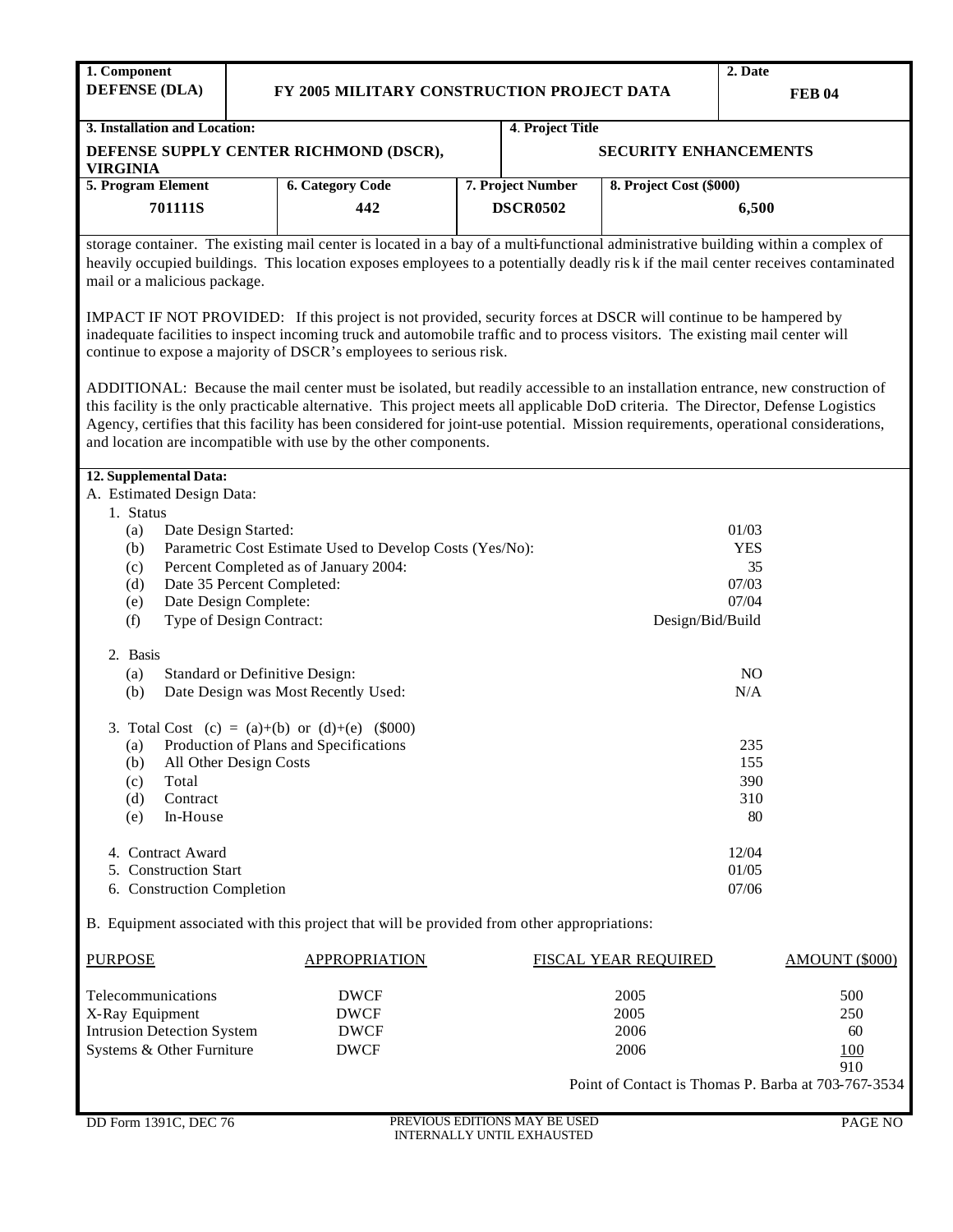| 1. COMPONENT                                                                                                                                                 |                  |                  |            |                               |                                       |            |             |                  | 2. DATE       |                           |  |
|--------------------------------------------------------------------------------------------------------------------------------------------------------------|------------------|------------------|------------|-------------------------------|---------------------------------------|------------|-------------|------------------|---------------|---------------------------|--|
| <b>DEFENSE (DLA)</b>                                                                                                                                         |                  |                  |            |                               | FY 2005 MILITARY CONSTRUCTION PROGRAM |            |             |                  |               | <b>FEB 04</b>             |  |
| 3. INSTALLATION AND LOCATION                                                                                                                                 |                  |                  |            | <b>4. COMMAND</b>             |                                       |            |             |                  |               | 5. AREA CONSTRUCTION      |  |
| <b>NAVAL AIR STATION (NAS)</b>                                                                                                                               |                  |                  |            |                               | DEFENSE LOGISTICS AGENCY              |            |             |                  |               | <b>COST INDEX</b><br>0.92 |  |
| OCEANA, VIRGINIA                                                                                                                                             |                  |                  |            |                               |                                       |            |             |                  |               |                           |  |
| 6. PERSONNEL STRENGTH                                                                                                                                        |                  | <b>PERMANENT</b> |            | <b>STUDENTS</b>               |                                       |            |             | <b>SUPPORTED</b> |               | <b>TOTAL</b>              |  |
| Tenant of USN                                                                                                                                                | <b>OFF</b>       | <b>ENL</b>       | <b>CIV</b> | <b>OFF</b>                    | <b>ENL</b>                            | <b>CIV</b> | <b>OFF</b>  | <b>ENL</b>       | <b>CIV</b>    |                           |  |
| a. AS OF<br>b. END FY                                                                                                                                        |                  |                  |            |                               |                                       |            |             |                  |               |                           |  |
| 7. INVENTORY DATA (\$000)                                                                                                                                    |                  |                  |            |                               |                                       |            |             |                  |               |                           |  |
| A. TOTAL ACREAGE                                                                                                                                             |                  |                  |            |                               |                                       |            |             |                  |               |                           |  |
| <b>B. INVENTORY TOTAL AS OF</b>                                                                                                                              |                  |                  |            |                               |                                       |            |             |                  |               |                           |  |
| C. AUTHORIZED NOT YET IN INVENTORY<br>D. AUTHORIZATION REQUESTED IN THIS PROGRAM                                                                             |                  |                  |            |                               |                                       |            |             |                  |               | 3,589                     |  |
| E. AUTHORIZATION INCLUDED IN FOLLOWING PROGRAM                                                                                                               |                  |                  |            |                               |                                       |            |             |                  |               |                           |  |
| F. PLANNED IN NEXT THREE YEARS                                                                                                                               |                  |                  |            |                               |                                       |            |             |                  |               |                           |  |
| <b>G. REMAINING DEFICIENCY</b>                                                                                                                               |                  |                  |            |                               |                                       |            |             |                  |               |                           |  |
| H. GRAND TOTAL                                                                                                                                               |                  |                  |            |                               |                                       |            |             |                  |               | 3,589                     |  |
| 8. PROJECTS REQUESTED IN THIS PROGRAM:<br><b>CATEGORY</b><br><b>PROJECT</b>                                                                                  |                  |                  |            |                               |                                       |            | <b>COST</b> |                  | <b>DESIGN</b> | <b>STATUS</b>             |  |
| CODE<br><b>NUMBER</b>                                                                                                                                        |                  |                  |            | PROJECT TITLE                 |                                       |            | (S000)      |                  | <b>START</b>  | <b>COMPLETE</b>           |  |
| 411<br><b>DESC0601</b>                                                                                                                                       |                  |                  |            | <b>Bulk Fuel Storage Tank</b> |                                       |            | 3,589       |                  | 01/03         | 10/04                     |  |
|                                                                                                                                                              |                  |                  |            |                               |                                       |            |             |                  |               |                           |  |
|                                                                                                                                                              |                  |                  |            |                               |                                       |            |             |                  |               |                           |  |
|                                                                                                                                                              |                  |                  |            |                               |                                       |            |             |                  |               |                           |  |
| 9. FUTURE PROJECTS:<br>a. INCLUDED IN FOLLOWING PROGRAM                                                                                                      |                  |                  |            |                               |                                       |            |             |                  |               |                           |  |
| <b>CATEGORY</b>                                                                                                                                              |                  |                  |            |                               |                                       |            |             |                  | <b>COST</b>   |                           |  |
| CODE                                                                                                                                                         |                  | PROJECT TITLE    |            |                               |                                       |            |             |                  | (5000)        |                           |  |
| None                                                                                                                                                         |                  |                  |            |                               |                                       |            |             |                  |               |                           |  |
|                                                                                                                                                              |                  |                  |            |                               |                                       |            |             |                  |               |                           |  |
| <b>b. PLANNED IN NEXT THREE YEARS</b>                                                                                                                        |                  |                  |            |                               |                                       |            |             |                  |               |                           |  |
| <b>CATEGORY</b>                                                                                                                                              |                  |                  |            |                               |                                       |            |             |                  |               | <b>COST</b>               |  |
| CODE                                                                                                                                                         |                  |                  |            |                               | PROJECT TITLE                         |            |             |                  |               | $(\$000)$                 |  |
| None                                                                                                                                                         |                  |                  |            |                               |                                       |            |             |                  |               |                           |  |
|                                                                                                                                                              |                  |                  |            |                               |                                       |            |             |                  |               |                           |  |
|                                                                                                                                                              |                  |                  |            |                               |                                       |            |             |                  |               |                           |  |
| 10. MISSION OR MAJOR FUNCTION                                                                                                                                |                  |                  |            |                               |                                       |            |             |                  |               |                           |  |
|                                                                                                                                                              |                  |                  |            |                               |                                       |            |             |                  |               |                           |  |
| These fuel facilities provide essential storage and distribution systems to support the missions of assigned units at Naval Air Station<br>Oceana, Virginia. |                  |                  |            |                               |                                       |            |             |                  |               |                           |  |
|                                                                                                                                                              |                  |                  |            |                               |                                       |            |             |                  |               |                           |  |
| Deferred sustainment, restoration, and modernization for fuel facilities at this location is \$4.9 million.                                                  |                  |                  |            |                               |                                       |            |             |                  |               |                           |  |
| 11. OUTSTANDING POLLUTION AND SAFETY DEFICIENCIES:                                                                                                           |                  |                  |            |                               |                                       |            |             |                  |               |                           |  |
|                                                                                                                                                              |                  |                  |            |                               |                                       |            |             |                  |               |                           |  |
| AIR POLLUTION                                                                                                                                                |                  |                  |            |                               |                                       |            |             |                  |               |                           |  |
| А.                                                                                                                                                           | 0                |                  |            |                               |                                       |            |             |                  |               |                           |  |
| WATER POLLUTION<br>В.                                                                                                                                        | 0                |                  |            |                               |                                       |            |             |                  |               |                           |  |
| OCCUPATIONAL SAFETY AND HEALTH<br>C.                                                                                                                         | $\boldsymbol{0}$ |                  |            |                               |                                       |            |             |                  |               |                           |  |
|                                                                                                                                                              |                  |                  |            |                               |                                       |            |             |                  |               |                           |  |
|                                                                                                                                                              |                  |                  |            |                               |                                       |            |             |                  |               |                           |  |
|                                                                                                                                                              |                  |                  |            |                               |                                       |            |             |                  |               |                           |  |
|                                                                                                                                                              |                  |                  |            |                               |                                       |            |             |                  |               |                           |  |
|                                                                                                                                                              |                  |                  |            |                               |                                       |            |             |                  |               |                           |  |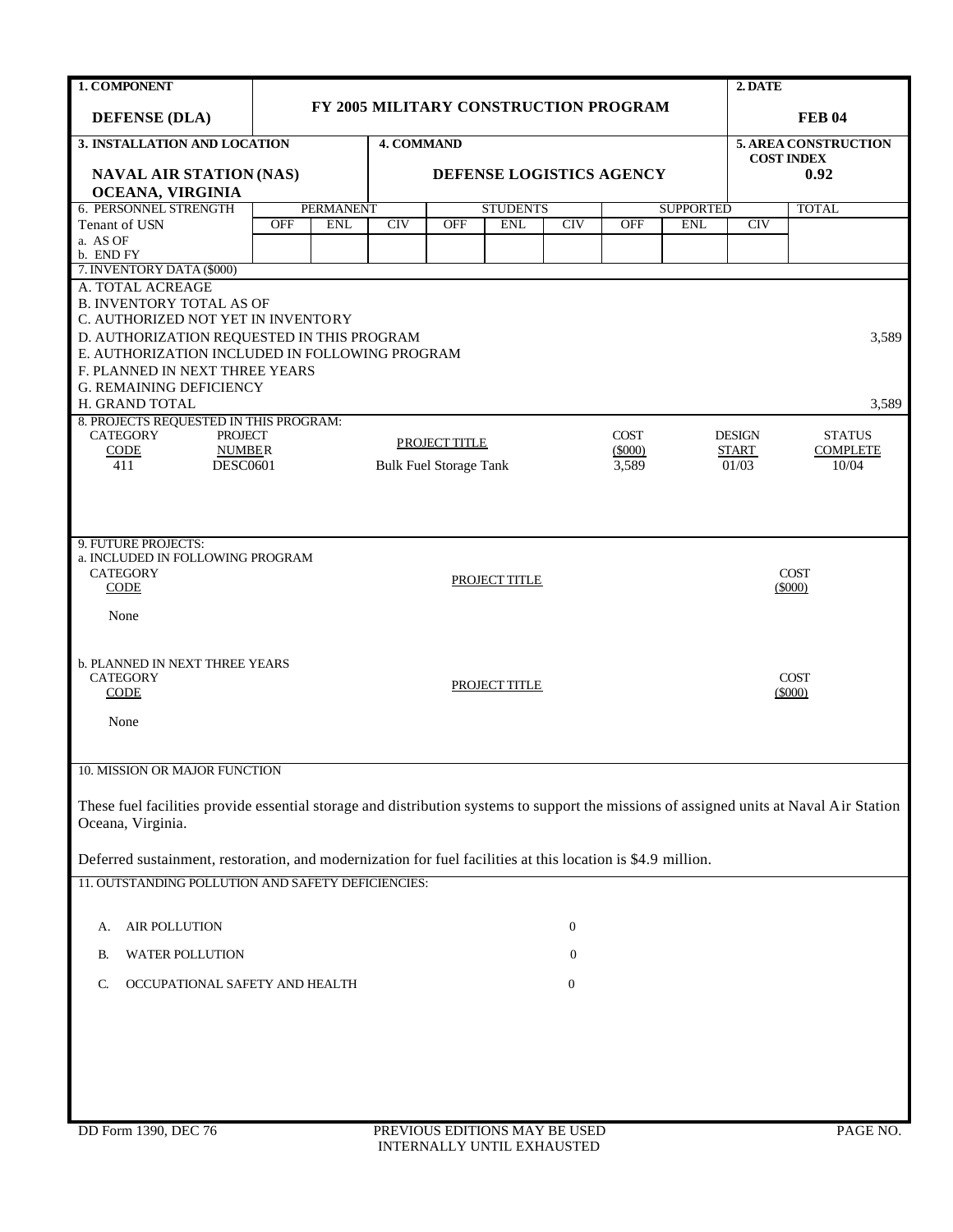| 1. Component<br><b>DEFENSE (DLA)</b>                            |                         | FY 2005 MILITARY CONSTRUCTION PROJECT DATA                                                                                                                                                                                                                                                                                                                                                                                                                                                                                              |                          |                         |          | 2. Date<br><b>FEB 04</b>      |              |  |
|-----------------------------------------------------------------|-------------------------|-----------------------------------------------------------------------------------------------------------------------------------------------------------------------------------------------------------------------------------------------------------------------------------------------------------------------------------------------------------------------------------------------------------------------------------------------------------------------------------------------------------------------------------------|--------------------------|-------------------------|----------|-------------------------------|--------------|--|
| 3. Installation and Location                                    |                         |                                                                                                                                                                                                                                                                                                                                                                                                                                                                                                                                         | 4. Project Title         |                         |          |                               |              |  |
| NAVAL AIR STATION (NAS) OCEANA, VIRGINIA                        |                         |                                                                                                                                                                                                                                                                                                                                                                                                                                                                                                                                         |                          |                         |          | <b>BULK FUEL STORAGE TANK</b> |              |  |
| 5. Program Element                                              | <b>6. Category Code</b> | 7. Project Number                                                                                                                                                                                                                                                                                                                                                                                                                                                                                                                       |                          | 8. Project Cost (\$000) |          |                               |              |  |
| 701111S                                                         | 411                     | <b>DESC0601</b>                                                                                                                                                                                                                                                                                                                                                                                                                                                                                                                         |                          |                         |          | 3,589                         |              |  |
|                                                                 |                         |                                                                                                                                                                                                                                                                                                                                                                                                                                                                                                                                         | <b>9. COST ESTIMATES</b> |                         |          |                               |              |  |
|                                                                 | Item                    |                                                                                                                                                                                                                                                                                                                                                                                                                                                                                                                                         |                          | U/M                     | Quantity | Unit Cost                     | Cost (\$000) |  |
|                                                                 |                         |                                                                                                                                                                                                                                                                                                                                                                                                                                                                                                                                         |                          | $\sim$                  |          |                               | 2,520        |  |
|                                                                 |                         |                                                                                                                                                                                                                                                                                                                                                                                                                                                                                                                                         |                          | LS                      |          |                               | (1,450)      |  |
|                                                                 |                         |                                                                                                                                                                                                                                                                                                                                                                                                                                                                                                                                         |                          | LS                      |          |                               | (350)        |  |
|                                                                 |                         |                                                                                                                                                                                                                                                                                                                                                                                                                                                                                                                                         |                          | LS                      |          |                               |              |  |
|                                                                 |                         |                                                                                                                                                                                                                                                                                                                                                                                                                                                                                                                                         |                          |                         |          |                               | (420)        |  |
|                                                                 |                         |                                                                                                                                                                                                                                                                                                                                                                                                                                                                                                                                         |                          | LS                      |          |                               | (300)        |  |
|                                                                 |                         |                                                                                                                                                                                                                                                                                                                                                                                                                                                                                                                                         |                          |                         |          |                               |              |  |
|                                                                 |                         |                                                                                                                                                                                                                                                                                                                                                                                                                                                                                                                                         |                          |                         |          |                               | 705          |  |
|                                                                 |                         |                                                                                                                                                                                                                                                                                                                                                                                                                                                                                                                                         |                          | LS                      |          |                               | (375)        |  |
|                                                                 |                         |                                                                                                                                                                                                                                                                                                                                                                                                                                                                                                                                         |                          | LS                      |          |                               | (300)        |  |
|                                                                 |                         | OPERATIONS AND MAINTENANCE SUPPORT INFORMATION                                                                                                                                                                                                                                                                                                                                                                                                                                                                                          |                          | <b>IS</b>               |          |                               | (30)         |  |
|                                                                 |                         |                                                                                                                                                                                                                                                                                                                                                                                                                                                                                                                                         |                          |                         |          |                               |              |  |
|                                                                 |                         |                                                                                                                                                                                                                                                                                                                                                                                                                                                                                                                                         |                          | $\blacksquare$          |          |                               | 3,225        |  |
|                                                                 |                         |                                                                                                                                                                                                                                                                                                                                                                                                                                                                                                                                         |                          |                         |          |                               | 161          |  |
|                                                                 |                         |                                                                                                                                                                                                                                                                                                                                                                                                                                                                                                                                         |                          |                         |          |                               |              |  |
|                                                                 |                         |                                                                                                                                                                                                                                                                                                                                                                                                                                                                                                                                         |                          |                         |          |                               | 3,386        |  |
|                                                                 |                         | SUPERVISION, INSPECTION & OVERHEAD (SIOH) (6.0%)                                                                                                                                                                                                                                                                                                                                                                                                                                                                                        |                          |                         |          |                               |              |  |
|                                                                 |                         |                                                                                                                                                                                                                                                                                                                                                                                                                                                                                                                                         |                          |                         |          |                               | 203          |  |
|                                                                 |                         |                                                                                                                                                                                                                                                                                                                                                                                                                                                                                                                                         |                          |                         |          |                               | 3,589        |  |
|                                                                 |                         |                                                                                                                                                                                                                                                                                                                                                                                                                                                                                                                                         |                          |                         |          |                               |              |  |
|                                                                 |                         | 10. Description of Proposed Construction: Construct a 3,180-kiloliter (kL) (20,000-barrel) aboveground jet-fuel storage tank. Work<br>will include pile foundation, impervious concrete dikes, leak detection, controls, alarms, piping, cathodic protection, automatic tank<br>gauging, and fire protection. Provide a 76 liter-per-second (1,200 gallon-per-minute) transfer pump station and shelter. Provide site<br>preparation, fencing, access roads, and site utilities. Connect pipelines to existing jet fuel storage system. |                          |                         |          | SUBSTANDARD: 0 kL             |              |  |
| 11. REQUIREMENT: 14,309 kL                                      |                         | ADEQUATE: 11,129 kL                                                                                                                                                                                                                                                                                                                                                                                                                                                                                                                     |                          |                         |          |                               |              |  |
| PROJECT: Construct a bulk jet-fuel storage tank. (C)            |                         |                                                                                                                                                                                                                                                                                                                                                                                                                                                                                                                                         |                          |                         |          |                               |              |  |
|                                                                 |                         | REQUIREMENT: There is a need to provide additional jet fuel storage capacity of 3,180 kL (20,000 barrels) at Naval Air Station<br>Oceana to provide a total on-station storage capacity of 14,309 kL (90,000 barrels). This quantity of fuel is necessary to meet war-<br>reserve and operation-plan (OPLAN) requirements determined by the Commander, Atlantic Fleet.                                                                                                                                                                  |                          |                         |          |                               |              |  |
| reserve requirements to support the station's mission.          |                         | CURRENT SITUATION: NAS Oceana currently has 11,129 kL (70,000 barrels) of storage in three bulk fuel storage tanks and two<br>small operating tanks. Additional storage capacity is needed to sustain ongoing peacetime operations and satisfy OPLAN and war-                                                                                                                                                                                                                                                                           |                          |                         |          |                               |              |  |
| has not had sufficient storage time to settle out contaminants. |                         | IMPACT IF NOT PROVIDED: If this project is not provided, the lack of adequate jet fuel storage will jeopardize NAS Oceana's<br>ability to conduct sustained flight operations in support of Atlantic Fleet operations plans. The increased fuel demand of assigned<br>and transient aircraft, coupled with the lack of fuel storage tanks, will raise the potential for running out of fuel or issuing fuel that                                                                                                                        |                          |                         |          |                               |              |  |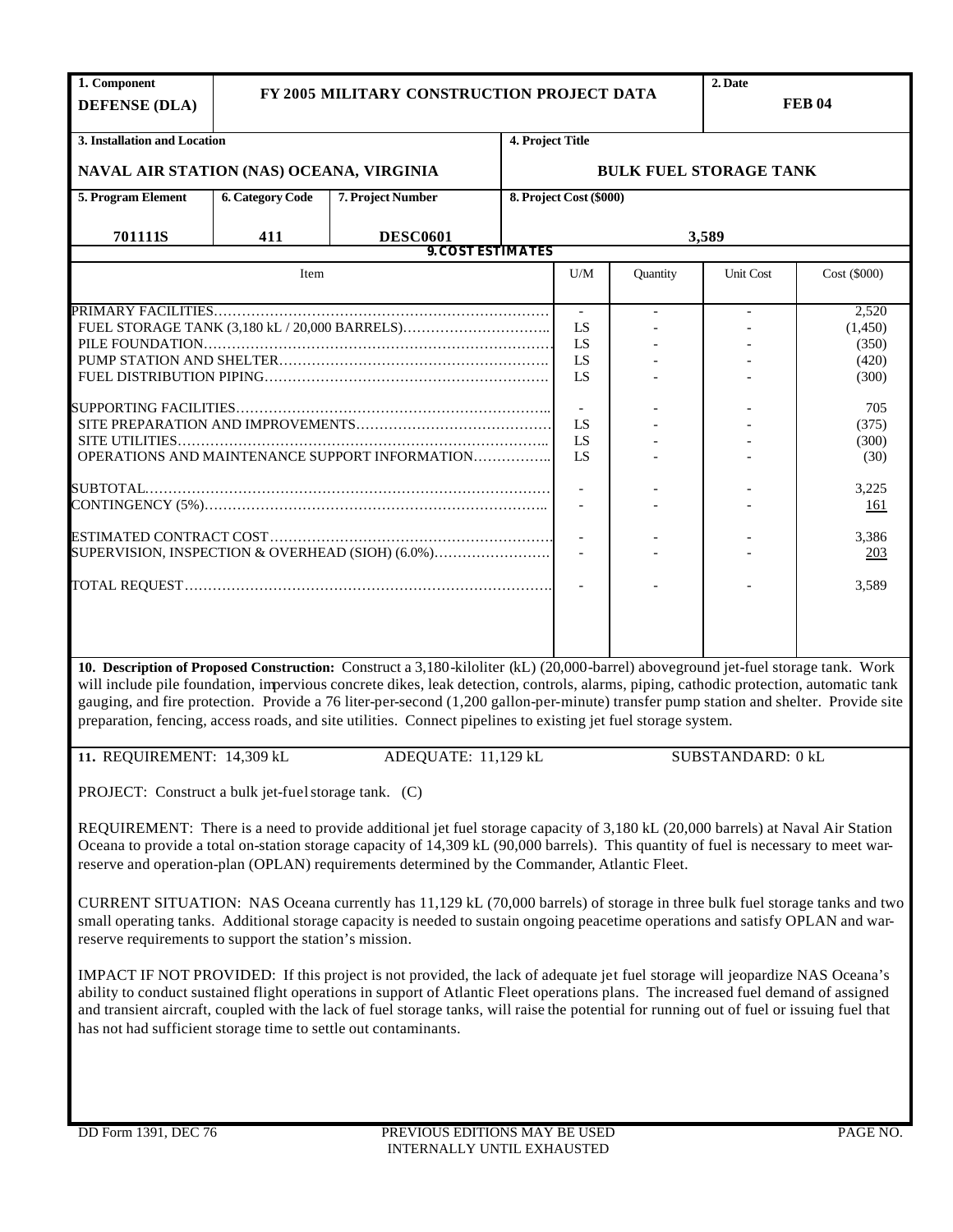| 1. Component                                                          |                         |                                                                                                                                                                                                                                                                 |    |                   |                               | 2. Date                                                                                                                          |  |  |  |
|-----------------------------------------------------------------------|-------------------------|-----------------------------------------------------------------------------------------------------------------------------------------------------------------------------------------------------------------------------------------------------------------|----|-------------------|-------------------------------|----------------------------------------------------------------------------------------------------------------------------------|--|--|--|
| <b>DEFENSE (DLA)</b>                                                  |                         | FY 2005 MILITARY CONSTRUCTION PROJECT DATA<br><b>FEB 04</b>                                                                                                                                                                                                     |    |                   |                               |                                                                                                                                  |  |  |  |
|                                                                       |                         |                                                                                                                                                                                                                                                                 |    |                   |                               |                                                                                                                                  |  |  |  |
| 3. Installation and Location:                                         |                         |                                                                                                                                                                                                                                                                 |    | 4. Project Title  |                               |                                                                                                                                  |  |  |  |
| NAVAL AIR STATION OCEANA, VIRGINIA                                    |                         |                                                                                                                                                                                                                                                                 |    |                   | <b>BULK FUEL STORAGE TANK</b> |                                                                                                                                  |  |  |  |
| 5. Program Element                                                    | <b>6. Category Code</b> |                                                                                                                                                                                                                                                                 |    | 7. Project Number | 8. Project Cost (\$000)       |                                                                                                                                  |  |  |  |
| 701111S                                                               | 411                     |                                                                                                                                                                                                                                                                 |    | <b>DESC0601</b>   | 3,589                         |                                                                                                                                  |  |  |  |
|                                                                       |                         |                                                                                                                                                                                                                                                                 |    |                   |                               |                                                                                                                                  |  |  |  |
|                                                                       |                         |                                                                                                                                                                                                                                                                 |    |                   |                               | ADDITIONAL: Construction of a new fuel storage tank on the installation is the only feasible alternative. This project meets all |  |  |  |
|                                                                       |                         | applicable DoD criteria. The Director, Defense Logistics Agency, certifies that this facility has been considered for joint-use<br>potential. Mission requirements, operational considerations, and location are incompatible with use by the other components. |    |                   |                               |                                                                                                                                  |  |  |  |
| 12. Supplemental Data:                                                |                         |                                                                                                                                                                                                                                                                 |    |                   |                               |                                                                                                                                  |  |  |  |
| A. Estimated Design Data:                                             |                         |                                                                                                                                                                                                                                                                 |    |                   |                               |                                                                                                                                  |  |  |  |
| 1. Status                                                             |                         |                                                                                                                                                                                                                                                                 |    |                   |                               |                                                                                                                                  |  |  |  |
| (a)<br>Date Design Started:                                           |                         |                                                                                                                                                                                                                                                                 |    |                   |                               | 01/03                                                                                                                            |  |  |  |
| Parametric Cost Estimate Used to Develop Costs (Yes/No):<br>NO<br>(b) |                         |                                                                                                                                                                                                                                                                 |    |                   |                               |                                                                                                                                  |  |  |  |
| Percent Completed as of January 2004:<br>(c)                          |                         |                                                                                                                                                                                                                                                                 | 35 |                   |                               |                                                                                                                                  |  |  |  |
| (d)                                                                   |                         | Date 35 Percent Completed:                                                                                                                                                                                                                                      |    | 07/03             |                               |                                                                                                                                  |  |  |  |
| Date Design Complete:<br>(e)                                          |                         |                                                                                                                                                                                                                                                                 |    |                   |                               | 10/04                                                                                                                            |  |  |  |
|                                                                       |                         |                                                                                                                                                                                                                                                                 |    |                   | Design/Bid/Build              |                                                                                                                                  |  |  |  |
|                                                                       |                         |                                                                                                                                                                                                                                                                 |    |                   |                               |                                                                                                                                  |  |  |  |
| (a)                                                                   |                         | <b>Standard or Definitive Design:</b>                                                                                                                                                                                                                           |    |                   | <b>YES</b>                    |                                                                                                                                  |  |  |  |
| (b)                                                                   |                         | Date Design was Most Recently Used:                                                                                                                                                                                                                             |    |                   |                               | 09/02                                                                                                                            |  |  |  |
|                                                                       |                         |                                                                                                                                                                                                                                                                 |    |                   |                               |                                                                                                                                  |  |  |  |
|                                                                       |                         |                                                                                                                                                                                                                                                                 |    |                   |                               | 115                                                                                                                              |  |  |  |
| All Other Design Costs<br>(b)                                         |                         |                                                                                                                                                                                                                                                                 |    |                   |                               | 75                                                                                                                               |  |  |  |
| Total<br>(c)                                                          |                         |                                                                                                                                                                                                                                                                 |    |                   |                               | 190                                                                                                                              |  |  |  |
| (d)<br>Contract                                                       |                         |                                                                                                                                                                                                                                                                 |    |                   | 150                           |                                                                                                                                  |  |  |  |
| In-House<br>(e)                                                       |                         |                                                                                                                                                                                                                                                                 |    |                   |                               |                                                                                                                                  |  |  |  |
| 4. Contract Award                                                     |                         |                                                                                                                                                                                                                                                                 |    |                   |                               | 01/05                                                                                                                            |  |  |  |
| 5. Construction Start                                                 |                         |                                                                                                                                                                                                                                                                 |    |                   |                               | 02/05                                                                                                                            |  |  |  |
| 6. Construction Completion                                            |                         |                                                                                                                                                                                                                                                                 |    |                   |                               | 04/06                                                                                                                            |  |  |  |
| Type of Design Contract:<br>(f)<br>2. Basis<br>(a)                    |                         | 3. Total Cost (c) = (a)+(b) or (d)+(e) (\$000)<br>Production of Plans and Specifications                                                                                                                                                                        |    |                   |                               | 40                                                                                                                               |  |  |  |

B. Equipment associated with this project that will be provided from other appropriations: None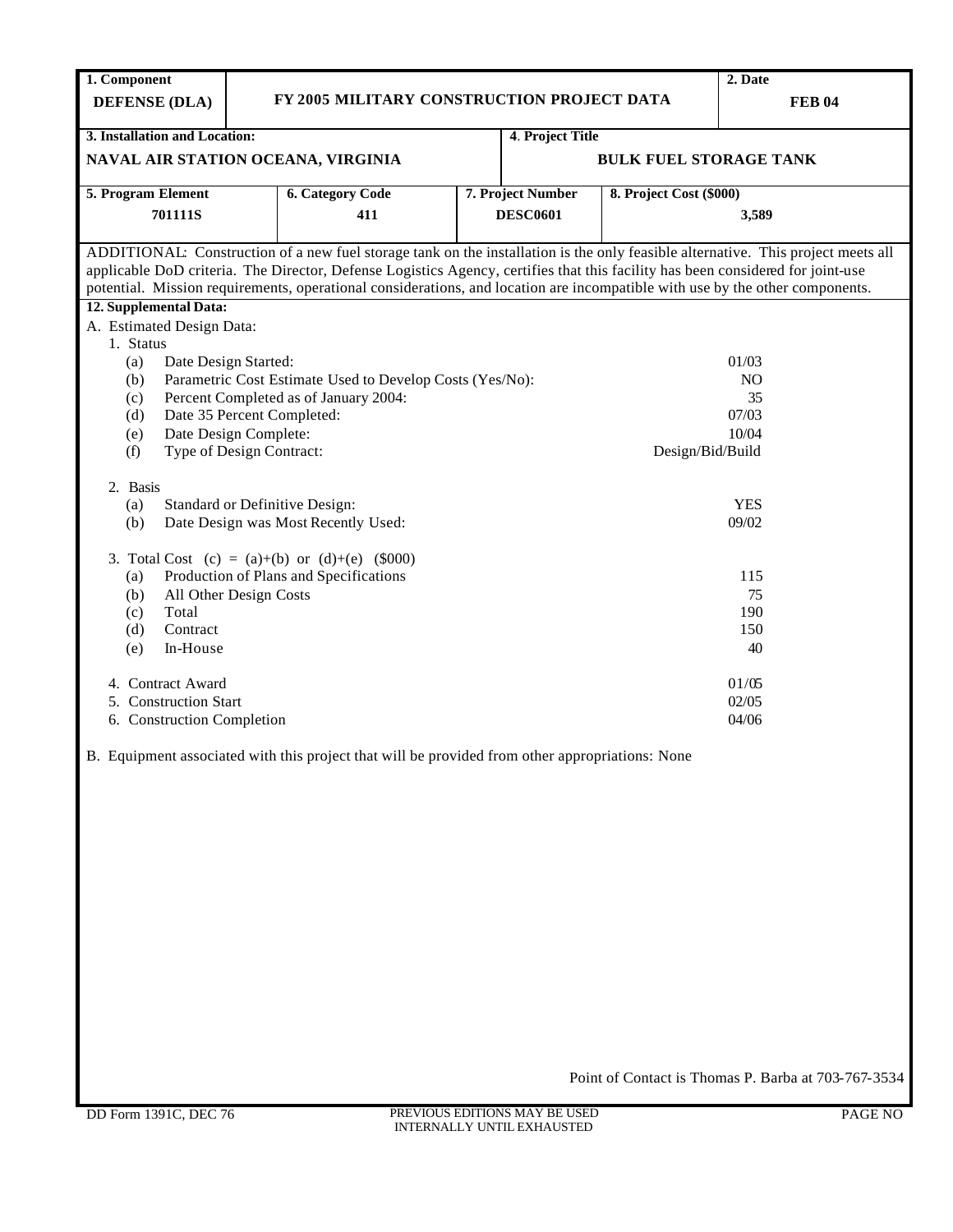| 1. COMPONENT                                                                                                                     |                                                         |                                       |            |                            |                          |                  |                          |              | 2. DATE                |                                           |  |
|----------------------------------------------------------------------------------------------------------------------------------|---------------------------------------------------------|---------------------------------------|------------|----------------------------|--------------------------|------------------|--------------------------|--------------|------------------------|-------------------------------------------|--|
|                                                                                                                                  |                                                         | FY 2005 MILITARY CONSTRUCTION PROGRAM |            |                            |                          |                  |                          |              |                        |                                           |  |
| <b>DEFENSE (DLA)</b>                                                                                                             |                                                         |                                       |            | <b>FEB 04</b>              |                          |                  |                          |              |                        |                                           |  |
| 3. INSTALLATION AND LOCATION                                                                                                     |                                                         |                                       | 4. COMMAND |                            |                          |                  |                          |              |                        | 5. AREA CONSTRUCTION<br><b>COST INDEX</b> |  |
| <b>MISAWA AIR BASE, JAPAN</b>                                                                                                    |                                                         |                                       |            |                            | DEFENSE LOGISTICS AGENCY | 1.68             |                          |              |                        |                                           |  |
| <b>6. PERSONNEL STRENGTH</b>                                                                                                     | <b>PERMANENT</b><br><b>STUDENTS</b><br><b>SUPPORTED</b> |                                       |            |                            |                          |                  |                          | <b>TOTAL</b> |                        |                                           |  |
| Tenant of USAF                                                                                                                   | <b>OFF</b>                                              | <b>ENL</b>                            | <b>CIV</b> | <b>OFF</b>                 | <b>ENL</b>               | CIV              | <b>OFF</b>               | <b>ENL</b>   | <b>CIV</b>             |                                           |  |
| a. AS OF<br>b. END FY                                                                                                            |                                                         |                                       |            |                            |                          |                  |                          |              |                        |                                           |  |
| 7. INVENTORY DATA (\$000)                                                                                                        |                                                         |                                       |            |                            |                          |                  |                          |              |                        |                                           |  |
| A. TOTAL ACREAGE                                                                                                                 |                                                         |                                       |            |                            |                          |                  |                          |              |                        |                                           |  |
| <b>B. INVENTORY TOTAL AS OF</b>                                                                                                  |                                                         |                                       |            |                            |                          |                  |                          |              |                        |                                           |  |
| C. AUTHORIZED NOT YET IN INVENTORY<br>D. AUTHORIZATION REQUESTED IN THIS PROGRAM                                                 |                                                         |                                       |            |                            |                          |                  |                          |              |                        | 26,400<br>19,900                          |  |
| E. AUTHORIZATION INCLUDED IN FOLLOWING PROGRAM                                                                                   |                                                         |                                       |            |                            |                          |                  |                          |              |                        |                                           |  |
| F. PLANNED IN NEXT THREE YEARS                                                                                                   |                                                         |                                       |            |                            |                          |                  |                          |              |                        |                                           |  |
| <b>G. REMAINING DEFICIENCY</b>                                                                                                   |                                                         |                                       |            |                            |                          |                  |                          |              |                        |                                           |  |
| H. GRAND TOTAL                                                                                                                   |                                                         |                                       |            |                            |                          |                  |                          |              |                        | 46,300                                    |  |
| 8. PROJECTS REQUESTED IN THIS PROGRAM:                                                                                           |                                                         |                                       |            |                            |                          |                  |                          |              |                        |                                           |  |
| <b>CATEGORY</b><br><b>PROJECT</b><br><b>CODE</b><br><b>NUMBER</b>                                                                |                                                         |                                       |            | PROJECT TITLE              |                          |                  | <b>COST</b><br>$(\$000)$ |              | <b>DESIGN</b><br>START | <b>STATUS</b><br><b>COMPLETE</b>          |  |
| <b>DESC0503</b><br>121                                                                                                           |                                                         |                                       |            | <b>Hydrant Fuel System</b> |                          |                  | 19,900                   |              | 01/03                  | 06/04                                     |  |
|                                                                                                                                  |                                                         |                                       |            |                            |                          |                  |                          |              |                        |                                           |  |
|                                                                                                                                  |                                                         |                                       |            |                            |                          |                  |                          |              |                        |                                           |  |
|                                                                                                                                  |                                                         |                                       |            |                            |                          |                  |                          |              |                        |                                           |  |
| 9. FUTURE PROJECTS:                                                                                                              |                                                         |                                       |            |                            |                          |                  |                          |              |                        |                                           |  |
| a. INCLUDED IN FOLLOWING PROGRAM<br><b>CATEGORY</b>                                                                              |                                                         |                                       |            |                            |                          |                  |                          |              |                        | <b>COST</b>                               |  |
| <b>CODE</b>                                                                                                                      |                                                         | PROJECT TITLE                         |            |                            |                          |                  |                          |              |                        | $(\$000)$                                 |  |
|                                                                                                                                  |                                                         |                                       |            |                            |                          |                  |                          |              |                        |                                           |  |
| None                                                                                                                             |                                                         |                                       |            |                            |                          |                  |                          |              |                        |                                           |  |
|                                                                                                                                  |                                                         |                                       |            |                            |                          |                  |                          |              |                        |                                           |  |
| <b>b. PLANNED IN NEXT THREE YEARS</b>                                                                                            |                                                         |                                       |            |                            |                          |                  |                          |              |                        |                                           |  |
| <b>CATEGORY</b><br>CODE                                                                                                          |                                                         |                                       |            |                            | PROJECT TITLE            |                  |                          |              |                        | <b>COST</b><br>$(\$000)$                  |  |
|                                                                                                                                  |                                                         |                                       |            |                            |                          |                  |                          |              |                        |                                           |  |
| None                                                                                                                             |                                                         |                                       |            |                            |                          |                  |                          |              |                        |                                           |  |
|                                                                                                                                  |                                                         |                                       |            |                            |                          |                  |                          |              |                        |                                           |  |
| 10. MISSION OR MAJOR FUNCTION                                                                                                    |                                                         |                                       |            |                            |                          |                  |                          |              |                        |                                           |  |
| These fuel facilities provide essential storage and distribution systems to support the missions of assigned units and transient |                                                         |                                       |            |                            |                          |                  |                          |              |                        |                                           |  |
| aircraft at Misawa Air Base, Japan.                                                                                              |                                                         |                                       |            |                            |                          |                  |                          |              |                        |                                           |  |
|                                                                                                                                  |                                                         |                                       |            |                            |                          |                  |                          |              |                        |                                           |  |
| Deferred sustainment, restoration, and modernization for fuel facilities at this location is \$1.1 million                       |                                                         |                                       |            |                            |                          |                  |                          |              |                        |                                           |  |
|                                                                                                                                  |                                                         |                                       |            |                            |                          |                  |                          |              |                        |                                           |  |
| 11. OUTSTANDING POLLUTION AND SAFETY DEFICIENCIES:                                                                               |                                                         |                                       |            |                            |                          |                  |                          |              |                        |                                           |  |
|                                                                                                                                  |                                                         |                                       |            |                            |                          |                  |                          |              |                        |                                           |  |
| <b>AIR POLLUTION</b><br>А.                                                                                                       |                                                         |                                       |            |                            |                          | $\boldsymbol{0}$ |                          |              |                        |                                           |  |
|                                                                                                                                  |                                                         |                                       |            |                            |                          |                  |                          |              |                        |                                           |  |
| WATER POLLUTION<br>В.                                                                                                            | $\boldsymbol{0}$                                        |                                       |            |                            |                          |                  |                          |              |                        |                                           |  |
| OCCUPATIONAL SAFETY AND HEALTH<br>C.                                                                                             | 0                                                       |                                       |            |                            |                          |                  |                          |              |                        |                                           |  |
|                                                                                                                                  |                                                         |                                       |            |                            |                          |                  |                          |              |                        |                                           |  |
|                                                                                                                                  |                                                         |                                       |            |                            |                          |                  |                          |              |                        |                                           |  |
|                                                                                                                                  |                                                         |                                       |            |                            |                          |                  |                          |              |                        |                                           |  |
|                                                                                                                                  |                                                         |                                       |            |                            |                          |                  |                          |              |                        |                                           |  |
|                                                                                                                                  |                                                         |                                       |            |                            |                          |                  |                          |              |                        |                                           |  |
|                                                                                                                                  |                                                         |                                       |            |                            |                          |                  |                          |              |                        |                                           |  |
|                                                                                                                                  |                                                         |                                       |            |                            |                          |                  |                          |              |                        |                                           |  |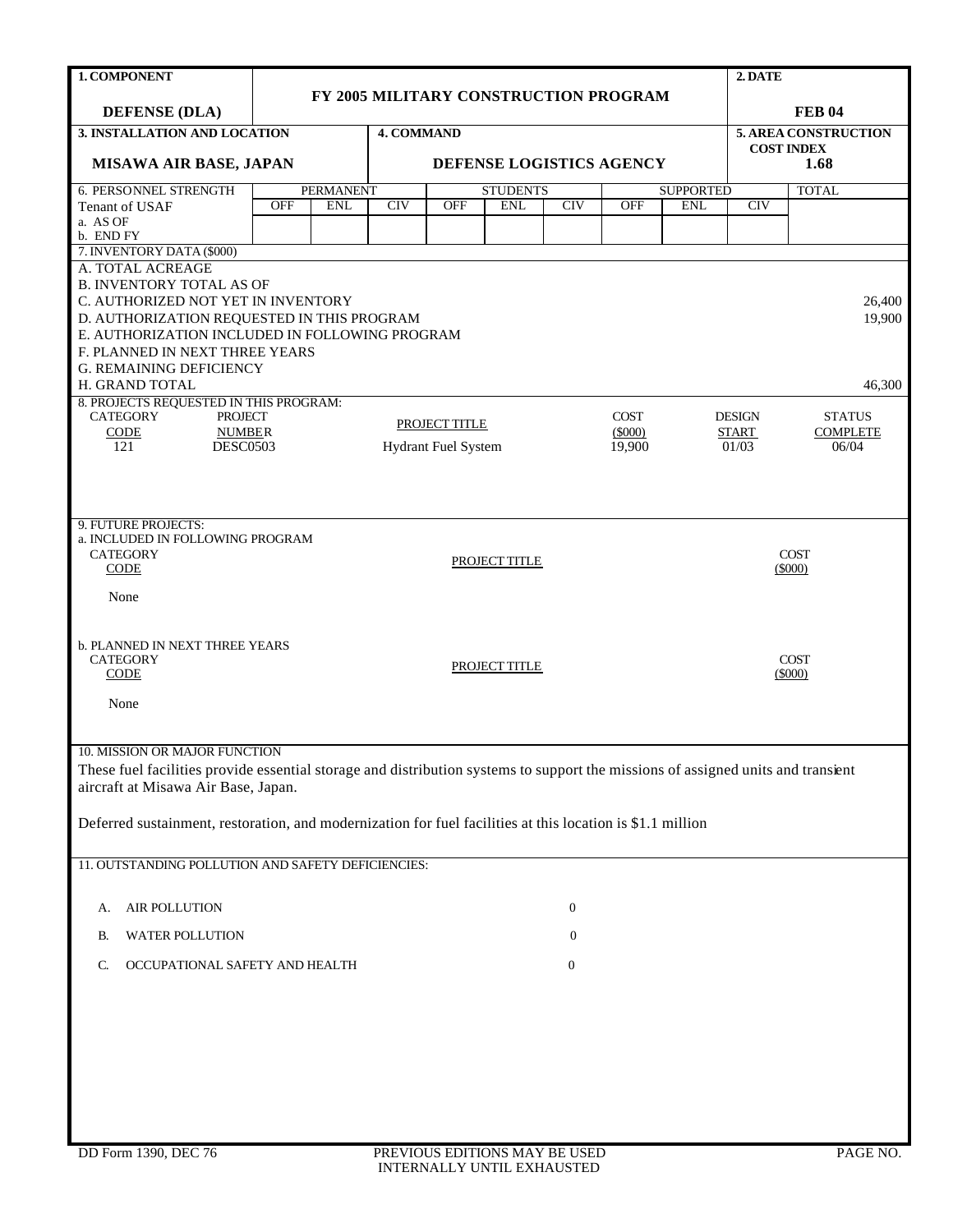| FY 2005 MILITARY CONSTRUCTION PROJECT DATA<br><b>DEFENSE (DLA)</b>                                                                    | <b>FEB 04</b> |
|---------------------------------------------------------------------------------------------------------------------------------------|---------------|
|                                                                                                                                       |               |
| 3. Installation and Location<br>4. Project Title                                                                                      |               |
| <b>MISAWA AIR BASE, JAPAN</b><br><b>HYDRANT FUEL SYSTEM</b>                                                                           |               |
| 5. Program Element<br><b>6. Category Code</b><br>7. Project Number<br>8. Project Cost (\$000)                                         |               |
| 701111S<br>121<br>19,900<br><b>DESC0503</b><br><b>9. COST ESTIMATES</b>                                                               |               |
|                                                                                                                                       |               |
| $\mathbf{U}/\mathbf{M}$<br>Item<br>Quantity<br>Unit Cost                                                                              | Cost (\$000)  |
| $\mathbb{L}$<br>$\overline{\phantom{a}}$<br>$\blacksquare$                                                                            | 12,350        |
| LS                                                                                                                                    | (2,000)       |
| OPERATING FUEL TANKS (3,180 kL/20,000 BARRELS)<br>LS                                                                                  | (3,235)       |
| LS                                                                                                                                    | (3,450)       |
| TRUCK FILLSTAND (2 STOPS) & HYDRANT TRUCK CHECKOUT<br>LS                                                                              | (750)         |
| LS                                                                                                                                    | (1,120)       |
| LS                                                                                                                                    | (375)         |
| LS                                                                                                                                    | (1,420)       |
|                                                                                                                                       | 5,430         |
| LS                                                                                                                                    | (4,000)       |
| LS                                                                                                                                    | (1,100)       |
| LS                                                                                                                                    | (330)         |
|                                                                                                                                       |               |
|                                                                                                                                       | 17,780        |
|                                                                                                                                       | 889           |
|                                                                                                                                       |               |
|                                                                                                                                       | 18,669        |
| SUPERVISION, INSPECTION & OVERHEAD (SIOH) (6.5%)                                                                                      | 1,213         |
|                                                                                                                                       |               |
|                                                                                                                                       | 19,882        |
|                                                                                                                                       | 19,900        |
| Currency Exchange Rate: 125.49 ¥/\$                                                                                                   |               |
| 10. Description of Proposed Construction: Construct a pressurized hydrant fuel system with 9 hydrant outlets; two 1,590-kiloliter     |               |
| (kL) (10,000-barrel) cut-and-cover fuel storage tanks, each with a 152 liter-per-second (2,400 gallon-per minute) pumphouse; fuel     |               |
| filter/separator facility; truck fillstands; hydrant hose truck checkout/pantograph flush station; product recovery system;           |               |
| pantographs and storage building; pig launch and recovery stations; and transfer pipeline. Work includes all necessary pumps,         |               |
|                                                                                                                                       |               |
| valves, filters, control systems, cathodic protection, automatic tank gauging, fire protection, emergency generator and enclosure,    |               |
| utility and sewer connections, access pavements, fencing, and security lighting. Site preparation includes extensive clearing and     |               |
| earthwork. Demolish small structure on site to make way for new construction.                                                         |               |
| 11. REQUIREMENT: 9 Outlets (OL)<br>ADEQUATE: 0 OL<br>SUBSTANDARD: 0 OL                                                                |               |
| PROJECT: Construct a modern pressurized hydrant fuel system and fuel transfer pipeline. (C)                                           |               |
|                                                                                                                                       |               |
| REQUIREMENT: There is a need to construct a modern hydrant fuel system in the northern Japan region to meet strategic                 |               |
| mobility requirements for contingency and operation plans. Faster refueling of wide-bodied aircraft by a hydrant fuel system is       |               |
| needed to meet stringent aircraft sortie rates required in these plans. The current method of refueling these aircraft by refueler    |               |
| trucks is too slow. This project provides a system of nine refueling outlets for C-5 aircraft and a fuel transfer pipeline connecting |               |
| the systems's operating storage tanks with the bulk fuel storage facility on base. This project must be conjunctively funded with a   |               |
| proposed Air Force military construction project to expand the airfield apron for two additional aircraft parking positions, also     |               |
| programmed for FY 2005.                                                                                                               |               |
|                                                                                                                                       |               |

CURRENT SITUATION: The refueling of wide-bodied aircraft at Misawa is accomplished by refueler trucks, typically requiring 5-6 truckloads and up to 4-6 hours per aircraft, versus 1 hour by hydrant operations. Current work force and refueling truck capabilities do not meet mission requirements in operation plans.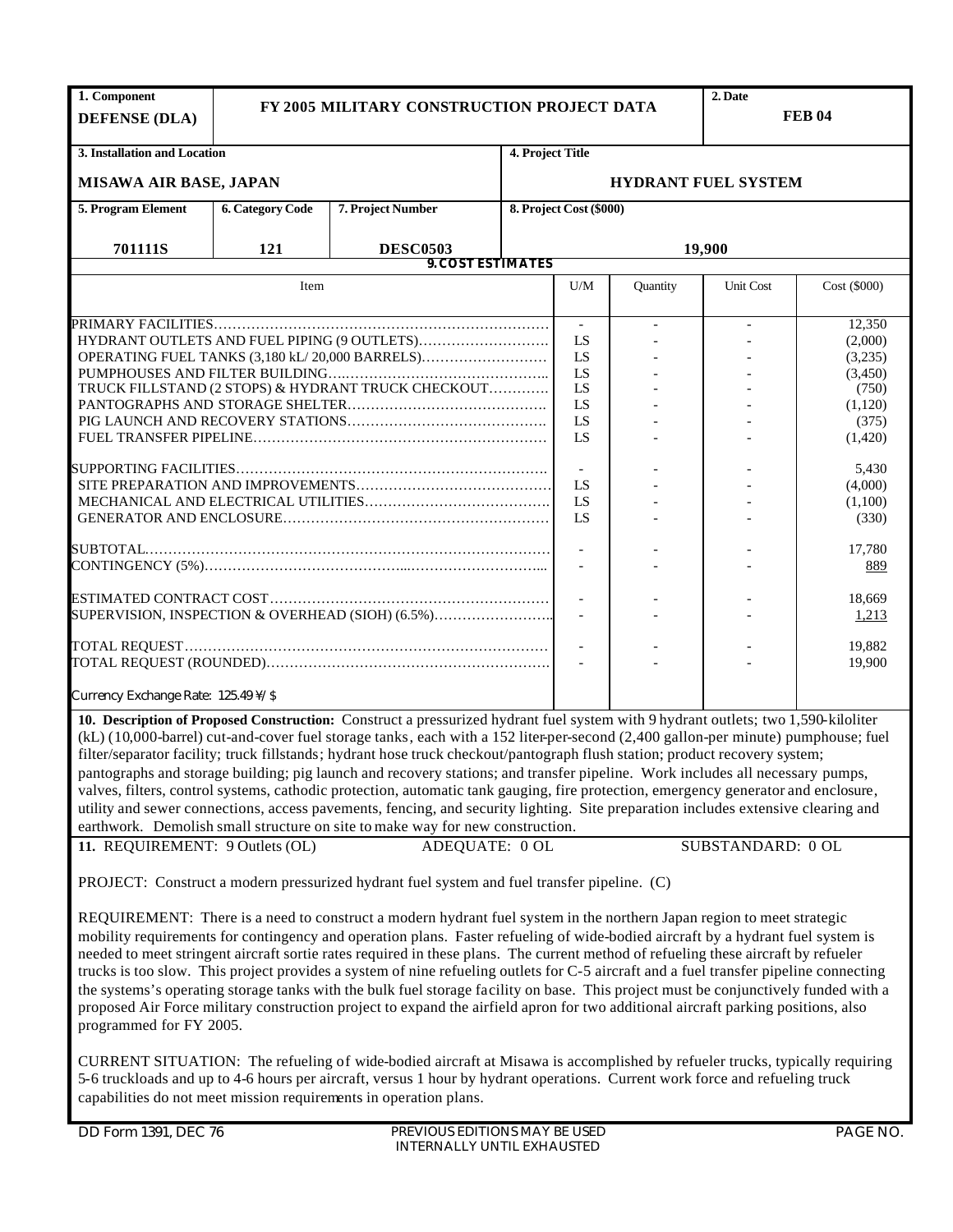| 1. Component                                                                                                                                                                                                                                                                                                                                                                                                                                                                                                                                                                                                                                |                                                                                                                                                                                                                  |  |                   |                            | 2. Date        |  |  |  |  |  |
|---------------------------------------------------------------------------------------------------------------------------------------------------------------------------------------------------------------------------------------------------------------------------------------------------------------------------------------------------------------------------------------------------------------------------------------------------------------------------------------------------------------------------------------------------------------------------------------------------------------------------------------------|------------------------------------------------------------------------------------------------------------------------------------------------------------------------------------------------------------------|--|-------------------|----------------------------|----------------|--|--|--|--|--|
| <b>DEFENSE (DLA)</b>                                                                                                                                                                                                                                                                                                                                                                                                                                                                                                                                                                                                                        | FY 2005 MILITARY CONSTRUCTION PROJECT DATA                                                                                                                                                                       |  |                   |                            | <b>FEB 04</b>  |  |  |  |  |  |
| 3. Installation and Location:                                                                                                                                                                                                                                                                                                                                                                                                                                                                                                                                                                                                               |                                                                                                                                                                                                                  |  | 4. Project Title  |                            |                |  |  |  |  |  |
| <b>MISAWA AIR BASE, JAPAN</b>                                                                                                                                                                                                                                                                                                                                                                                                                                                                                                                                                                                                               |                                                                                                                                                                                                                  |  |                   | <b>HYDRANT FUEL SYSTEM</b> |                |  |  |  |  |  |
| 5. Program Element                                                                                                                                                                                                                                                                                                                                                                                                                                                                                                                                                                                                                          | <b>6. Category Code</b>                                                                                                                                                                                          |  | 7. Project Number | 8. Project Cost (\$000)    |                |  |  |  |  |  |
| 701111S                                                                                                                                                                                                                                                                                                                                                                                                                                                                                                                                                                                                                                     | 121                                                                                                                                                                                                              |  | <b>DESC0503</b>   |                            | 19,900         |  |  |  |  |  |
| IMPACT IF NOT PROVIDED: If this project is not provided, the continued refueling of large aircraft by trucks will jeopardize<br>Misawa Air Base's ability to meet aircraft-sortie cycle times in support of contingency and operations plans. The safety of<br>personnel operating and maintaining overburdened equipment during these high-demand periods will be imperiled.<br>ADDITIONAL: This project is ineligible for Japanese Facilities Improvement Program (JFIP) funding because it will add to the<br>offensive operational capability of Misawa Air Base. This project meets all applicable DoD criteria. The Director, Defense |                                                                                                                                                                                                                  |  |                   |                            |                |  |  |  |  |  |
|                                                                                                                                                                                                                                                                                                                                                                                                                                                                                                                                                                                                                                             | Logistics Agency, certifies that this facility has been considered for joint-use potential. Mission requirements, operational<br>considerations, and location are incompatible with use by the other components. |  |                   |                            |                |  |  |  |  |  |
| 12. Supplemental Data:                                                                                                                                                                                                                                                                                                                                                                                                                                                                                                                                                                                                                      |                                                                                                                                                                                                                  |  |                   |                            |                |  |  |  |  |  |
| A. Estimated Design Data:<br>1. Status                                                                                                                                                                                                                                                                                                                                                                                                                                                                                                                                                                                                      |                                                                                                                                                                                                                  |  |                   |                            |                |  |  |  |  |  |
| Date Design Started:<br>(a)                                                                                                                                                                                                                                                                                                                                                                                                                                                                                                                                                                                                                 |                                                                                                                                                                                                                  |  |                   |                            | 01/03          |  |  |  |  |  |
| (b)                                                                                                                                                                                                                                                                                                                                                                                                                                                                                                                                                                                                                                         | Parametric Cost Estimate Used to Develop Costs (Yes/No):                                                                                                                                                         |  |                   |                            | NO.            |  |  |  |  |  |
| (c)                                                                                                                                                                                                                                                                                                                                                                                                                                                                                                                                                                                                                                         | Percent Completed as of January 2004:                                                                                                                                                                            |  | 60                |                            |                |  |  |  |  |  |
| (d)                                                                                                                                                                                                                                                                                                                                                                                                                                                                                                                                                                                                                                         | Date 35 Percent Completed:                                                                                                                                                                                       |  |                   | 06/03                      |                |  |  |  |  |  |
| (e)<br>(f)                                                                                                                                                                                                                                                                                                                                                                                                                                                                                                                                                                                                                                  | Date Design Complete:<br>Type of Design Contract:                                                                                                                                                                |  | Design/Bid/Build  | 06/04                      |                |  |  |  |  |  |
|                                                                                                                                                                                                                                                                                                                                                                                                                                                                                                                                                                                                                                             |                                                                                                                                                                                                                  |  |                   |                            |                |  |  |  |  |  |
| 2. Basis                                                                                                                                                                                                                                                                                                                                                                                                                                                                                                                                                                                                                                    |                                                                                                                                                                                                                  |  |                   |                            |                |  |  |  |  |  |
| (a)                                                                                                                                                                                                                                                                                                                                                                                                                                                                                                                                                                                                                                         | Standard or Definitive Design:                                                                                                                                                                                   |  |                   |                            | <b>YES</b>     |  |  |  |  |  |
| (b)                                                                                                                                                                                                                                                                                                                                                                                                                                                                                                                                                                                                                                         | Date Design was Most Recently Used:                                                                                                                                                                              |  |                   | 09/02                      |                |  |  |  |  |  |
|                                                                                                                                                                                                                                                                                                                                                                                                                                                                                                                                                                                                                                             | 3. Total Cost (c) = (a)+(b) or (d)+(e) $(\$000)$                                                                                                                                                                 |  |                   |                            |                |  |  |  |  |  |
| (a)                                                                                                                                                                                                                                                                                                                                                                                                                                                                                                                                                                                                                                         | Production of Plans and Specifications                                                                                                                                                                           |  |                   |                            | 970            |  |  |  |  |  |
| (b)                                                                                                                                                                                                                                                                                                                                                                                                                                                                                                                                                                                                                                         | All Other Design Costs                                                                                                                                                                                           |  |                   | 645                        |                |  |  |  |  |  |
| Total<br>(c)                                                                                                                                                                                                                                                                                                                                                                                                                                                                                                                                                                                                                                |                                                                                                                                                                                                                  |  |                   |                            | 1,615          |  |  |  |  |  |
| (d)<br>Contract                                                                                                                                                                                                                                                                                                                                                                                                                                                                                                                                                                                                                             |                                                                                                                                                                                                                  |  |                   | 0                          |                |  |  |  |  |  |
| (e)<br>In-House                                                                                                                                                                                                                                                                                                                                                                                                                                                                                                                                                                                                                             |                                                                                                                                                                                                                  |  |                   |                            | 1,615          |  |  |  |  |  |
|                                                                                                                                                                                                                                                                                                                                                                                                                                                                                                                                                                                                                                             |                                                                                                                                                                                                                  |  |                   |                            |                |  |  |  |  |  |
| 4. Contract Award<br>5. Construction Start                                                                                                                                                                                                                                                                                                                                                                                                                                                                                                                                                                                                  |                                                                                                                                                                                                                  |  |                   |                            | 12/04<br>01/05 |  |  |  |  |  |
| 6. Construction Completion                                                                                                                                                                                                                                                                                                                                                                                                                                                                                                                                                                                                                  |                                                                                                                                                                                                                  |  |                   |                            | 01/07          |  |  |  |  |  |
|                                                                                                                                                                                                                                                                                                                                                                                                                                                                                                                                                                                                                                             | B. Equipment associated with this project that will be provided from other appropriations: None                                                                                                                  |  |                   |                            |                |  |  |  |  |  |
|                                                                                                                                                                                                                                                                                                                                                                                                                                                                                                                                                                                                                                             |                                                                                                                                                                                                                  |  |                   |                            |                |  |  |  |  |  |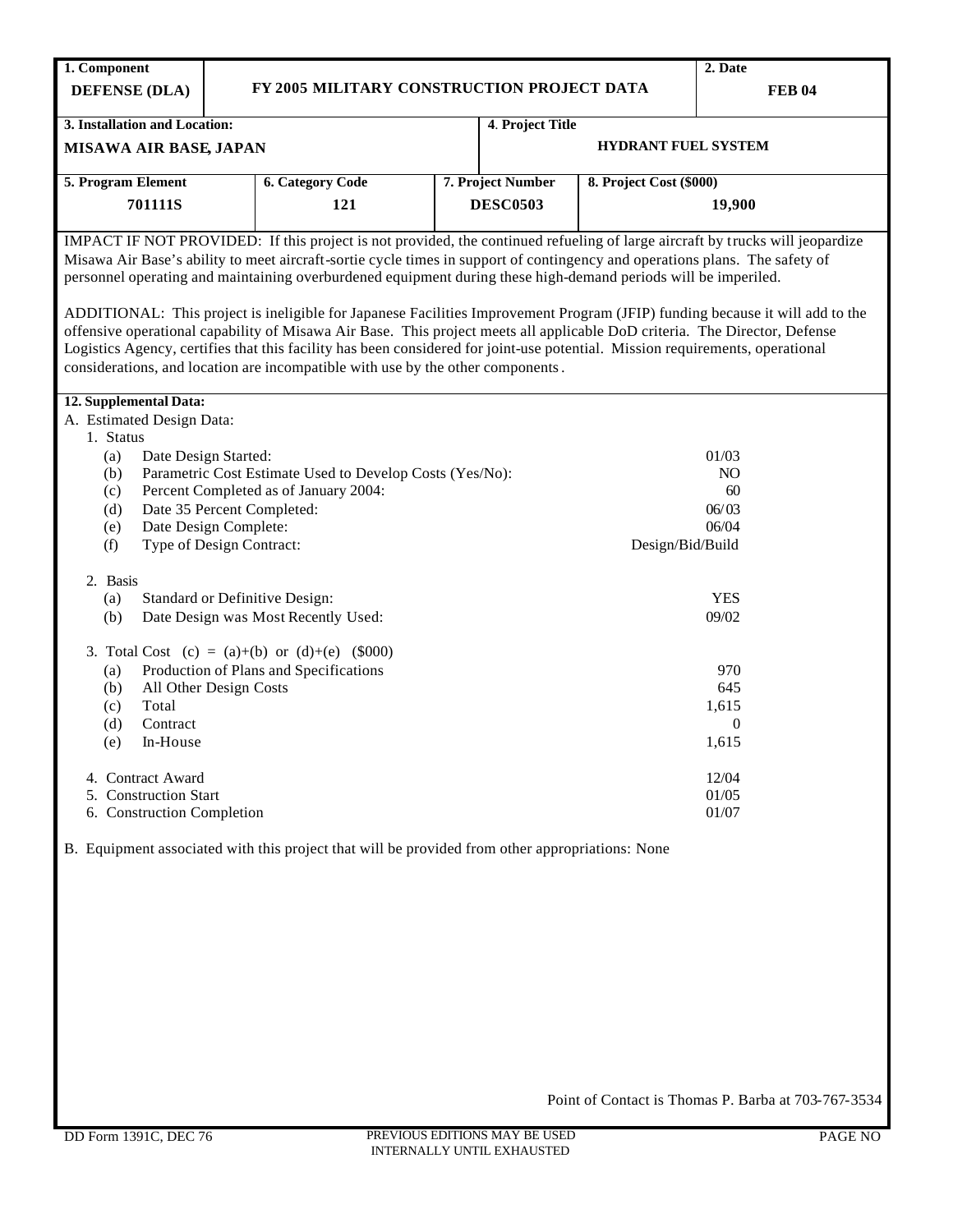| 1. COMPONENT                                                                                                                       |                                       |                  |                             |                      |                 |                  |               |                  | 2. DATE                   |                      |  |
|------------------------------------------------------------------------------------------------------------------------------------|---------------------------------------|------------------|-----------------------------|----------------------|-----------------|------------------|---------------|------------------|---------------------------|----------------------|--|
| <b>DEFENSE (DLA)</b>                                                                                                               | FY 2005 MILITARY CONSTRUCTION PROGRAM |                  |                             |                      |                 |                  | <b>FEB 04</b> |                  |                           |                      |  |
| 3. INSTALLATION AND LOCATIONS                                                                                                      |                                       |                  |                             | <b>4. COMMAND</b>    |                 |                  |               |                  |                           | 5. AREA CONSTRUCTION |  |
| <b>LAJES FIELD, AZORES</b>                                                                                                         |                                       |                  | DEFENSE LOGIS TICS AGENCY   |                      |                 |                  |               |                  | <b>COST INDEX</b><br>1.30 |                      |  |
| <b>6. PERSONNEL STRENGTH</b>                                                                                                       |                                       | <b>PERMANENT</b> |                             |                      | <b>STUDENTS</b> |                  |               | <b>SUPPORTED</b> |                           | <b>TOTAL</b>         |  |
| Tenant of USAF                                                                                                                     | <b>OFF</b>                            | <b>ENL</b>       | CIV                         | <b>OFF</b>           | <b>ENL</b>      | CIV              | <b>OFF</b>    | <b>ENL</b>       | CIV                       |                      |  |
| a. AS OF<br>b. END FY                                                                                                              |                                       |                  |                             |                      |                 |                  |               |                  |                           |                      |  |
| 7. INVENTORY DATA (\$000)                                                                                                          |                                       |                  |                             |                      |                 |                  |               |                  |                           |                      |  |
| A. TOTAL ACREAGE                                                                                                                   |                                       |                  |                             |                      |                 |                  |               |                  |                           |                      |  |
| <b>B. INVENTORY TOTAL AS OF</b><br>C. AUTHORIZED NOT YET IN INVENTORY                                                              |                                       |                  |                             |                      |                 |                  |               |                  |                           |                      |  |
| D. AUTHORIZATION REQUESTED IN THIS PROGRAM                                                                                         |                                       |                  |                             |                      |                 |                  |               |                  |                           | 19,113               |  |
| E. AUTHORIZATION INCLUDED IN FOLLOWING PROGRAM                                                                                     |                                       |                  |                             |                      |                 |                  |               |                  |                           | $\theta$             |  |
| F. PLANNED IN NEXT THREE YEARS                                                                                                     |                                       |                  |                             |                      |                 |                  |               |                  |                           | 1,400                |  |
| <b>G. REMAINING DEFICIENCY</b>                                                                                                     |                                       |                  |                             |                      |                 |                  |               |                  |                           |                      |  |
| H. GRAND TOTAL<br>8. PROJECTS REQUESTED IN THIS PROGRAM:                                                                           |                                       |                  |                             |                      |                 |                  |               |                  |                           | 20.513               |  |
| <b>CATEGORY</b><br><b>PROJECT</b>                                                                                                  |                                       |                  |                             |                      |                 |                  | <b>COST</b>   |                  | <b>DESIGN</b>             | <b>STATUS</b>        |  |
| CODE<br><b>NUMBER</b>                                                                                                              |                                       |                  |                             | <b>PROJECT TITLE</b> |                 |                  | (\$000)       |                  | START                     | <b>COMPLETE</b>      |  |
| DESC0404<br>121                                                                                                                    |                                       |                  | Replace Hydrant Fuel System |                      |                 |                  | 19.113        |                  | 07/01                     | 03/04                |  |
|                                                                                                                                    |                                       |                  |                             |                      |                 |                  |               |                  |                           |                      |  |
|                                                                                                                                    |                                       |                  |                             |                      |                 |                  |               |                  |                           |                      |  |
|                                                                                                                                    |                                       |                  |                             |                      |                 |                  |               |                  |                           |                      |  |
| 9. FUTURE PROJECTS:<br>a. INCLUDED IN FOLLOWING PROGRAM                                                                            |                                       |                  |                             |                      |                 |                  |               |                  |                           |                      |  |
| <b>CATEGORY</b>                                                                                                                    |                                       |                  |                             |                      | PROJECT TITLE   |                  |               |                  |                           | <b>COST</b>          |  |
| <b>CODE</b>                                                                                                                        |                                       |                  |                             |                      |                 |                  |               |                  |                           | $(\$000)$            |  |
| None                                                                                                                               |                                       |                  |                             |                      |                 |                  |               |                  |                           |                      |  |
|                                                                                                                                    |                                       |                  |                             |                      |                 |                  |               |                  |                           |                      |  |
| <b>b. PLANNED IN NEXT THREE YEARS</b>                                                                                              |                                       |                  |                             |                      |                 |                  |               |                  |                           |                      |  |
| <b>CATEGORY</b>                                                                                                                    |                                       |                  |                             |                      |                 |                  |               |                  |                           | <b>COST</b>          |  |
| <b>CODE</b>                                                                                                                        |                                       |                  |                             |                      | PROJECT TITLE   |                  |               |                  |                           | $(\$000)$            |  |
| 610                                                                                                                                |                                       |                  |                             |                      |                 |                  |               |                  | 1,400                     |                      |  |
|                                                                                                                                    | Fuels Operations Facility (FY 2008)   |                  |                             |                      |                 |                  |               |                  |                           |                      |  |
|                                                                                                                                    |                                       |                  |                             |                      |                 |                  |               |                  |                           |                      |  |
| 10. MISSION OR MAJOR FUNCTION                                                                                                      |                                       |                  |                             |                      |                 |                  |               |                  |                           |                      |  |
| These fuel facilities provide essential storage and distribution systems to support the missions of assigned units at Lajes Field, |                                       |                  |                             |                      |                 |                  |               |                  |                           |                      |  |
| Azores, and other transient aircraft.                                                                                              |                                       |                  |                             |                      |                 |                  |               |                  |                           |                      |  |
| Deferred sustainment, restoration, and modernization for fuel facilities at this location is \$14.8 million.                       |                                       |                  |                             |                      |                 |                  |               |                  |                           |                      |  |
|                                                                                                                                    |                                       |                  |                             |                      |                 |                  |               |                  |                           |                      |  |
| 11. OUTSTANDING POLLUTION AND SAFETY DEFICIENCIES:                                                                                 |                                       |                  |                             |                      |                 |                  |               |                  |                           |                      |  |
|                                                                                                                                    |                                       |                  |                             |                      |                 |                  |               |                  |                           |                      |  |
|                                                                                                                                    |                                       |                  |                             |                      |                 |                  |               |                  |                           |                      |  |
| <b>AIR POLLUTION</b><br>А.                                                                                                         |                                       |                  |                             |                      |                 | $\boldsymbol{0}$ |               |                  |                           |                      |  |
| WATER POLLUTION<br>В.                                                                                                              |                                       |                  |                             |                      |                 | $\bf{0}$         |               |                  |                           |                      |  |
| OCCUPATIONAL SAFETY AND HEALTH<br>C.                                                                                               |                                       |                  |                             |                      |                 | $\bf{0}$         |               |                  |                           |                      |  |
|                                                                                                                                    |                                       |                  |                             |                      |                 |                  |               |                  |                           |                      |  |
|                                                                                                                                    |                                       |                  |                             |                      |                 |                  |               |                  |                           |                      |  |
|                                                                                                                                    |                                       |                  |                             |                      |                 |                  |               |                  |                           |                      |  |
|                                                                                                                                    |                                       |                  |                             |                      |                 |                  |               |                  |                           |                      |  |
|                                                                                                                                    |                                       |                  |                             |                      |                 |                  |               |                  |                           |                      |  |
|                                                                                                                                    |                                       |                  |                             |                      |                 |                  |               |                  |                           |                      |  |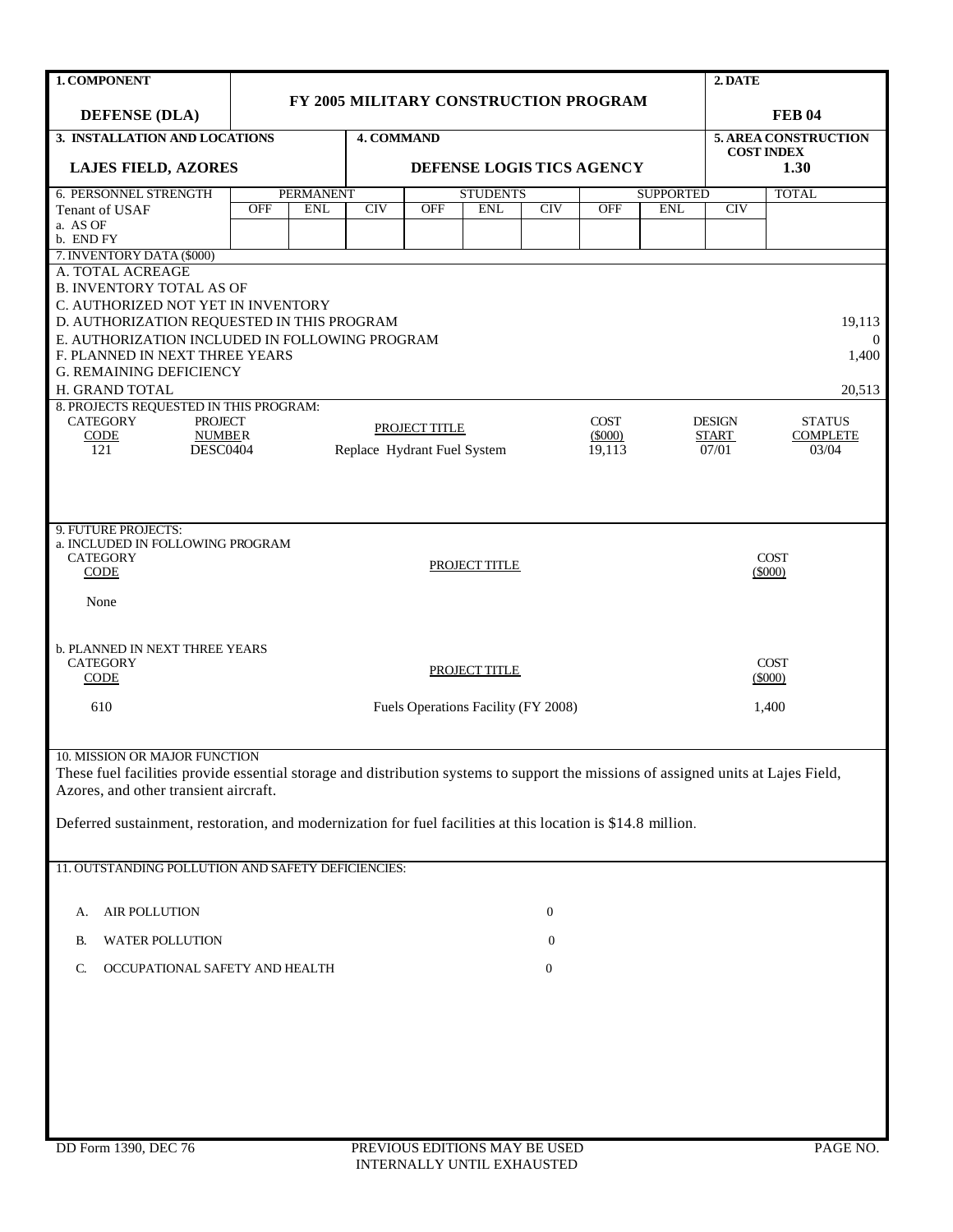| 1. Component                                                                                                                                                                                                                                                                |                                                                                                                            |                                                                                                                                   |  |                             |                          | 2. Date           |               |  |  |
|-----------------------------------------------------------------------------------------------------------------------------------------------------------------------------------------------------------------------------------------------------------------------------|----------------------------------------------------------------------------------------------------------------------------|-----------------------------------------------------------------------------------------------------------------------------------|--|-----------------------------|--------------------------|-------------------|---------------|--|--|
| <b>DEFENSE (DLA)</b>                                                                                                                                                                                                                                                        | FY 2005 MILITARY CONSTRUCTION PROJECT DATA                                                                                 |                                                                                                                                   |  |                             |                          |                   | <b>FEB 04</b> |  |  |
|                                                                                                                                                                                                                                                                             |                                                                                                                            |                                                                                                                                   |  |                             |                          |                   |               |  |  |
| 3. Installation and Location<br>4. Project Title                                                                                                                                                                                                                            |                                                                                                                            |                                                                                                                                   |  |                             |                          |                   |               |  |  |
| <b>LAJES FIELD, AZORES</b>                                                                                                                                                                                                                                                  |                                                                                                                            |                                                                                                                                   |  | REPLACE HYDRANT FUEL SYSTEM |                          |                   |               |  |  |
| 5. Program Element<br><b>6. Category Code</b><br>7. Project Number                                                                                                                                                                                                          |                                                                                                                            |                                                                                                                                   |  | 8. Project Cost (\$000)     |                          |                   |               |  |  |
|                                                                                                                                                                                                                                                                             |                                                                                                                            |                                                                                                                                   |  |                             |                          |                   |               |  |  |
| 702976S<br>121<br><b>DESC0404</b><br><b>9. COST ESTIMATES</b>                                                                                                                                                                                                               |                                                                                                                            |                                                                                                                                   |  | 19,113                      |                          |                   |               |  |  |
|                                                                                                                                                                                                                                                                             |                                                                                                                            |                                                                                                                                   |  |                             |                          |                   |               |  |  |
|                                                                                                                                                                                                                                                                             | Item                                                                                                                       |                                                                                                                                   |  | U/M                         | Quantity                 | Unit Cost         | Cost (\$000)  |  |  |
|                                                                                                                                                                                                                                                                             |                                                                                                                            |                                                                                                                                   |  |                             |                          |                   | 15,100        |  |  |
|                                                                                                                                                                                                                                                                             |                                                                                                                            |                                                                                                                                   |  |                             | $\overline{\phantom{a}}$ |                   | (7,800)       |  |  |
|                                                                                                                                                                                                                                                                             |                                                                                                                            | OPERATING FUEL TANKS (3,180 kL/20,000 BARRELS)                                                                                    |  | LS<br>LS                    |                          |                   | (2,600)       |  |  |
|                                                                                                                                                                                                                                                                             |                                                                                                                            |                                                                                                                                   |  | LS                          |                          |                   | (3,000)       |  |  |
|                                                                                                                                                                                                                                                                             |                                                                                                                            | TRUCK FILLSTAND (3 STOPS) & HYDRANT TRUCK CHECKOUT                                                                                |  | LS                          |                          |                   |               |  |  |
|                                                                                                                                                                                                                                                                             |                                                                                                                            |                                                                                                                                   |  |                             |                          |                   | (900)         |  |  |
|                                                                                                                                                                                                                                                                             |                                                                                                                            |                                                                                                                                   |  | LS                          |                          |                   | (800)         |  |  |
|                                                                                                                                                                                                                                                                             |                                                                                                                            |                                                                                                                                   |  |                             |                          |                   |               |  |  |
|                                                                                                                                                                                                                                                                             |                                                                                                                            |                                                                                                                                   |  |                             |                          |                   | 1,992         |  |  |
|                                                                                                                                                                                                                                                                             |                                                                                                                            |                                                                                                                                   |  | LS                          |                          |                   | (767)         |  |  |
|                                                                                                                                                                                                                                                                             |                                                                                                                            |                                                                                                                                   |  | LS                          |                          |                   | (565)         |  |  |
|                                                                                                                                                                                                                                                                             |                                                                                                                            |                                                                                                                                   |  | <b>IS</b>                   |                          |                   | (300)         |  |  |
|                                                                                                                                                                                                                                                                             |                                                                                                                            |                                                                                                                                   |  | LS                          |                          |                   | (160)         |  |  |
|                                                                                                                                                                                                                                                                             |                                                                                                                            | OPERATIONS & MAINTENANCE SUPPORT INFORMATION                                                                                      |  | LS                          |                          |                   | (200)         |  |  |
|                                                                                                                                                                                                                                                                             |                                                                                                                            |                                                                                                                                   |  |                             |                          |                   |               |  |  |
|                                                                                                                                                                                                                                                                             |                                                                                                                            |                                                                                                                                   |  |                             |                          |                   | 17,092        |  |  |
|                                                                                                                                                                                                                                                                             |                                                                                                                            |                                                                                                                                   |  |                             |                          |                   | 855           |  |  |
|                                                                                                                                                                                                                                                                             |                                                                                                                            |                                                                                                                                   |  |                             |                          |                   |               |  |  |
|                                                                                                                                                                                                                                                                             |                                                                                                                            |                                                                                                                                   |  |                             |                          |                   | 17,947        |  |  |
|                                                                                                                                                                                                                                                                             |                                                                                                                            |                                                                                                                                   |  |                             |                          |                   | 1,166         |  |  |
|                                                                                                                                                                                                                                                                             |                                                                                                                            | SUPERVISION, INSPECTION & OVERHEAD (SIOH) (6.5%)                                                                                  |  |                             |                          |                   |               |  |  |
|                                                                                                                                                                                                                                                                             |                                                                                                                            |                                                                                                                                   |  |                             |                          |                   |               |  |  |
|                                                                                                                                                                                                                                                                             |                                                                                                                            |                                                                                                                                   |  |                             |                          |                   | 19,113        |  |  |
|                                                                                                                                                                                                                                                                             |                                                                                                                            |                                                                                                                                   |  |                             |                          |                   |               |  |  |
| Currency Exchange Rate: 1.031 Euro/\$                                                                                                                                                                                                                                       |                                                                                                                            |                                                                                                                                   |  |                             |                          |                   |               |  |  |
|                                                                                                                                                                                                                                                                             |                                                                                                                            |                                                                                                                                   |  |                             |                          |                   |               |  |  |
|                                                                                                                                                                                                                                                                             |                                                                                                                            |                                                                                                                                   |  |                             |                          |                   |               |  |  |
| 10. Description of Proposed Construction: Provide one 152 liter-per-second (2,400 gallon-per-minute) pumphouse, nine hydrant fuel<br>outlets, two 1,590-kiloliter (kL)(10,000-barrel) aboveground operating tanks, distribution piping, truck fillstand, and checkout stand |                                                                                                                            |                                                                                                                                   |  |                             |                          |                   |               |  |  |
|                                                                                                                                                                                                                                                                             |                                                                                                                            |                                                                                                                                   |  |                             |                          |                   |               |  |  |
|                                                                                                                                                                                                                                                                             |                                                                                                                            | for hydrant hose trucks. Work includes cathodic protection systems, leak detection, automatic tank gauging, fire protection, fire |  |                             |                          |                   |               |  |  |
|                                                                                                                                                                                                                                                                             |                                                                                                                            | hydrants, utility connections, oil/water separator, emergency generator, secondary containment systems, perimeter fencing, and    |  |                             |                          |                   |               |  |  |
| security lighting. Cross connect fuel distribution piping to existing 18-outlet hydrant system. Provide four pantographs, two high-                                                                                                                                         |                                                                                                                            |                                                                                                                                   |  |                             |                          |                   |               |  |  |
| reach units, and a pantograph storage shelter. Demolish existing pumphouse, underground storage tanks, and hydrant outlets.                                                                                                                                                 |                                                                                                                            |                                                                                                                                   |  |                             |                          |                   |               |  |  |
| Provide operations and maintenance support information.                                                                                                                                                                                                                     |                                                                                                                            |                                                                                                                                   |  |                             |                          |                   |               |  |  |
|                                                                                                                                                                                                                                                                             |                                                                                                                            |                                                                                                                                   |  |                             |                          |                   |               |  |  |
|                                                                                                                                                                                                                                                                             |                                                                                                                            |                                                                                                                                   |  |                             |                          |                   |               |  |  |
| 11. REQUIREMENT: 27 Outlets (OL)                                                                                                                                                                                                                                            |                                                                                                                            | ADEQUATE: 18 OL                                                                                                                   |  |                             |                          | SUBSTANDARD: 7 OL |               |  |  |
|                                                                                                                                                                                                                                                                             |                                                                                                                            |                                                                                                                                   |  |                             |                          |                   |               |  |  |
| PROJECT: Replace a deteriorated hydrant fuel system with a modern pressurized fuel system. (C)                                                                                                                                                                              |                                                                                                                            |                                                                                                                                   |  |                             |                          |                   |               |  |  |
|                                                                                                                                                                                                                                                                             |                                                                                                                            |                                                                                                                                   |  |                             |                          |                   |               |  |  |
|                                                                                                                                                                                                                                                                             |                                                                                                                            |                                                                                                                                   |  |                             |                          |                   |               |  |  |
| REQUIREMENT: There is a need to provide a functioning hydrant fuel system for wide-bodied aircraft supporting strategic                                                                                                                                                     |                                                                                                                            |                                                                                                                                   |  |                             |                          |                   |               |  |  |
| mobility requirements and operations plans in the Atlantic. This 9-outlet system will replace a hydrant system that has failed and                                                                                                                                          |                                                                                                                            |                                                                                                                                   |  |                             |                          |                   |               |  |  |
| cannot support peacetime missions or en route mobility requirements in contingency or wartime operations. Lajes Field supports                                                                                                                                              |                                                                                                                            |                                                                                                                                   |  |                             |                          |                   |               |  |  |
| the Expeditionary Air Force concept and provides ground and in-flight refueling for aircraft transiting the Atlantic. It also provides                                                                                                                                      |                                                                                                                            |                                                                                                                                   |  |                             |                          |                   |               |  |  |
| a base of operations for humanitarian relief missions. This project provides the second of two hydrant fuel systems needed to meet                                                                                                                                          |                                                                                                                            |                                                                                                                                   |  |                             |                          |                   |               |  |  |
| the total requirement of 27 hydrants. The previous system was approved in the FY 1999 DLA MILCON program                                                                                                                                                                    |                                                                                                                            |                                                                                                                                   |  |                             |                          |                   |               |  |  |
|                                                                                                                                                                                                                                                                             |                                                                                                                            |                                                                                                                                   |  |                             |                          |                   |               |  |  |
|                                                                                                                                                                                                                                                                             |                                                                                                                            |                                                                                                                                   |  |                             |                          |                   |               |  |  |
| CURRENT SITUATION: There is only one functional hydrant fuel system at Lajes Field. An existing 7-hydrant outlet system has                                                                                                                                                 |                                                                                                                            |                                                                                                                                   |  |                             |                          |                   |               |  |  |
|                                                                                                                                                                                                                                                                             | been taken out of service due to environmental protection concerns and interference with airfield communications and rader |                                                                                                                                   |  |                             |                          |                   |               |  |  |